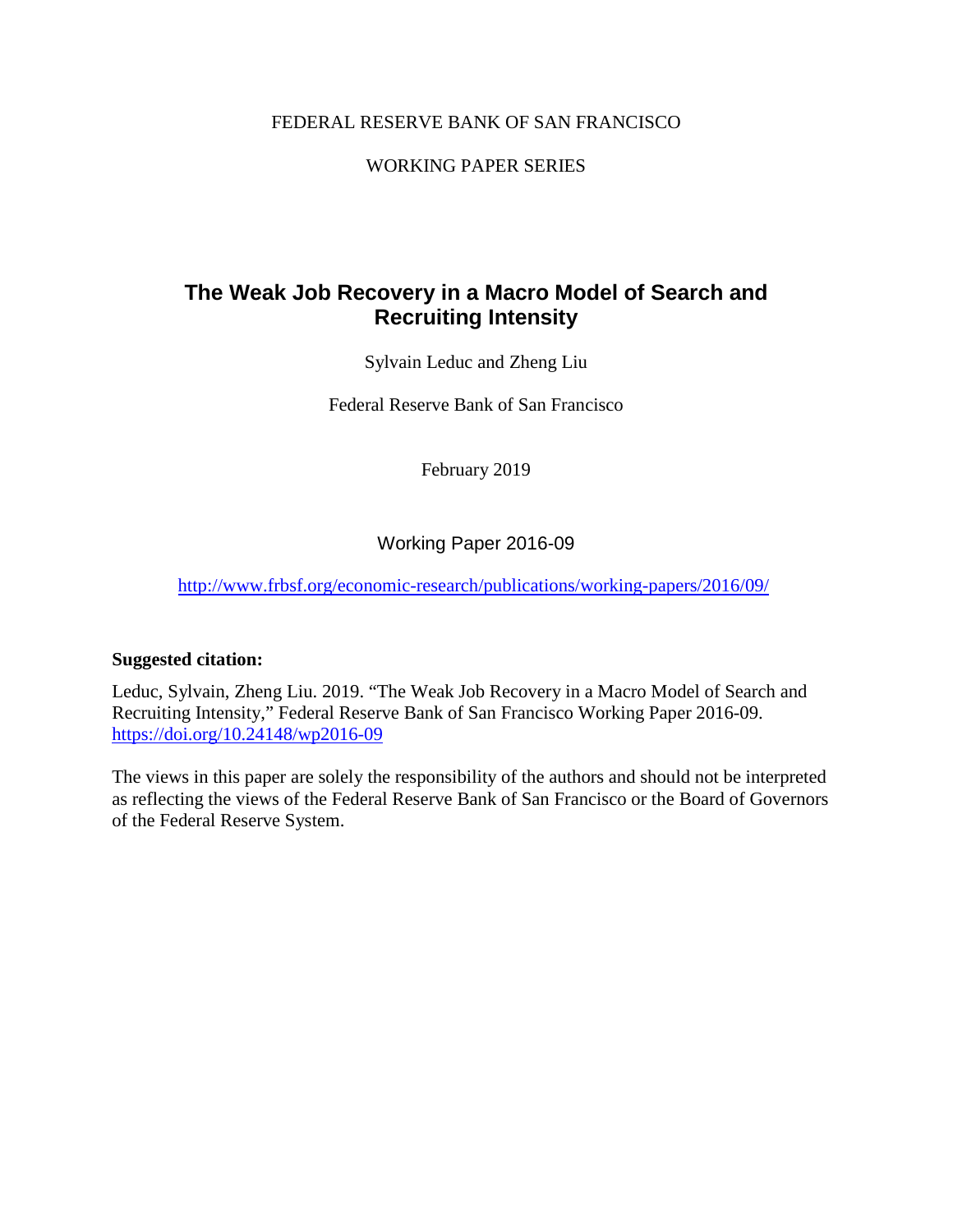## THE WEAK JOB RECOVERY IN A MACRO MODEL OF SEARCH AND RECRUITING INTENSITY

#### SYLVAIN LEDUC AND ZHENG LIU

Abstract. We show that cyclical fluctuations in search intensity and recruiting intensity are quantitatively important for explaining the weak job recovery from the Great Recession. We demonstrate this result using an estimated labor search model that features endogenous search and recruiting intensity. Since the textbook model with free entry implies constant recruiting intensity, we introduce a cost of vacancy creation, so that firms respond to aggregate shocks by adjusting both vacancies and recruiting intensity. Fluctuations in search and recruiting intensity driven by shocks to productivity and the discount factor help bridge the gap between the actual and model-predicted job filling rate.

#### I. INTRODUCTION

The U.S. labor market has improved substantially since the Great Recession. The unemployment rate declined steadily from its peak of over 10 percent in 2009 to under 4 percent in 2018, accompanied by a steady increase in the job openings rate. However, the pace of recovery in hiring has been much more subdued.

These observations present a puzzle for the standard labor search model. In the standard model, hiring is related to unemployment and job vacancies through a matching function. The matching function implies that the job filling rate—defined as new hires per job vacancy—is inversely related to labor market tightness measured by the vacancyunemployment (v-u) ratio. It also implies that the job finding rate—defined as new job matches per unemployed worker—is positively related to labor market tightness. Thus,

JEL classification: E32, J63, J64.

Date: February 19, 2019.

Key words and phrases. Unemployment, vacancies, recruiting intensity, search intensity, costly vacancy creation, weak job recovery, business cycles.

Leduc: Federal Reserve Bank of San Francisco. Email: Sylvain.Leduc@sf.frb.org. Liu: Federal Reserve Bank of San Francisco. Email: Zheng.Liu@sf.frb.org. We benefited from comments by Stefano Gnocchi, Bart Hobijn, Michael Krause, Marianna Kudlyak, Nicolas Petrosky-Nadeau and conference participants at the Third Annual Macroeconomics and Business CYCLE Conference at UC Santa Barbara, the Norges Bank's workshop on New Developments in Business Cycle Analysis: The Role of Labor Markets and International Linkages, and the 2016 Society for Economic Dynamics's annual meeting. We also thank Andrew Tai for research assistance and Anita Todd for editorial assistance. The views expressed herein are those of the authors and do not necessarily reflect the views of the Federal Reserve Bank of San Francisco or of the Federal Reserve System.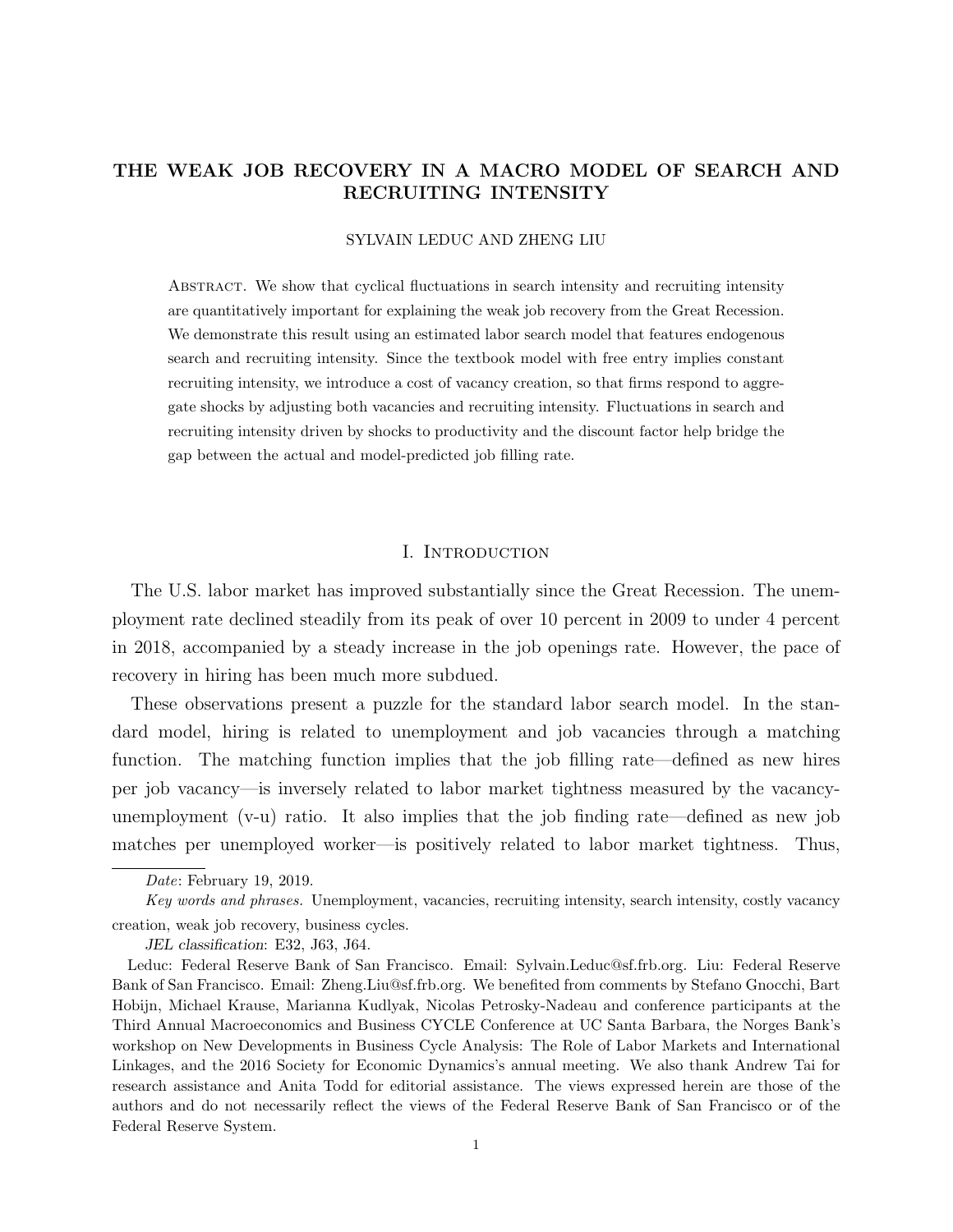when the labor market tightens (i.e., when the v-u ratio rises), jobs are easier to find while openings are harder to fill, pushing the job finding rate up and the job filling rate down.

A model with the standard matching function fails to predict the deep labor market downturn and the subsequent weak job recovery. For example, Figure 1 shows that the implied path for the job filling rate from the standard matching function tracked the data fairly well up to early 2009. After that, however, it diverged from the data. This divergence reflects that the actual hiring rate fell more sharply during the Great Recession and rose more gradually during the recovery than the standard matching function predicted.<sup>1</sup>

To understand the forces behind this weak job recovery, we develop and estimate a dynamic stochastic general equilibrium (DSGE) framework that incorporates endogenous variations in two additional margins of labor market adjustment: search intensity and recruiting intensity. We examine the quantitative importance of cyclical fluctuations in these intensive margins for driving the weak job recovery in our estimated model.

Our model builds on the textbook model of recruiting intensity of Pissarides (2000) and extends it to incorporate costly vacancy creation. This simple extension allows our model to generate procyclical recruiting intensity. In good times, firms would have an incentive to raise recruiting intensity because the marginal cost of vacancy creation increases. In the textbook model, vacancy creation is free (i.e., there is free entry). When macroeconomic conditions change, firms vary the number of vacancies—which are costless to create or destroy—to meet new hiring needs and choose the level of recruiting intensity to minimize the cost of posting each vacancy. The free-entry assumption implies counterfactually that vacancies are a flow variable that can be adjusted continuously. Furthermore, as shown by Pissarides (2000), free entry also implies that recruiting intensity is independent of macroeconomic fluctuations. However, in our model with costly vacancy creation, vacancies become a slow-moving state variable, leading to persistent labor market dynamics. Importantly, firms adjust both the number of new vacancies and recruiting intensity in response to aggregate shocks. Thus, our model generates not only plausible vacancy dynamics but also business-cycle variations in recruiting intensity.<sup>2</sup>

We estimate our model using Bayesian methods to fit three monthly time series for the U.S. labor market: the unemployment rate, the job vacancy rate, and a measure of search

<sup>&</sup>lt;sup>1</sup>Since the job finding rate and the job filling rate are both functions of the v-u ratio, if the standard matching function correctly predicts one, it also correctly predicts the other. It is thus sufficient to show the predictions for one of these series. We focus on the job filling rate.

<sup>&</sup>lt;sup>2</sup>Incorporating vacancy creation costs is important for understanding the shifts in the Beveridge curve (Elsby et al., 2015). It also helps explain sluggish responses of the v-u ratio to productivity shocks (Fujita and Ramey, 2007). See Coles and Moghaddasi Kelishomi (2011) for related discussions about the role of costly entry for understanding labor market dynamics.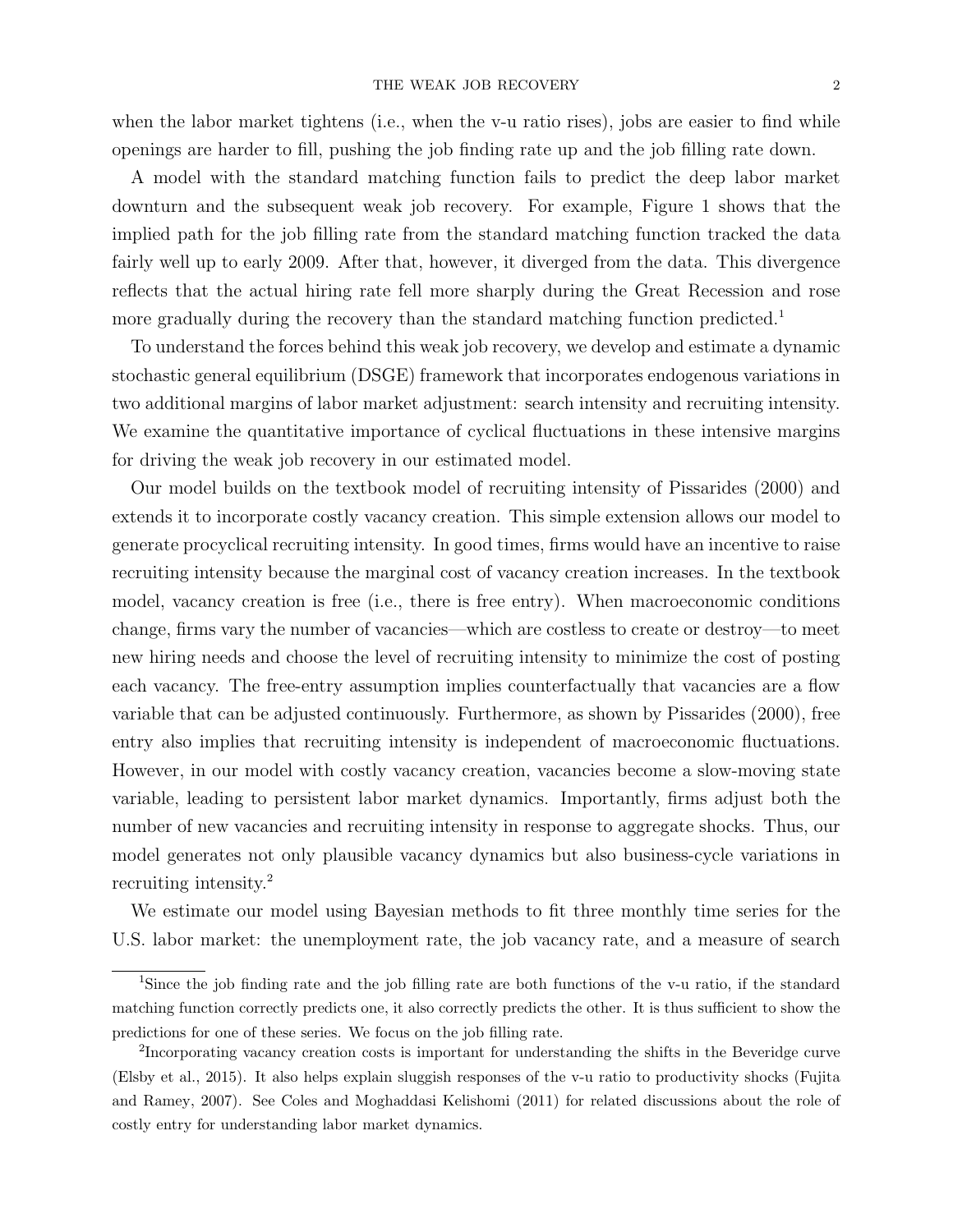intensity. The estimated model suggests that recruiting intensity is procyclical and positively correlated with aggregate hiring, with the magnitude of correlation comparable to the empirical estimates derived from micro data by Davis et al. (2013) despite the different empirical approaches. Our measure of search intensity based on Davis (2011) is also procyclical. Procyclical variations in search and recruiting intensities reinforce each other to amplify labor market fluctuations. With sharp declines in both search intensity and recruiting intensity during the Great Recession and with weak recoveries in these intensive margins following the recession, our model predicts a gradual path of recovery in the job filling rate. The predictions from our model are much more in line with the data than those from the standard matching function during the Great Recession and through the early part of the recovery. Importantly, this improvement does not come at the cost of a worsening performance in periods prior to the Great Recession.

The labor market dynamics in our model are driven primarily by a discount factor shock and a technology shock, which account for about 60 percent and 30 percent of the labor market fluctuations, respectively. In contrast, a job separation shock plays a relatively minor role. Our model shares the Shimer (2005) puzzle of the standard Diamond-Mortensen-Pissarides (DMP) model. Unless real wages are rigid, it is difficult to generate the observed large volatilities in unemployment and vacancies. With real wage rigidities assumed in our model, technology shocks are an important source of labor market fluctuations. In line with Hall (2017), we find that a discount factor shock is the most important driving force of labor market fluctuations. The shock has direct impacts on the present values of a job match and an open vacancy for firms and also on the employment surplus for job seekers. By driving changes in these present values, the discount factor shock contributes to a significant fraction of fluctuations in unemployment, vacancies, hiring, and search and recruiting intensity.<sup>3</sup>

In addition to the shocks, labor market dynamics are also driven by our model's internal propagation mechanism through search and recruiting intensity. To assess the importance of the model's internal mechanism relative to the shocks, we conduct alternative experiments in which we calibrate the parameters in the shock processes following Shimer (2005), and we re-estimate the model under this calibration. In these experiments, we find that our model still outperforms the standard matching function in predicting the deep recession and the weak job recovery, although the quantitative improvement is not as large as in our benchmark estimation.

<sup>&</sup>lt;sup>3</sup>Albuquerque et al. (2016) argue that discount factor shocks are important for asset pricing models because they give rise to a valuation risk that allows the model to account for the volatile asset price fluctuations and the weak correlations between stock returns and fundamentals.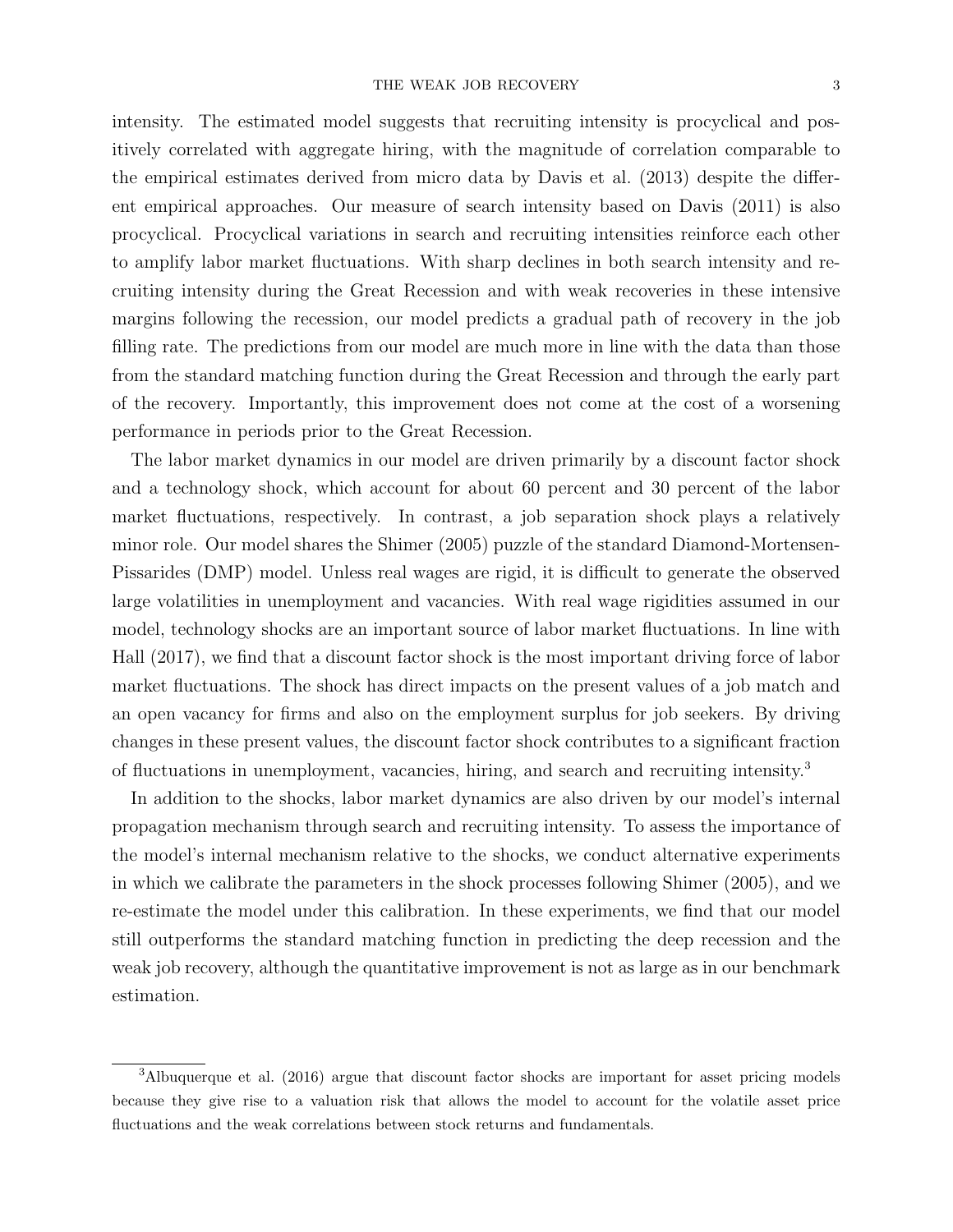#### THE WEAK JOB RECOVERY 4

#### II. Related literature

Our paper contributes to the recent theoretical literature on cyclical variations in recruiting intensity. For example, Kaas and Kircher (2015) study a competitive search environment with heterogeneous firms facing a recruiting cost function that is convex in the number of open vacancies. In their model, since the marginal cost of recruiting increases with the number of vacancies, growing firms do not rely solely on vacancy postings to attract workers; they also rely on varying their posted wage offers. Gavazza et al. (2014) assume a recruiting cost function similar to that in Kaas and Kircher (2015) and study the importance of financial shocks for shifting the Beveridge curve through their impact on firms' recruiting intensity. We add to this literature by introducing an alternative departure from the textbook search model. In particular, we relax the free entry condition to allow for business cycle fluctuations in recruiting intensity. The resulting tractability of our framework has the added advantage of making it straightforward to estimate the model to fit time-series data using standard techniques.

Motivated by the observed patterns in labor adjustments at the establishment level, Cooper et al. (2007) estimate a labor search model with non-convexities in vacancy posting costs and firing costs using simulated methods of moments to match aggregate unemployment, vacancies, and hours. Our work is also motivated by micro-level observations about search intensity and recruiting intensity. We use some of these micro-level observations to discipline an aggregate DSGE model, and we estimate the model to understand aggregate fluctuations in the labor market.

Lubik (2009) estimates a macro model with the standard labor search friction, and he finds that the model relies heavily on exogenous shocks to matching efficiency to fit time series data of unemployment and vacancies. Our model enriches the standard model with search and recruiting intensity and thus relies on endogenous responses of search and recruiting intensity (instead of exogenous variations in matching efficiency) to explain the observed labor market dynamics.

Our paper is also related to recent work on screening, an implicit form of recruiting intensity. For instance, Ravenna and Walsh (2012) examine the effects of screening on the magnitude and persistence of unemployment following adverse technology shocks in a search model with heterogeneous workers and endogenous job destruction. Relatedly, Sedláček (2014) empirically studies the fluctuations in matching efficiency and proposes countercyclical changes in hiring standards as an underlying force.

By examining the interaction between search and recruiting intensity, our work also complements the analysis of Gomme and Lkhagvasuren (2015), who study how the addition of search intensity and directed search can amplify the responses of the unemployment and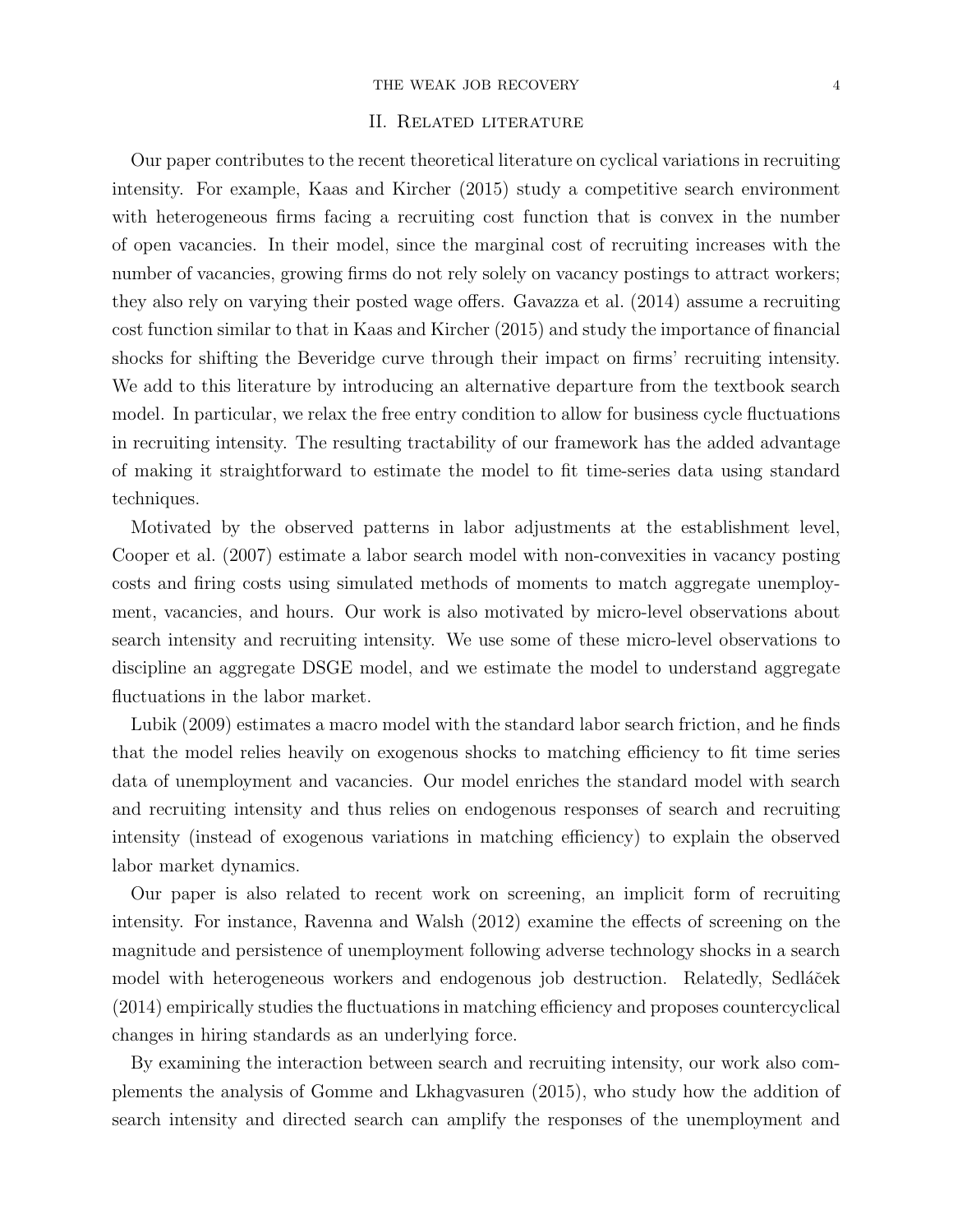vacancy rates following productivity shocks, although their model is not estimated to fit time-series data.

#### III. A MODEL WITH SEARCH AND RECRUITING INTENSITY

This section presents a DSGE model that generalizes the standard DMP model to incorporate search intensity and recruiting intensity. The economy is populated by a continuum of infinitely lived and identical households and a continuum of firms. The representative household consists of working members and job seekers. A job seeker chooses the level of search effort (i.e., search intensity). Increasing search intensity raises search costs, but it also increases the probability of finding a job.

Creating new vacancies is costly. Posting existing vacancies also incurs a per-period fixed cost. Firms choose both the number of vacancies and the level of recruiting effort (i.e., recruiting intensity) for hiring. Increasing recruiting intensity raises the costs of advertising but it also raises the probability of filling a vacancy.

In the labor market, a matching technology transforms efficiency units of searching workers and vacancies into an employment relation. Real wages are determined by Nash bargaining between a searching worker and a hiring firm. The government finances transfer payments to unemployed workers by lump-sum taxes.

III.1. The Labor Market. In the beginning of period t, there are  $N_{t-1}$  employed workers. A fraction  $\delta_t$  of job matches are separated in each period. We assume that the job separation rate  $\delta_t$  is stochastic and follows the stationary process

$$
\ln \delta_t = (1 - \rho_\delta) \ln \bar{\delta} + \rho_\delta \ln \delta_{t-1} + \varepsilon_{\delta t}.
$$
\n(1)

In this shock process,  $\rho_{\delta}$  is the persistence parameter and the term  $\varepsilon_{\delta t}$  is an i.i.d. normal process with a mean of zero and a standard deviation of  $\sigma_{\delta}$ . The term  $\bar{\delta}$  denotes the steadystate rate of job separation.

We follow Fujita and Ramey (2007) and assume that a job position—filled or vacant becomes obsolete at a constant rate of  $\rho^o$ . If a job match is separated or the position becomes obsolete, the worker becomes an unemployed job seeker. Under the assumption of full labor force participation, the number of job seekers at the beginning of period  $t$  is given by

$$
u_t = 1 - (1 - \rho^o)(1 - \delta_t)N_{t-1},\tag{2}
$$

where we have normalized the size of the labor force to one.

After observing aggregate shocks, new vacancies are created at a cost. The stock of vacancies  $v_t$  evolves according to the law of motion

$$
v_t = (1 - q_{t-1}^v)(1 - \rho^o)v_{t-1} + \delta_t(1 - \rho^o)N_{t-1} + n_t,
$$
\n(3)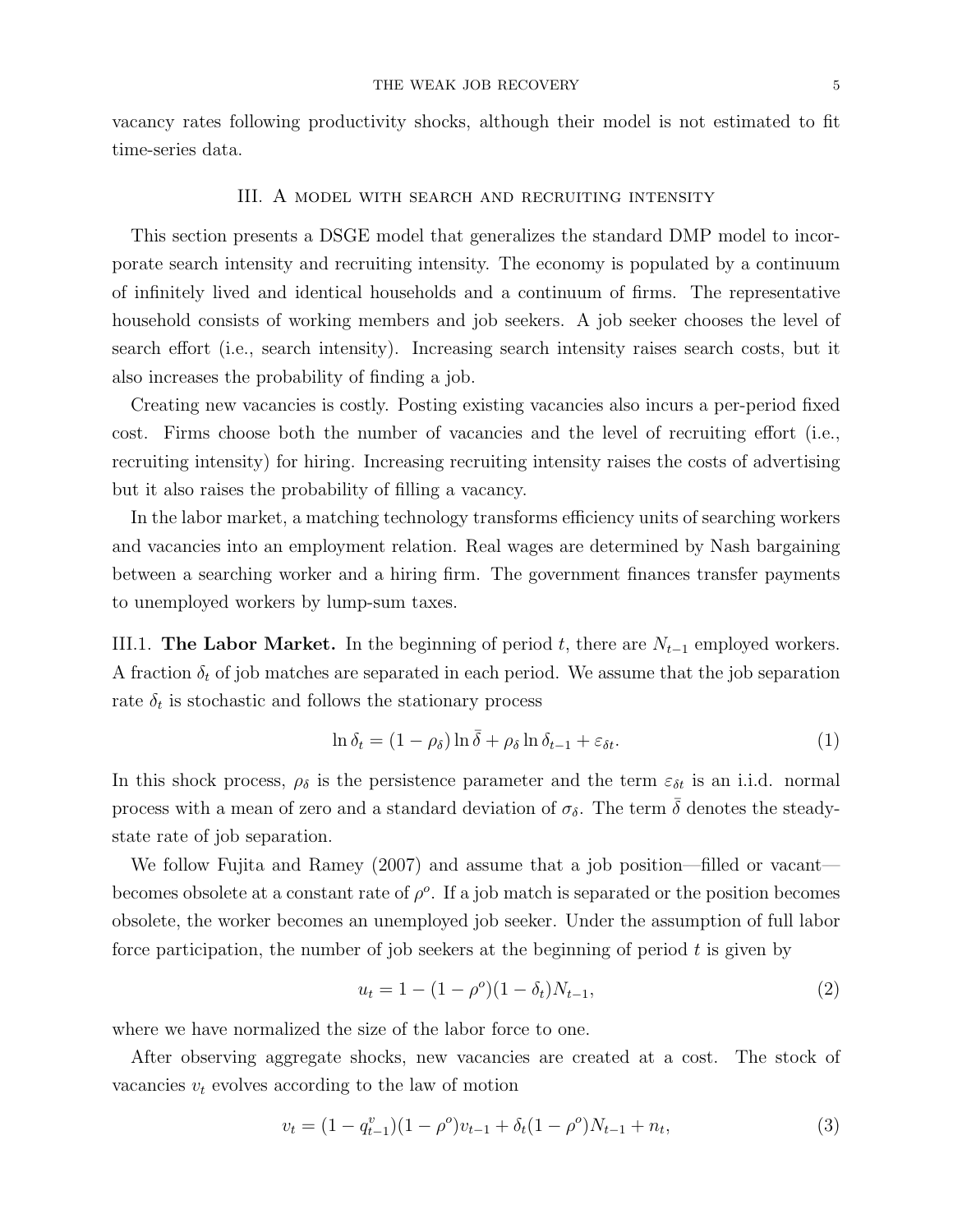where  $q_t^v$  denotes the probability of filling a vacancy and  $n_t$  the number of newly created vacancies. The job filling probability is given by

$$
q_t^v = \frac{m_t}{v_t},\tag{4}
$$

where  $m_t$  denotes the number of job matches.

New job matches are formed based on the matching function

$$
m_t = \mu(s_t u_t)^{\alpha} (a_t v_t)^{1-\alpha}, \tag{5}
$$

where  $s_t$  denotes search intensity,  $a_t$  denotes recruiting intensity (or advertising), the parameter  $\mu$  represents the scale of matching efficiency, and the parameter  $\alpha \in (0,1)$  is the elasticity of job matches with respect to efficiency units of searching workers.

Newly formed matches add to the employment pool, whereas job separations and obsolescence subtract from it. Thus, aggregate employment evolves according to the law of motion

$$
N_t = (1 - \rho^o)(1 - \delta_t)N_{t-1} + m_t.
$$
\n(6)

At the end of period t, the searching workers who failed to find a job remain unemployed. Unemployment is given by

$$
U_t = u_t - m_t = 1 - N_t. \t\t(7)
$$

For convenience, we define the job finding probability  $q_t^u$  as

$$
q_t^u = \frac{m_t}{u_t}.\tag{8}
$$

III.2. The representative household. The representative household has the utility function

$$
\mathbb{E}\sum_{t=0}^{\infty} \beta^t \Theta_t \left(\ln C_t - \chi N_t\right),\tag{9}
$$

where  $\mathbb{E}[\cdot]$  is an expectation operator,  $C_t$  denotes consumption, and  $N_t$  denotes the fraction of household members who are employed. The parameter  $\beta \in (0,1)$  denotes the subjective discount factor, and the term  $\Theta_t$  denotes an exogenous shifter to the subjective discount factor.

The discount factor shock  $\theta_t \equiv \frac{\Theta_t}{\Theta_t}$  $\frac{\Theta_t}{\Theta_{t-1}}$  follows the stationary stochastic process

$$
\ln \theta_t = \rho_\theta \ln \theta_{t-1} + \varepsilon_{\theta t}.\tag{10}
$$

In this shock process,  $\rho_{\theta}$  is the persistence parameter and the term  $\varepsilon_{\theta t}$  is an i.i.d. normal process with a mean of zero and a standard deviation of  $\sigma_{\theta}$ . Here, we have implicitly assumed that the mean value of  $\theta$  is one.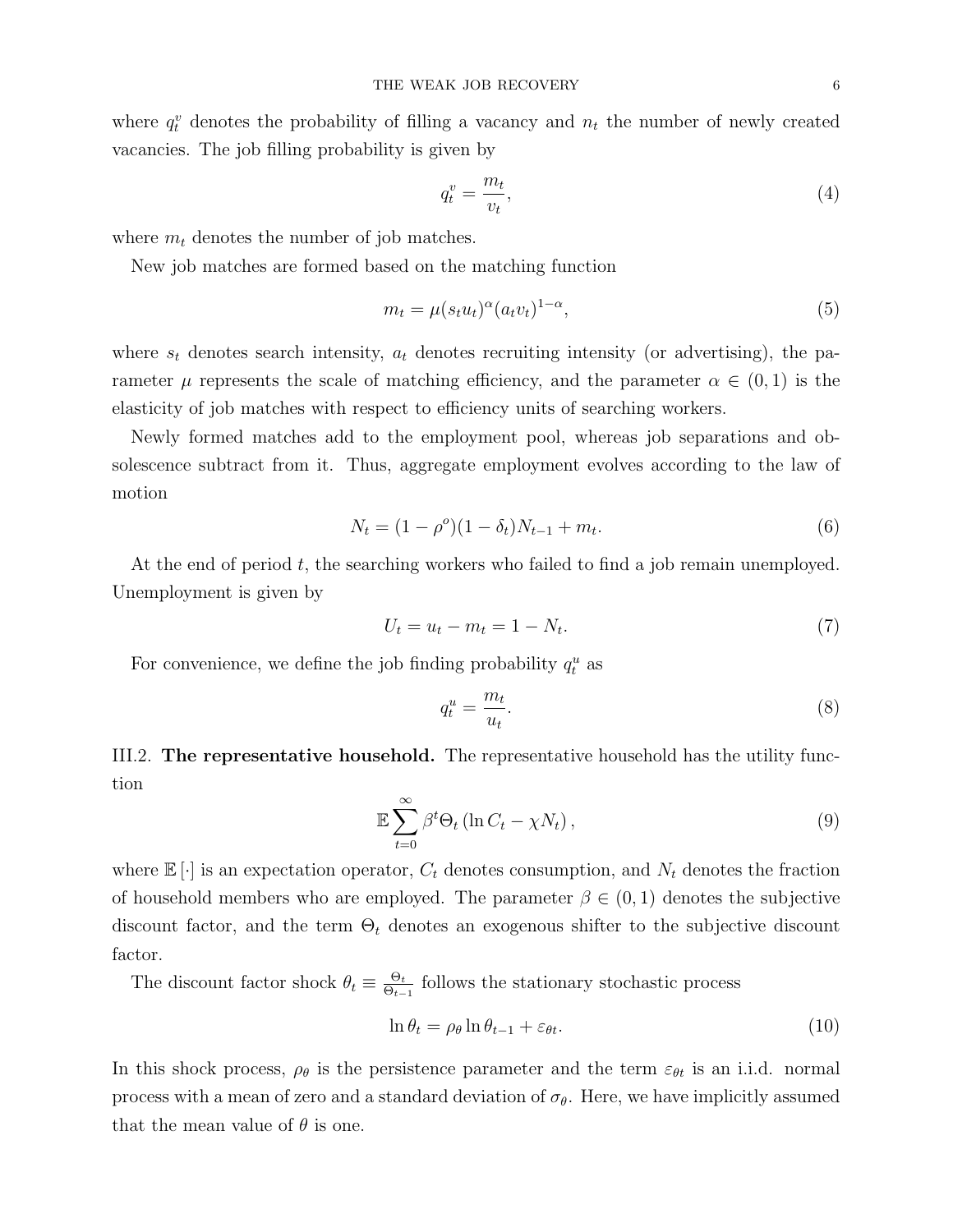The representative household chooses consumption  $C_t$ , savings  $B_t$ , and search intensity  $s_t$ to maximize the utility function in (9) subject to the sequence of budget constraints

$$
C_t + \frac{B_t}{r_t} = B_{t-1} + w_t N_t + \phi(1 - N_t) - u_t h(s_t) + d_t - T_t, \quad \forall t \ge 0,
$$
\n(11)

where  $B_t$  denotes the household's holdings of a risk-free bond,  $r_t$  denotes the gross real interest rate,  $w_t$  denotes the real wage rate,  $h(s_t)$  denotes the resource cost of search efforts,  $d_t$ denotes the household's share of firm profits, and  $T_t$  denotes lump-sum taxes. The parameter  $\phi$  measures the flow benefits of unemployment.

The search cost function  $h(s_i)$  for an individual unemployed worker i is increasing and convex. Raising search intensity, while costly, increases the job finding probability. For each efficiency unit of searching workers supplied, there will be  $m/(su)$  new matches formed. For a worker with search effort  $s_{it}$ , the probability of finding a job is

$$
q^u(s_{it}) = \frac{s_{it}}{s_t u_t} m_t,\tag{12}
$$

where s (without the subscript  $i$ ) denotes the average search intensity. The household takes the economy-wide variables s,  $u$ , and  $m$  as given when choosing the level of search intensity  $s_i$ . A marginal effect of raising search intensity on the job finding probability is given by

$$
\frac{\partial q^u(s)}{\partial s_i} = \frac{m_t}{s_t u_t} = \frac{q_t^u}{s_t},\tag{13}
$$

which depends only on aggregate economic conditions.

As we show in the Appendix A, the household's optimal search intensity decision (in a symmetric equilibrium) is given by

$$
h'(s_t) = \frac{q_t^u}{s_t} \left[ w_t - \phi - \frac{\chi}{\Lambda_t} + \mathbb{E}_t \frac{\beta \theta_{t+1} \Lambda_{t+1}}{\Lambda_t} (1 - \rho^o)(1 - \delta_{t+1})(1 - q_{t+1}^u) S_{t+1}^H \right], \tag{14}
$$

where  $S_t^H$  is the employment surplus (i.e, the value of employment relative to unemployment). At the optimal level of search intensity, the marginal cost of searching equals the marginal benefit, which is the increased odds of finding a job multiplied by the net benefit of employment, including both the contemporaneous net flow benefits and the continuation value of employment.

The employment surplus  $S_t^H$  itself, as we show in the appendix, satisfies the Bellman equation

$$
S_t^H = w_t - \phi - \frac{\chi}{\Lambda_t} + \frac{h(s_t)}{1 - q_t^u} + \mathbb{E}_t \frac{\beta \theta_{t+1} \Lambda_{t+1}}{\Lambda_t} (1 - \rho^o)(1 - \delta_{t+1})(1 - q_{t+1}^u) S_{t+1}^H, \tag{15}
$$

where  $\Lambda_t = \frac{1}{C}$  $\frac{1}{C_t}$  denotes the marginal utility of consumption.

The employment surplus has a straightforward economic interpretation. If the household adds a new worker in period  $t$ , then the current-period gain would be wage income net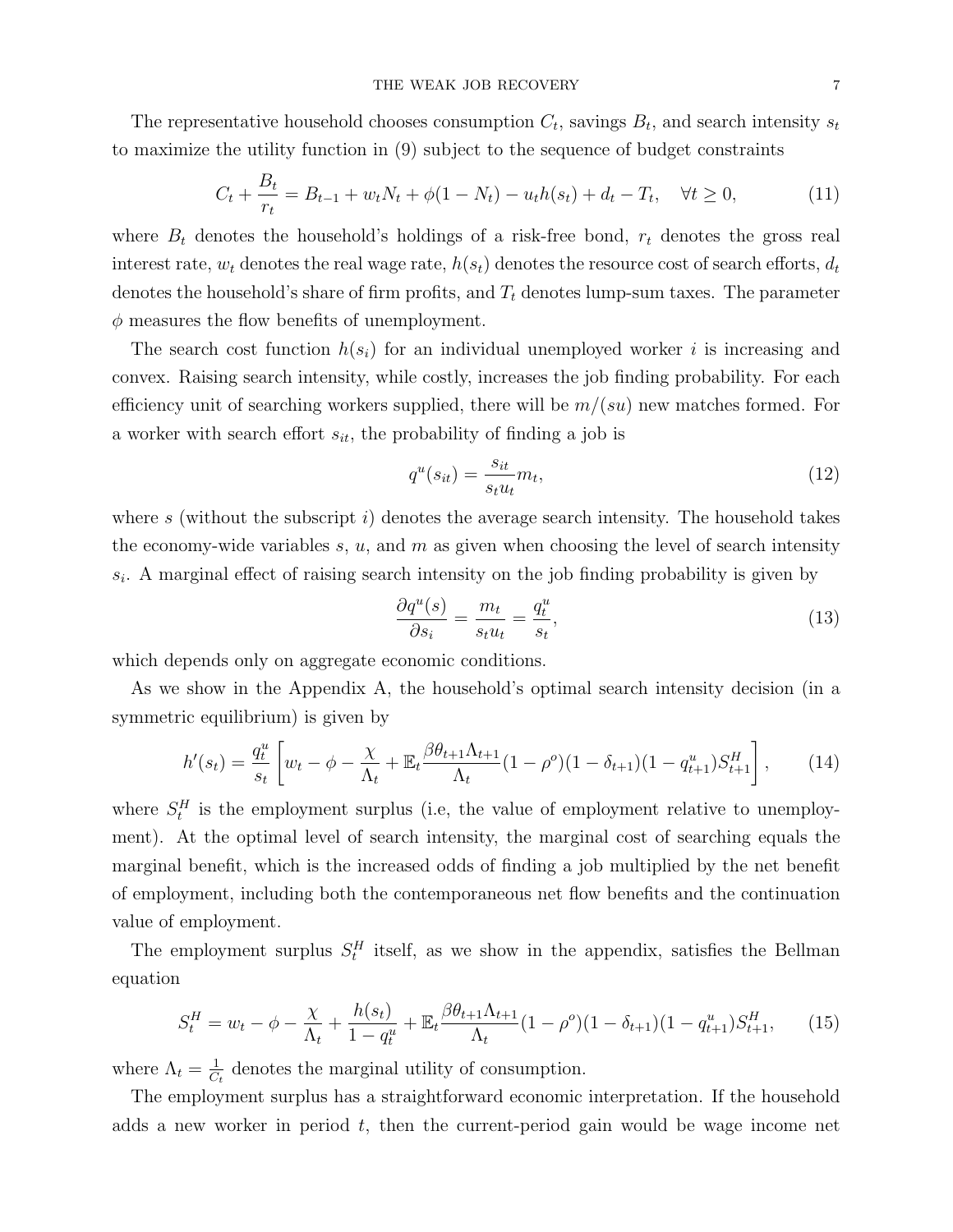of the opportunity costs of working, including unemployment benefit and the disutility of working. The contemporaneous benefit also includes saved search cost because it reduces the pool of job seekers, the measure of which is  $1 - q_t^u$  at the end of period t. In addition, the household also enjoys the continuation value of employment if the employment relation continues. Having an extra worker today adds to the employment pool tomorrow (if the employment relation survives job separation and obsolescence); however, adding a worker today would also reduce the pool of searching workers tomorrow, a fraction  $q_{t+1}^u$  of whom would be able to find jobs. Thus, the marginal effect of adding a new worker in period  $t$  on employment in period  $t+1$  is given by  $(1-\rho^o)(1-\delta_{t+1})(1-q^u_{t+1})$ , resulting in the effective continuation value of employment shown in the last term of equation (15).

We also show in the appendix that the household's optimizing consumption/saving decision implies the intertemporal Euler equation

$$
1 = \mathbb{E}_t \beta \theta_{t+1} \frac{\Lambda_{t+1}}{\Lambda_t} r_t.
$$
\n(16)

III.3. The firms. A firm can produce the final consumption goods only if it successfully matches with a worker. The production function for firm  $j$  with one worker is given by

$$
y_{jt} = Z_t,
$$

where  $y_{jt}$  is output and  $Z_t$  is an aggregate technology shock. The technology shock follows the stochastic process

$$
\ln Z_t = (1 - \rho_z) \ln \bar{Z} + \rho_z \ln Z_{t-1} + \varepsilon_{zt}.
$$
\n(17)

The parameter  $\rho_z \in (-1, 1)$  measures the persistence of the technology shock. The term  $\varepsilon_{zt}$ is an i.i.d. normal process with a zero mean and a finite variance of  $\sigma_z^2$ . The term  $\overline{Z}$  is the steady-state level of the technology shock.<sup>4</sup>

If a firm  $j$  finds a match, it obtains a flow profit in the current period after paying the worker. In the next period, if the match survives (with probability  $(1 - \rho^o)(1 - \delta_{t+1})$ ), the firm continues; if the match breaks down, the firm posts a new job vacancy at a flow cost of  $\kappa_{jt}$ , with the vacancy value of  $J_{j,t+1}^V$ , provided that the job position does not become obsolete. The firm's match value therefore satisfies the Bellman equation

$$
J_{jt}^F = Z_t - w_t + \mathbb{E}_t \frac{\beta \theta_{t+1} \Lambda_{t+1}}{\Lambda_t} (1 - \rho^o) \left\{ (1 - \delta_{t+1}) J_{j,t+1}^F + \delta_{t+1} J_{j,t+1}^V \right\}.
$$
 (18)

Here, the value function is discounted by the representative household's marginal utility because all firms are owned by the household.

<sup>&</sup>lt;sup>4</sup>The model can easily be extended to allow for trend growth. We do not present that version of the model to simplify presentation.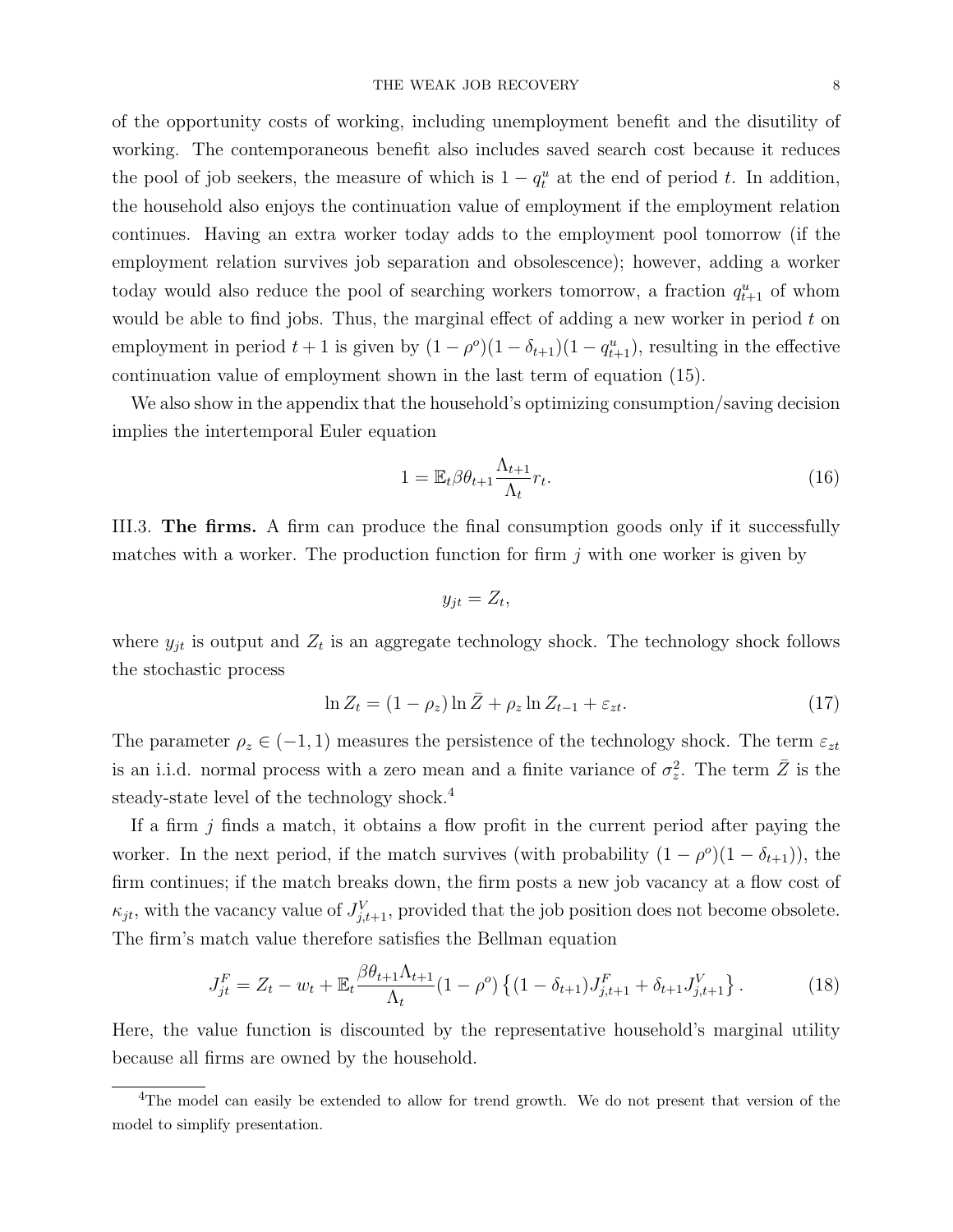Following Coles and Moghaddasi Kelishomi (2011), we assume that vacancy creation incurs a non-negative entry cost of x drawn from an i.i.d. distribution  $F(\cdot)$ . A new vacancy is created if and only if  $x \leq J_t^V \equiv x_t^*$ , or equivalently, if and only if its net value is nonnegative. Thus, the number of new vacancies  $n_t$  equal to  $F(J_t^V)$ —the cumulative density of entry costs evaluated at the vacancy value. This feature implies that the marginal cost of vacancy creation (i.e., the break-even entry cost  $x_t^*$ ) increases with the number of vacancies created and firms would have an incentive to raise recruiting intensity in good times.

With appropriate assumptions about the functional form of the distribution function  $F(\cdot)$ , the number of new vacancies created is related to the vacancy value through the equation

$$
n_t = \eta(J_t^V)^\xi,\tag{19}
$$

where  $\eta$  is a scale parameter and  $\xi$  measures the elasticity of new vacancies with respect to the value of the vacancy. The special case with  $\xi = \infty$  corresponds to the standard DMP model with free entry (i.e.,  $J_t^V = 0$ ). In general, a smaller value of  $\xi$  would imply a less elastic response of new vacancies to changes in aggregate conditions (through changes in the value of vacancies).

The flow cost of posting a vacancy is an increasing and convex function of the level of advertising. In particular, we follow Pissarides (2000) and assume that

$$
\kappa_{jt} = \kappa(a_{jt}), \quad \kappa'(\cdot) > 0, \quad \kappa''(\cdot) \ge 0,
$$
\n(20)

where  $a_{it}$  is firm j's level of advertising.

Increasing advertising efforts raises the probability of filling a vacancy. For each efficiency unit of vacancy supplied, there will be  $m/(av)$  new matches formed. Thus, for a firm that supplies  $a_{it}$  units of advertising efforts, the probability of filling a vacancy is

$$
q^v(a_{jt}) = \frac{a_{jt}}{a_t v_t} m_t,\tag{21}
$$

where  $a_t$  is the average advertising effort by firms.

If the vacancy is filled (with probability  $q_{jt}^v$ ), the firm obtains the value of a match  $J_{jt}^F$ . If the vacancy remains unfilled, then the firm goes into the next period and obtains the continuation value of the vacancy, provided that the vacancy will not be obsolete. Thus, the value of an open vacancy is given by

$$
J_{jt}^V = -\kappa(a_{jt}) + q^v(a_{jt})J_{jt}^F + (1 - \rho^o)(1 - q^v(a_{jt}))\mathbb{E}_t \frac{\beta \theta_{t+1} \Lambda_{t+1}}{\Lambda_t} J_{j,t+1}^V.
$$
 (22)

The firm chooses advertising efforts  $a_{jt}$  to maximize the value of vacancy  $J_{jt}^V$ . The optimal level of advertising is given by the first-order condition

$$
\kappa'(a_{jt}) = \frac{\partial q^v(a_{jt})}{\partial a_{jt}} \left[ J_{jt}^F - (1 - \rho^o) \mathbb{E}_t \frac{\beta \theta_{t+1} \Lambda_{t+1}}{\Lambda_t} J_{j,t+1}^V \right],\tag{23}
$$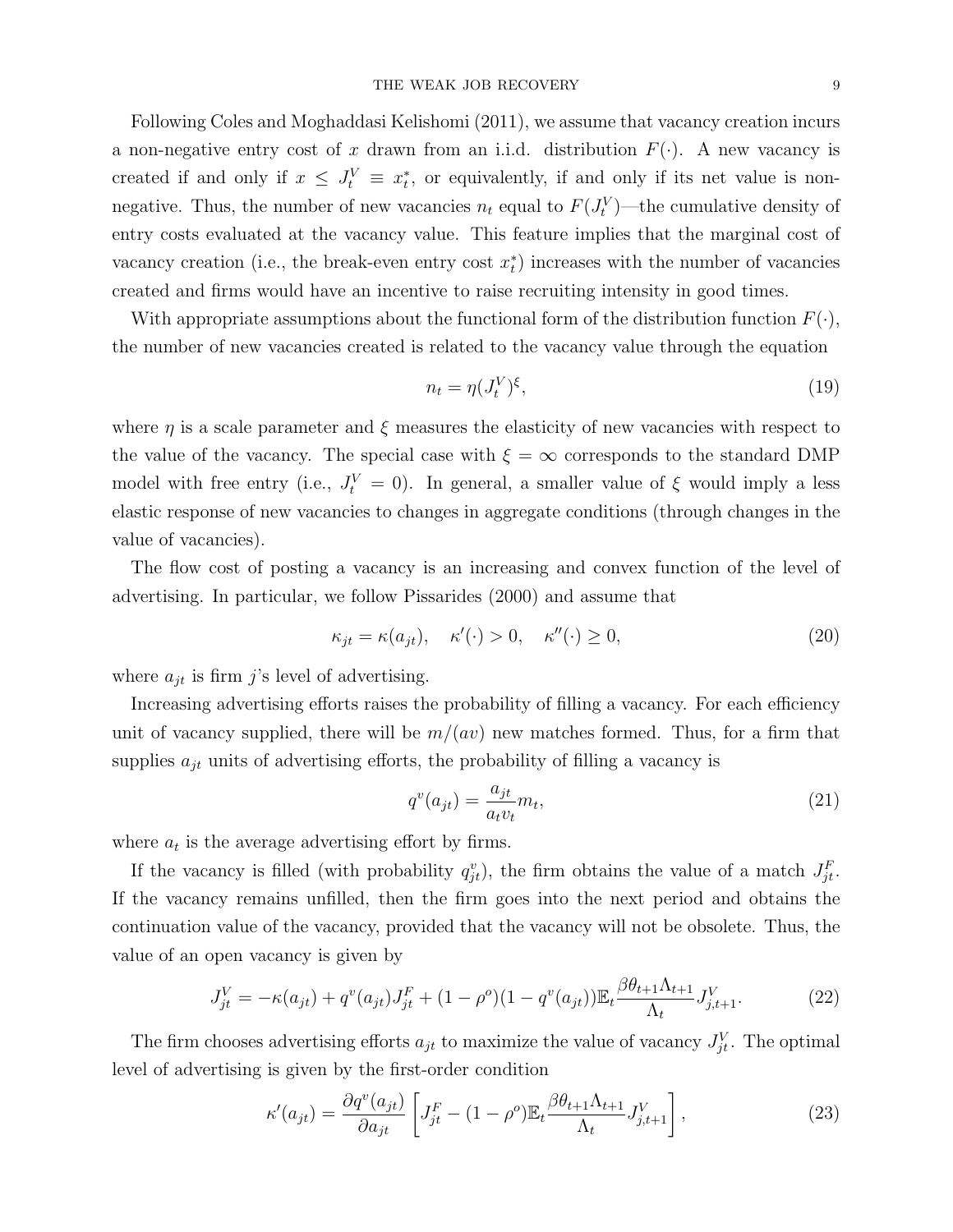where, from (21), we have

$$
\frac{\partial q^v(a_{jt})}{\partial a_{jt}} = \frac{m_t}{a_t v_t} = \frac{q_t^v}{a_t}.
$$
\n(24)

We concentrate on a symmetric equilibrium in which all firms make identical choices of the level of advertising. Thus, in equilibrium, we have  $a_{jt} = a_t$ . In such a symmetric equilibrium, the optimizing advertising decision (23) can be written as

$$
\kappa'(a_t) = \frac{q_t^v}{a_t} \left[ J_t^F - (1 - \rho^o) \mathbb{E}_t \frac{\beta \theta_{t+1} \Lambda_{t+1}}{\Lambda_t} J_{t+1}^V \right]. \tag{25}
$$

If the firm raises its advertising effort, it incurs the marginal cost of  $\kappa'(a_t)$ . The marginal benefit is that, by increasing the probability of forming a job match, the firm obtains the match value  $J_t^F$ , although it loses the continuation value of the vacancy, which represents the opportunity cost of filling the vacancy.<sup>5</sup>

In the special case with free entry, the value of vacancy would be zero. Thus, equation (22) reduces to

$$
\kappa(a_t) = q_t^v J_t^F. \tag{26}
$$

Furthermore, the optimal advertising choice (25) reduces to

$$
\kappa'(a_t) = \frac{q_t^v}{a_t} J_t^F. \tag{27}
$$

These two equations together imply that

$$
\frac{\kappa'(a_t)a_t}{\kappa(a_t)} = 1.
$$
\n(28)

In this case, the level of advertising is chosen such that the elasticity of the cost of advertising equals 1 and it is thus invariant to macroeconomic conditions, as in the textbook model of Pissarides (2000).

This special case highlights the importance of incorporating costs of vacancy creation. Absent any vacancy creation cost, as in the textbook models, firms can freely adjust vacancies to respond to changes in macroeconomic conditions and choose the level of advertising to minimize the cost of each vacancy. In this case, the optimal level of advertising is independent of market variables. In contrast, if vacancy creation is costly, as we assume in our model, firms would rely on adjusting both the level of advertising and the number of vacancies to respond to changes in macroeconomic conditions.

 ${}^{5}$ The optimizing recruiting intensity (advertising) decision in Eq. (25) reveals that the cyclical properties of recruiting intensity are a priori ambiguous. In a recession, the job filling rate rises, and firms respond by exerting more recruiting efforts. However, in a recession, the match value  $J<sup>F</sup>$  and the vacancy value  $J<sup>V</sup>$ both decline, so that changes in the net value of filling a vacancy—the difference between  $J^F$  and  $J^V$ —are in general ambiguous. With empirically plausible parameters, recruiting intensity in our model is procyclical, as we show below.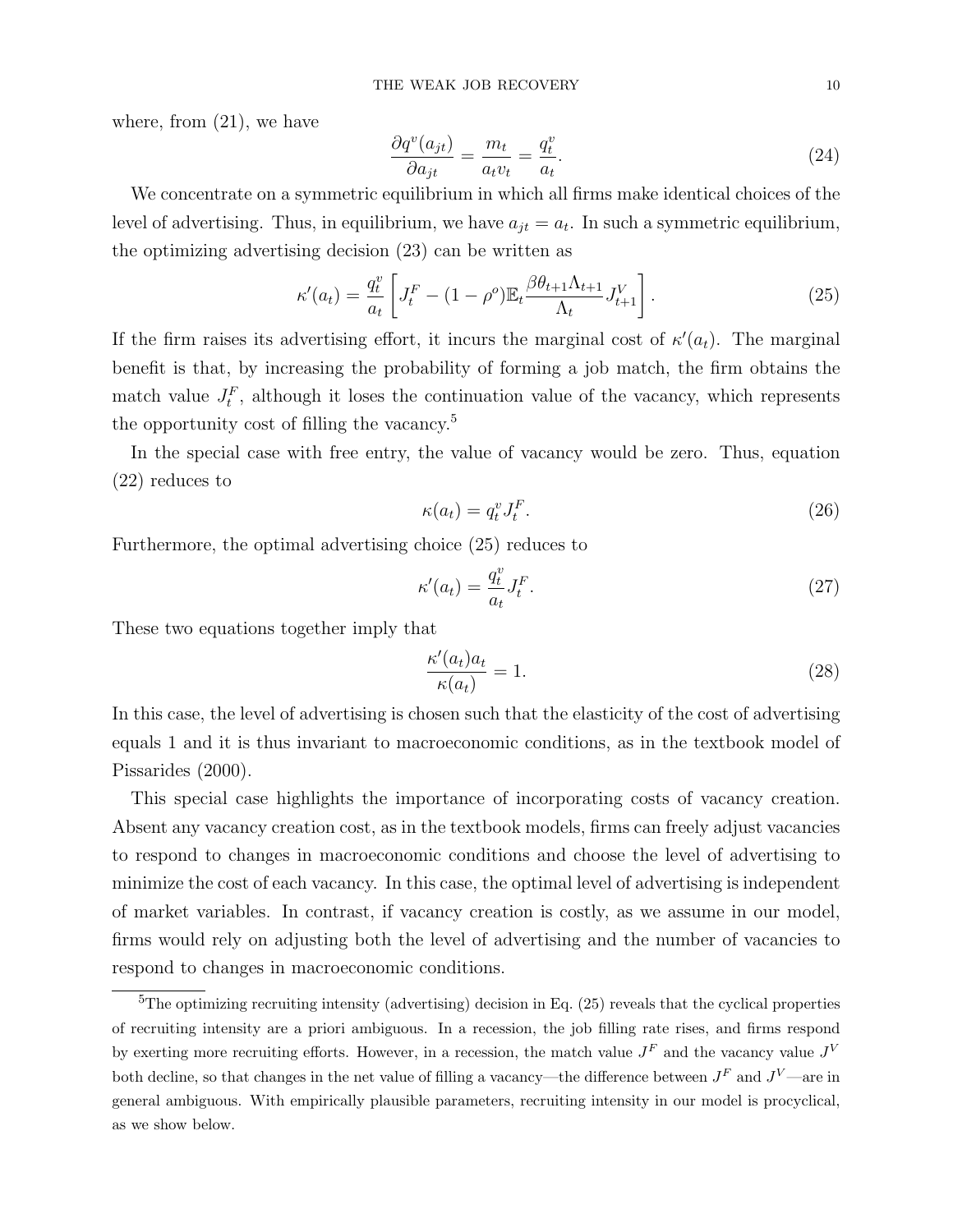III.4. The Nash bargaining wage. Firms and workers bargain over wages. The Nash bargaining problem is given by

$$
\max_{w_t} \quad (S_t^H)^b \left( J_t^F - J_t^V \right)^{1-b}, \tag{29}
$$

where  $b \in (0,1)$  represents the bargaining weight for workers. The first-order condition implies that

$$
b\left(J_t^F - J_t^V\right) \frac{\partial S_t^H}{\partial w_t} + (1 - b)S_t^H \frac{\partial \left(J_t^F - J_t^V\right)}{\partial w_t} = 0,\tag{30}
$$

where, from the household surplus equation (15), we have  $\frac{\partial S_t^H}{\partial w_t} = 1$ ; and from the firm's value function (18), we have  $\frac{\partial (J_t^F - J_t^V)}{\partial w_t}$  $\frac{e^{-\theta}t}{\partial w_t} = -1.$ 

Define the total surplus as

$$
S_t = J_t^F - J_t^V + S_t^H. \tag{31}
$$

Then the bargaining solution is given by

$$
J_t^F - J_t^V = (1 - b)S_t, \quad S_t^H = bS_t.
$$
\n(32)

The bargaining outcome implies that the firm's surplus is a constant fraction  $1 - b$  of the total surplus  $S_t$  and the household's surplus is a fraction b of the total surplus.

The bargaining solution (32) and the expression for household surplus in equation (15) together imply that the Nash bargaining wage  $w_t^N$  satisfies the Bellman equation

$$
\frac{b}{1-b}(J_t^F - J_t^V) = w_t^N - \phi - \frac{\chi_t}{\Lambda_t} + \frac{h(s_t)}{1-q_t^u} + \mathbb{E}_t \frac{\beta \theta_{t+1} \Lambda_{t+1}}{\Lambda_t} \left[ (1-\rho^o)(1-\delta_{t+1}) \left(1-q_{t+1}^u\right) \frac{b}{1-b} (J_{t+1}^F - J_{t+1}^V) \right] (33)
$$

III.5. Wage rigidity. Similar to the standard DMP models, real wage rigidities are important for our model to generate empirically plausible volatilities of vacancies and unemployment relative to the volatility of labor productivity.<sup>6</sup> We follow the literature and consider real wage rigidity (Hall, 2005a; Shimer, 2005). We assume that the real wage is a geometrically weighted average of the Nash bargaining wage and the realized wage rate in the previous period. That is,

$$
w_t = w_{t-1}^{\gamma} (w_t^N)^{1-\gamma}, \tag{34}
$$

<sup>&</sup>lt;sup>6</sup>The recent literature identifies several sources of real wage rigidities. For example, Christiano et al. (2015) report that an estimated DSGE model with wages determined by an alternating offer bargaining game in the spirit of Hall and Milgrom (2008) fits the data better than the standard model with Nash bargaining. Liu et al. (2016) show that, in an estimated DSGE model with labor search frictions and collateral constraints, endogenous real wage inertia can be obtained conditional on a housing demand shock even if wages are determined from the standard Nash bargaining game.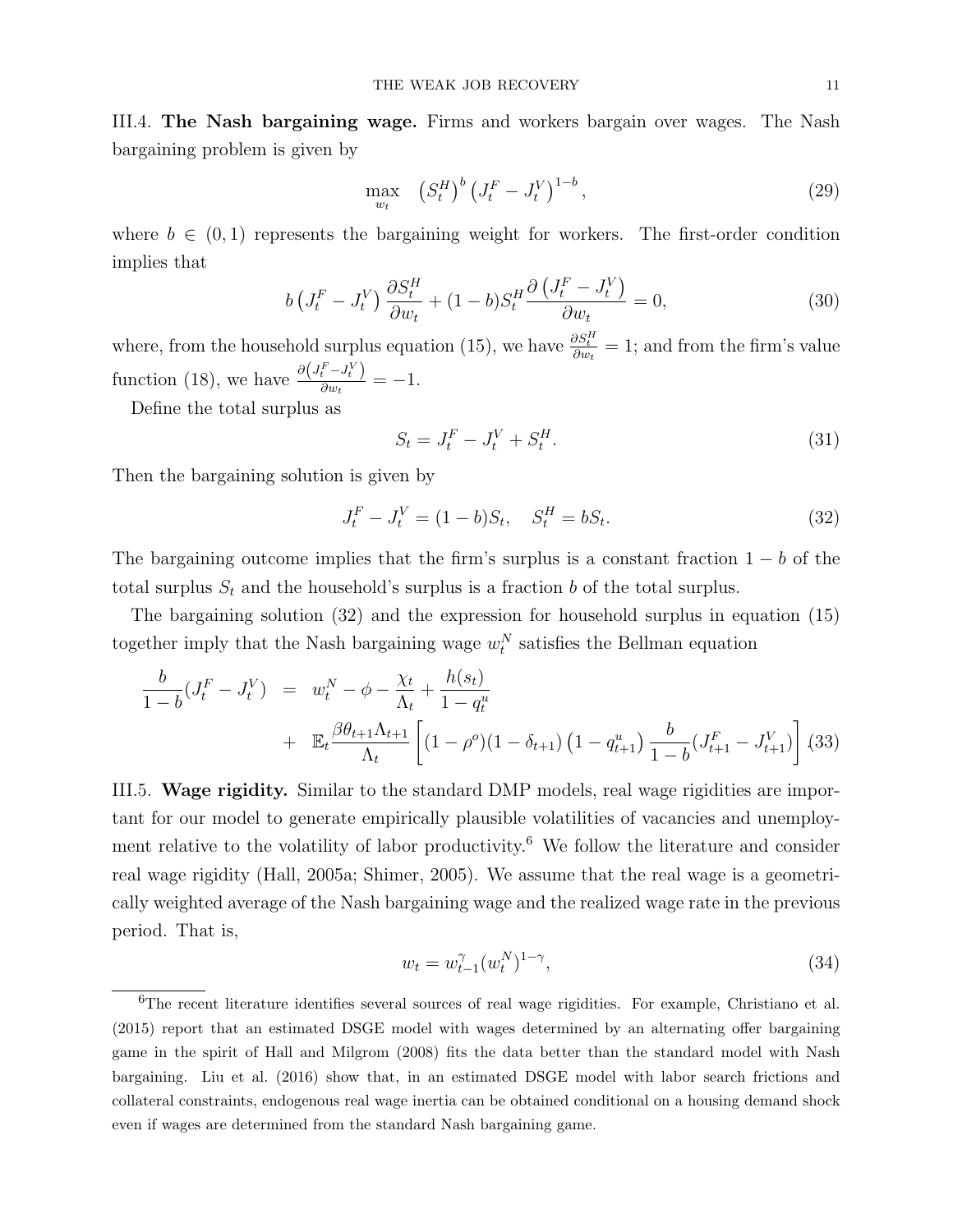where  $\gamma \in (0, 1)$  represents the degree of real wage rigidity.<sup>7</sup>

III.6. Government policy. The government finances unemployment benefit payments  $\phi$ for unemployed workers through lump-sum taxes. We assume that the government balances the budget in each period so that

$$
\phi(1 - N_t) = T_t. \tag{35}
$$

III.7. Search equilibrium. In a search equilibrium, the markets for bonds and goods all clear. Since the aggregate bond supply is zero, the bond market-clearing condition implies that

$$
B_t = 0.\t\t(36)
$$

Goods market clearing requires that consumption spending, search and recruiting costs, and vacancy creation costs add up to aggregate production. This requirement yields the aggregate resource constraint

$$
C_t + h(s_t)u_t + \kappa(a_t)v_t + \int_0^{J_t^V} x dF(x) = Y_t,
$$
\n(37)

where the last term on the left-hand side of the equation corresponds to the aggregate cost of creating job vacancies. Under our distribution assumption of the vacancy creation cost, the cumulative density function of x is given by  $F(x) = \eta x^{\xi}$ . Thus, the aggregate cost of vacancy creation is given by  $\int_0^{J_t^V} x dF(x) = \frac{\eta \xi}{1+\xi} (J^V)^{1+\xi}$ . Using the relation between the number of job vacancies and the value of an open vacancy in equation (19), the aggregate resource cost for vacancy creation can be written as  $\frac{\xi}{1+\xi}n_tJ_t^V$ .

Aggregate output  $Y_t$  is related to employment through the aggregate production function

$$
Y_t = Z_t N_t. \tag{38}
$$

### IV. Empirical strategies

We solve the DSGE model by log-linearizing the equilibrium conditions around the deterministic steady state.<sup>8</sup> We calibrate a subset of the parameters to match steady-state observations and estimate the remaining structural parameters and shock processes to fit the U.S. time-series data.

<sup>&</sup>lt;sup>7</sup>We have examined other wage rules as those in Blanchard and Galí  $(2010)$ , and we find that our results do not depend on the particular form of the wage rule.

<sup>&</sup>lt;sup>8</sup>Details of the equilibrium conditions, the steady state, and the log-linearized system are available in the online appendix at http://www.frbsf.org/economic-research/files/wp2016-09\_appendix. pdf.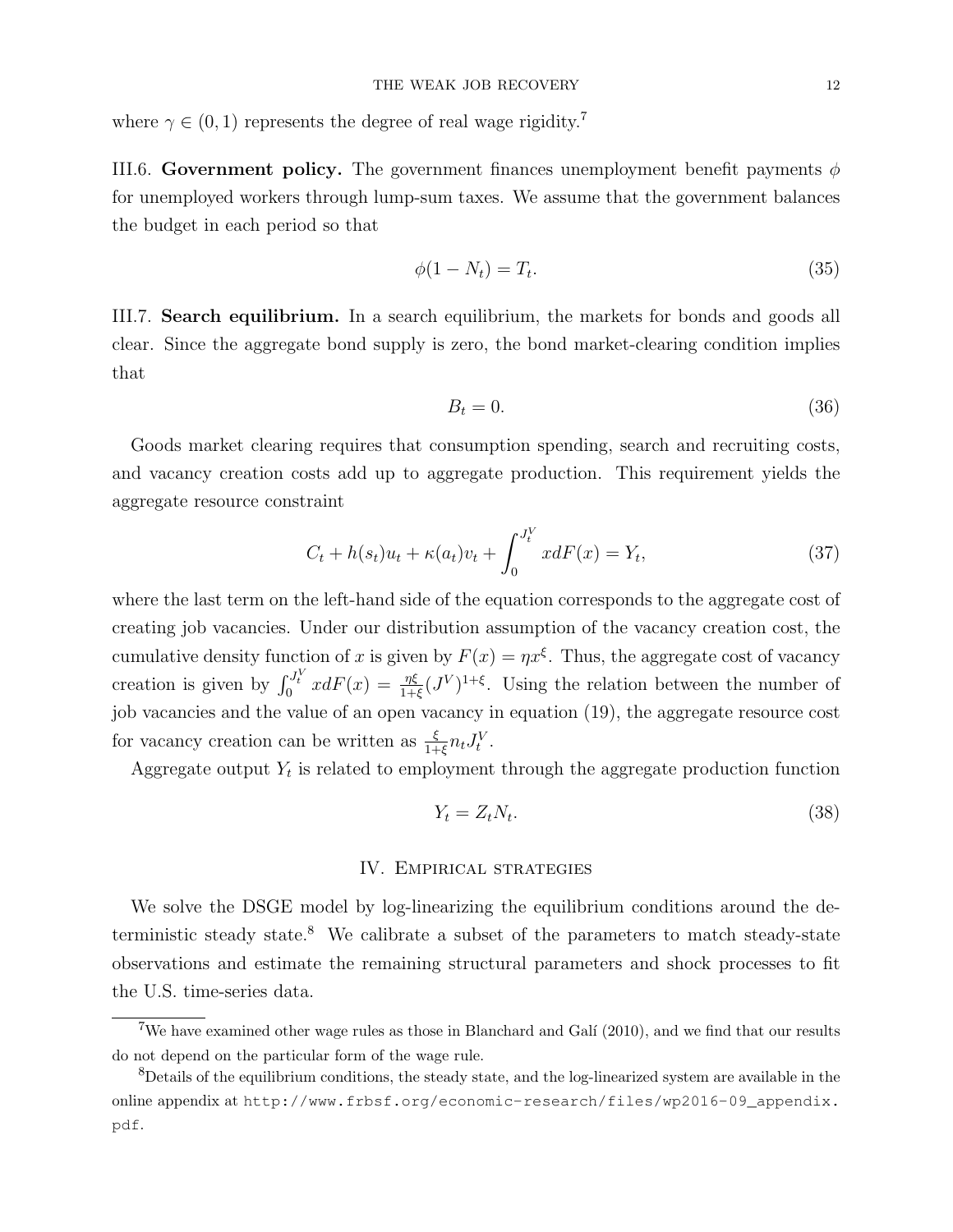Consistent with the empirical evidence by Yashiv (2000) and Christensen et al. (2005), we assume that the vacancy cost function  $\kappa(a)$  and the search cost function  $h(s)$  take the quadratic forms

$$
\kappa(a_t) = \kappa_0 + \kappa_1(a_t - \bar{a}) + \frac{\kappa_2}{2}(a_t - \bar{a})^2,
$$
\n(39)

$$
h(s_t) = h_1(s_t - \bar{s}) + \frac{h_2}{2}(s_t - \bar{s})^2,
$$
\n(40)

where we normalize the steady-state levels of recruiting intensity and search intensity so that  $\bar{a} = 1$  and  $\bar{s} = 1$ . We also assume that the search cost is zero in the steady state.

We first calibrate a subset of model parameters using steady-state restrictions. These parameters include  $\beta$ , the subjective discount factor;  $\chi$ , the disutility of working;  $\alpha$ , the elasticity of matching with respect to searching workers;  $\mu$ , the matching efficiency;  $\delta$ , the average job separation rate;  $\rho^o$ , the vacancy obsolescence rate;  $\phi$ , the unemployment benefits; b, the Nash bargaining weight;  $\kappa_0$  and  $\kappa_1$ , the intercept and the slope of the vacancy cost function;  $h_1$ , the slope parameter of the search cost function;  $\gamma$ , the parameter that measures real wage rigidities; and  $\xi$ , the elasticity parameter of vacancy creation.

We estimate the remaining structural and shock parameters using Bayesian methods to fit the time-series data of unemployment, vacancies, and search intensity. The structural parameters to be estimated include  $K \equiv \frac{1}{n}$  $\frac{1}{\eta}$ , the scale of the vacancy creation cost function;  $\kappa_2$ , the curvature of the vacancy posting cost function; and  $h_2$ , the curvature of the search cost function. The shock parameters include  $\rho_j$  and  $\sigma_j$ , the persistence and the standard deviation of the shock  $j \in \{z, \theta, \delta\}.$ 

IV.1. Calibration. Table 1 shows the calibrated values of the model parameters.

We consider a monthly model. Thus, we set  $\beta = 0.9967$ , so that the model implies a steady-state annualized real interest rate of about 4 percent. We set  $\alpha = 0.5$  following the literature (Blanchard and Gal´ı, 2010; Gertler and Trigari, 2009). In line with Hall and Milgrom (2008), we set  $b = 0.5$ . We also set  $\phi = 0.25$  so that the unemployment benefit is about 25 percent of normal earnings. In our baseline experiment, we set  $\xi = 1$ , as in Fujita and Ramey (2007) and Coles and Moghaddasi Kelishomi (2011).

In our calibration, we target a steady-state unemployment rate of  $U = 0.055$  and a steadystate job filling rate of  $q^v = 0.6415$ . This targeted job filling rate matches the empirical estimation in Davis et al. (2013) using establishment-level JOLTS data. In particular, Davis et al. (2013) estimate that the daily job filling rate averages about 0.05, which implies a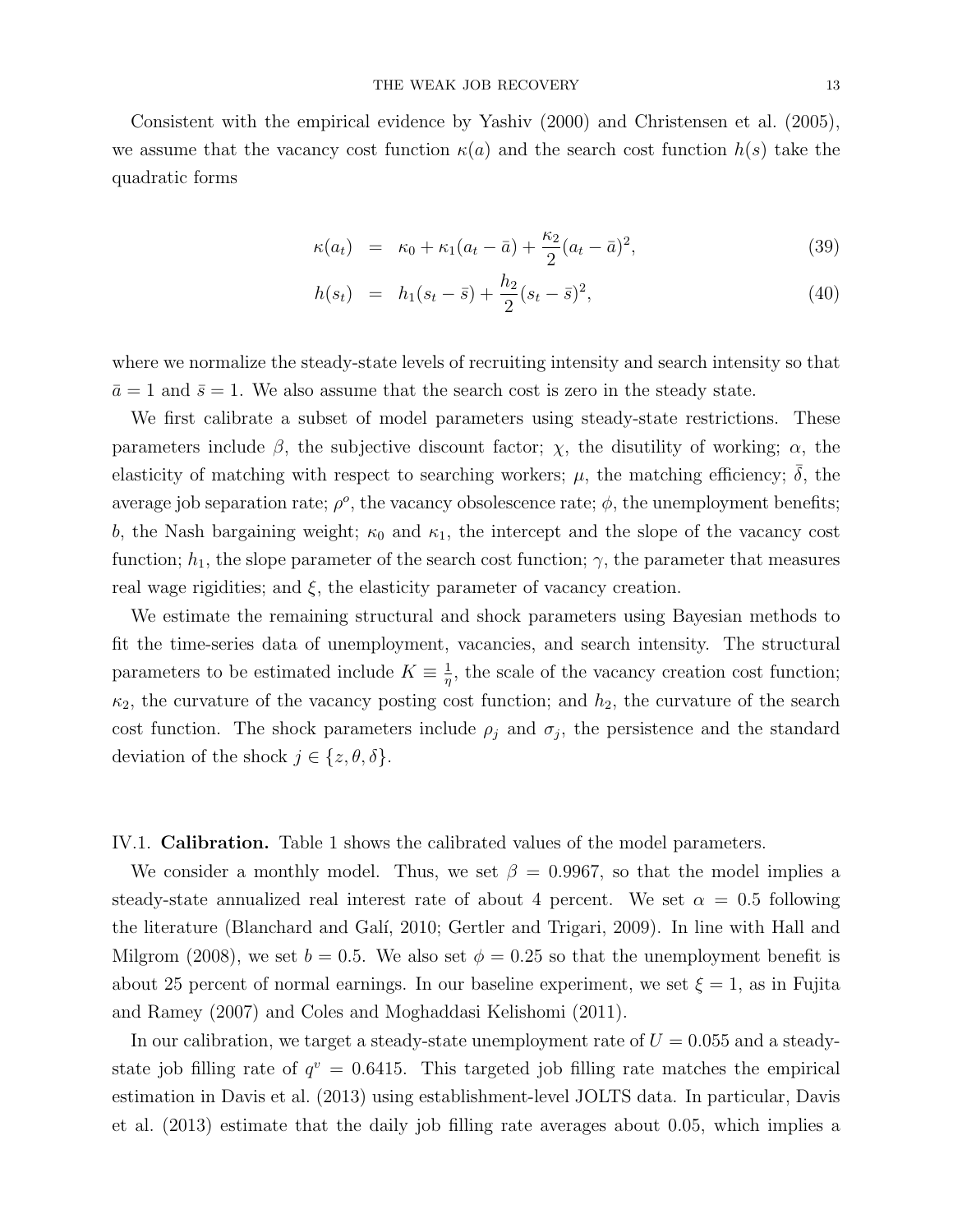monthly job filling rate of  $q^v = 0.6415$ .<sup>9</sup> We set the average monthly job destruction rate to 0.034, as in the JOLTS data. Given the steady-state unemployment rate of  $U = 0.055$  and the job destruction rate of 0.034, we obtain the steady-state employment rate of  $N = 0.945$ and the hiring rate of  $m = 0.034$ . It follows that the steady-state number of job seekers is  $u = 0.0871$  and that the job vacancy rate is  $v = 0.0501$ . We calibrate the job obsolescence rate to  $\rho^o = 0.0196$ , implying an average ratio of newly created vacancies to employment of about 0.02, which is slightly lower than that estimated by Davis et al. (2013). The normal average job separation rate  $\bar{\delta}$  can then be inferred from the overall job destruction rate (0.034) and the job obsolescence rate. This leads to  $\bar{\delta} = 0.0147$ .

We calibrate the steady-state level of vacancy cost  $\kappa_0$  so that the total cost of posting vacancies is about 1 percent of gross output. We normalize the average level of total factor productivity (TFP) to  $Z = 1$ , so that the steady-state gross output is  $Y = 0.945$ . Given Y and v, we obtain  $\kappa_0 = 0.1887$ . We set  $\kappa_1 = 0.1902$  so that the steady-state recruiting intensity is  $\bar{a} = 1$ . We set  $h_1 = 0.1088$  so that the steady-state search intensity is  $\bar{s} = 1$ . Given the steady-state values of  $m, u, v, s$ , and  $a$ , we use the matching function to obtain an average matching efficiency of  $\mu = 0.4864$ .

To obtain a value for  $\chi$ , we solve the steady-state system so that  $\chi$  is consistent with an unemployment rate of  $U = 0.055$ . The process results in  $\chi = 0.665$ . Finally, as in the standard DMP model, our model relies on real wage rigidities to generate the observed large fluctuations in labor market variables (Shimer, 2005). We set the wage rigidity parameter to  $\gamma = 0.95$ , which lies at the high end of the literature (Hall, 2005b).

#### IV.2. Estimation. We now describe our data and estimation approach.

IV.2.1. Data and measurement. We fit the DSGE model to three monthly time series for the U.S. labor market: the unemployment rate, the job vacancy rate, and a measure of search intensity. The sample covers the period from July 1967 to July 2017. Appendix B provides a detailed description of the data sources and measurements.

The unemployment rate in the data (denoted by  $U_t^{data}$ ) corresponds to the end-of-period unemployment rate in the model  $U_t$ . We demean the unemployment rate data (in log units) and relate it to our model variable according to

$$
\ln(U_t^{data}) - \ln(U^{data}) = \hat{U}_t,\tag{41}
$$

where  $U^{data}$  denotes the sample average of the unemployment rate in the data and  $\hat{U}_t$  denotes the log-deviations of the unemployment rate from its steady-state value in the model.

<sup>&</sup>lt;sup>9</sup>Assuming that one month consists of 20 business days, we can infer the monthly job filling rate  $q^v$  from the daily rate  $f = 0.05$  by using the relation  $q^v = f + f(1-f) + f(1-f)^2 + \cdots + f(1-f)^{19} = 1 - (1-f)^{20} =$ 0.6415.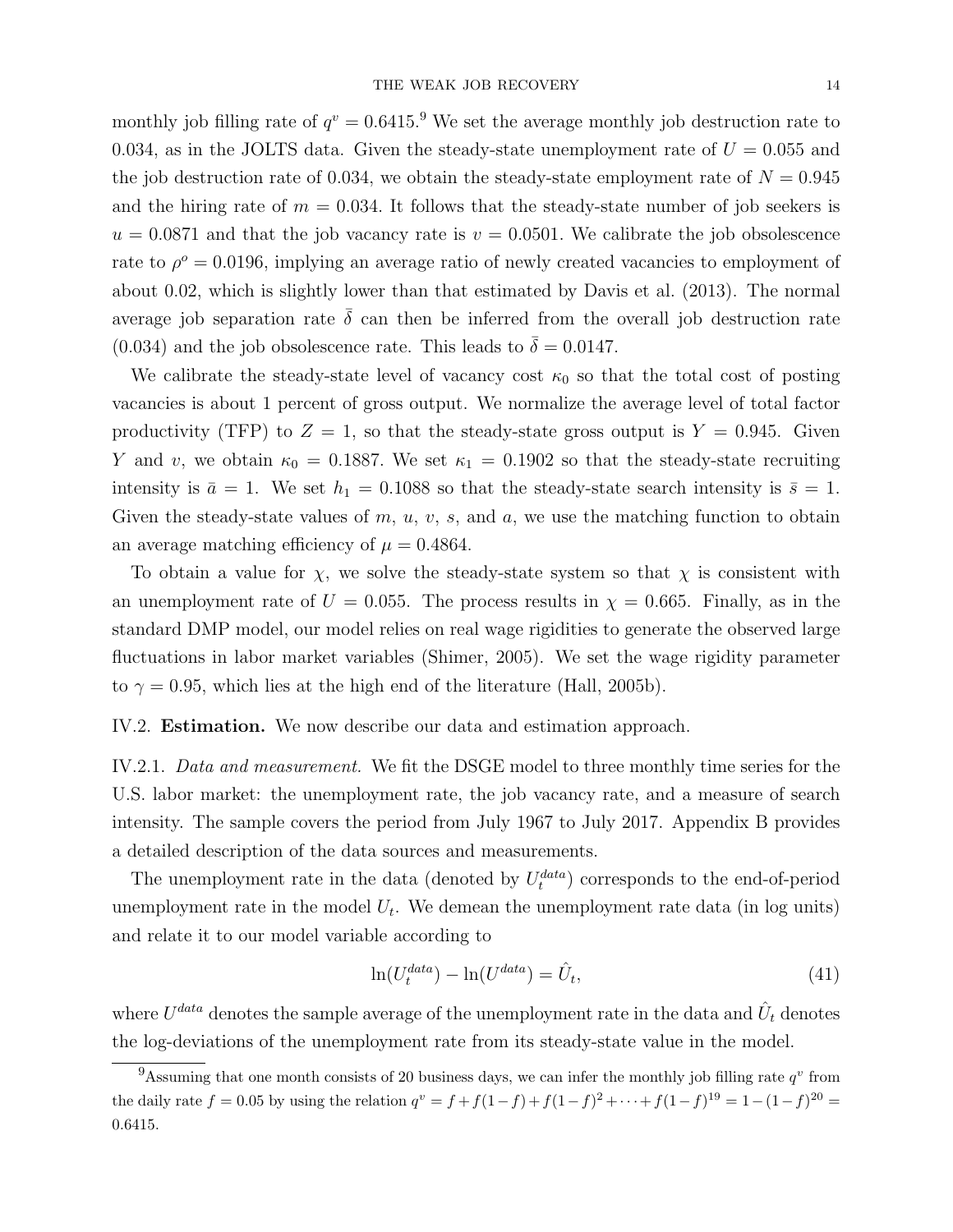Similarly, we use demeaned vacancy rate data (also in log units) and relate it to the model variable according to

$$
\ln(v_t^{data}) - \ln(v^{data}) = \hat{v}_t,\tag{42}
$$

where  $v^{data}$  denotes the sample average of the vacancy rate data and  $\hat{v}_t$  denotes the logdeviations of the vacancy rate from its steady-state value in the model.

We follow the approach of Davis (2011) to construct a measure of search intensity. He combines mean unemployment spells from the Current Population Survey (CPS) and regression results from Krueger and Mueller (2011), who find that search intensity declines as the duration of unemployment increases in high-frequency longitudinal data. In particular, Davis (2011) postulates that

$$
s_t = A - Bd_t,\tag{43}
$$

where  $s_t$  is search intensity and  $d_t$  is the mean unemployment duration (in weeks). He then constructs the search intensity index by setting  $A = 122.30$  and  $B = 0.90$  after adjusting for some potential biases in the regression results obtained by Krueger and Mueller (2011).<sup>10</sup> We follow the same methodology as Davis (2011) in constructing a search intensity series, with the exception that we use the median unemployment duration in weeks instead of the  $mean.<sup>11</sup>$ 

Figure 2 displays this measure of aggregate search intensity. Clearly, search intensity is procyclical, rising in booms and falling in recessions. In the Great Recession and its aftermath, search intensity declined substantially, as the duration of unemployment lengthened.

IV.2.2. Prior distributions and posterior estimates. The prior and posterior distributions of the estimated parameters from our benchmark model are displayed in Table 2.

The priors for the structural parameters  $K$ ,  $\kappa_2$ , and  $h_2$  are drawn from the gamma distribution. We assume that the prior mean of each of these three parameters is 5, with a standard deviation of 1. The priors of the persistence parameter of each shock follow the beta distribution with a mean of 0.8 and a standard deviation of 0.1. The priors of the volatility parameter of each shock follow an inverse gamma distribution with a prior mean of 0.01 and a standard deviation of 0.1.

The posterior estimates and the 90 percent probability intervals for the posterior distributions are displayed in the last three columns of Table 2. The posterior mean estimate of

 $10$ See the discussions of this methodology in Davis (2011), p. 66.

<sup>&</sup>lt;sup>11</sup>The Great Recession caused many workers to experience extremely long spells of unemployment, contributing to the sharp increase in the mean duration of unemployment for this period. We use the median unemployment duration to construct our search intensity series, since we believe this median measure better reflects the underlying factors that influence an individual job seeker's search efforts than does the mean. The time series of median unemployment durations from the BLS is available from July 1967 and on.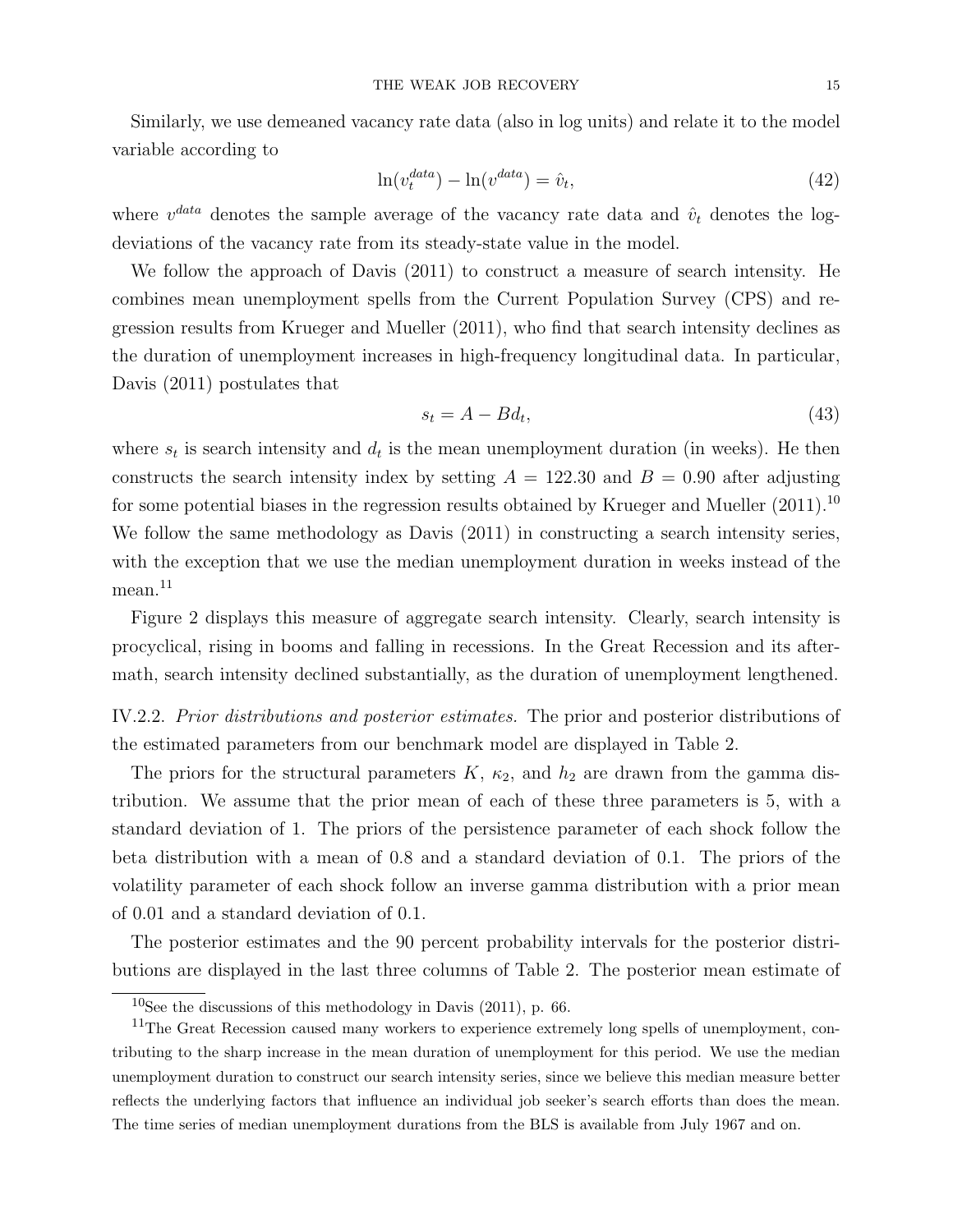mean estimates of the curvature parameters for the vacancy cost function and the search cost function are  $\kappa_2 = 5.88$  and  $h_2 = 0.99$ , respectively. The 90 percent probability intervals suggest that the posterior estimates of these structural parameters are significantly different from their priors. Thus, the data are informative on these parameters.

The posterior estimation suggests that the technology shock and the discount factor shock are both highly persistent, with the posterior means of the AR(1) parameters at  $\rho_z = 0.995$ and  $\rho_{\theta} = 0.993$ , respectively. The job separation shock is less persistent, with the AR(1) parameter of  $\rho_{\delta} = 0.843$ . The standard deviations of the technology shock ( $\sigma_z = 0.019$ ) and the discount factor shock ( $\sigma_{\theta} = 0.030$ ) are both much smaller than that of the separation shock ( $\sigma_{\delta} = 0.187$ ).

### V. Economic implications

We now examine the model's transmission mechanism and its quantitative performance for explaining the sharp labor market downturns during the Great Recession and the subsequent weak job recovery.

V.1. The model's transmission mechanism. The equilibrium dynamics in our model are driven by both the exogenous shocks and the model's internal propagation mechanism. To help understand the contributions of the shocks and the model's mechanism, we examine forecast error variance decompositions and impulse response functions.

V.1.1. Forecast error variance decompositions. Table 3 displays the mean (or unconditional) forecast error variance decompositions for several key labor market variables and aggregate output.<sup>12</sup>

The variance decompositions suggest that our model's labor market dynamics are primarily driven by the discount factor shock and the technology shock, while the job separation shock is less important.<sup>13</sup>

Consistent with the intuition provided by Shimer (2005), real wage rigidities in our model allow technology shocks to play an important role in driving labor market fluctuations. The

<sup>12</sup>We have also computed the conditional forecast error variance decompositions with forecasting horizons between 12 months and 48 months and found that they deliver the same message as the unconditional variance decomposition.

<sup>&</sup>lt;sup>13</sup>Historical decompositions show that discount factor shocks were the primary driving force of fluctuations in unemployment, vacancies, and search intensity in the Great Recession, and technology shocks played a more important role during the recover. To conserve space, we report the historical decomposition results in the online appendix.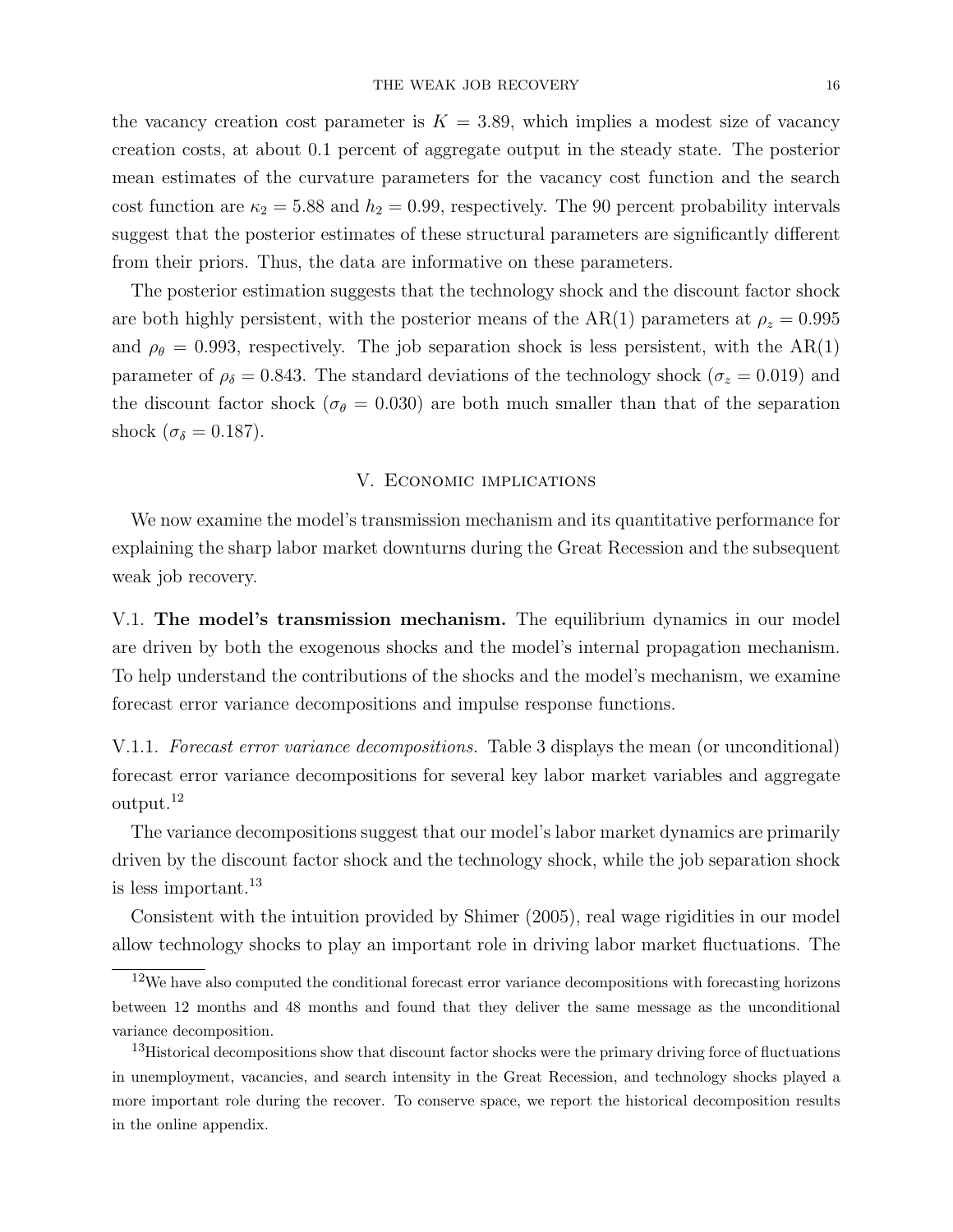variance decomposition results suggest that technology shocks account for 30-50 percent of the cyclical fluctuations in unemployment, vacancies, search intensity, recruiting intensity, hiring, and the job filling rate. Technology shocks are also the primary driving force of aggregate output, accounting for about 94 percent of its fluctuations.

Discount factor shocks can directly affect the present values of a job match and an open vacancy, and also the employment surplus for a job seeker. Thus, it is important for explaining the observed labor market fluctuations (Hall, 2017). Quantitatively, our variance decomposition shows that a discount factor shock contributes to a large fraction— about 40-70 percent—of fluctuations in labor market variables.

Job separation shocks do not play a big role in labor market fluctuations, except for hiring, for which they account for about 18 percent of the variance. As noted by Shimer (2005), job separation shocks generate a counterfactually positive correlation between unemployment and vacancies. Accordingly, in our estimated model, this shock plays a relatively minor role.

V.1.2. Impulse responses. Figure 3 shows the impulse responses of several key labor market variables to a one-standard-deviation negative technology shock, in two different models: our benchmark model (the black solid lines) and a standard model (the blue dashed line). The standard model here corresponds to a version our benchmark, where we impose free entry and constant search and recruiting intensity.

In the benchmark model, a decline in aggregate productivity reduces the value of new job matches. Firms respond by reducing hiring and vacancy postings. These responses lead to a drop in the job finding rate and an increase in the unemployment rate.

Unlike the standard model with free entry, our model with costly vacancy creation implies that the value of an unfilled vacancy is nonzero. Thus, as we have alluded to in the introduction, vacancies become a state variable that evolves slowly over time according to the law of motion in Equation (3). This gives rise to persistent dynamics in vacancies shown in the figure. The initial drop in the stock of vacancies is attributable to declines in newly created vacancies: since the shock reduces the value of an open vacancy  $(J_t^V)$ , firms have less incentive to create new vacancies.

In the benchmark model, the technology shock reduces both search intensity and recruiting intensity. The household's optimizing decisions for search intensity (Eq. (14)) show that search intensity increases with the job finding probability and the employment value, which is proportional to the match surplus from Nash bargaining. Since the technology shock lowers both the job finding rate and the match surplus, it reduces search intensity as well.

Recruiting intensity falls following the negative technology shock partly because the expected value of a job match declines. This can be seen from the optimizing decision for recruiting intensity in Eq. (25), which shows that recruiting intensity increases with both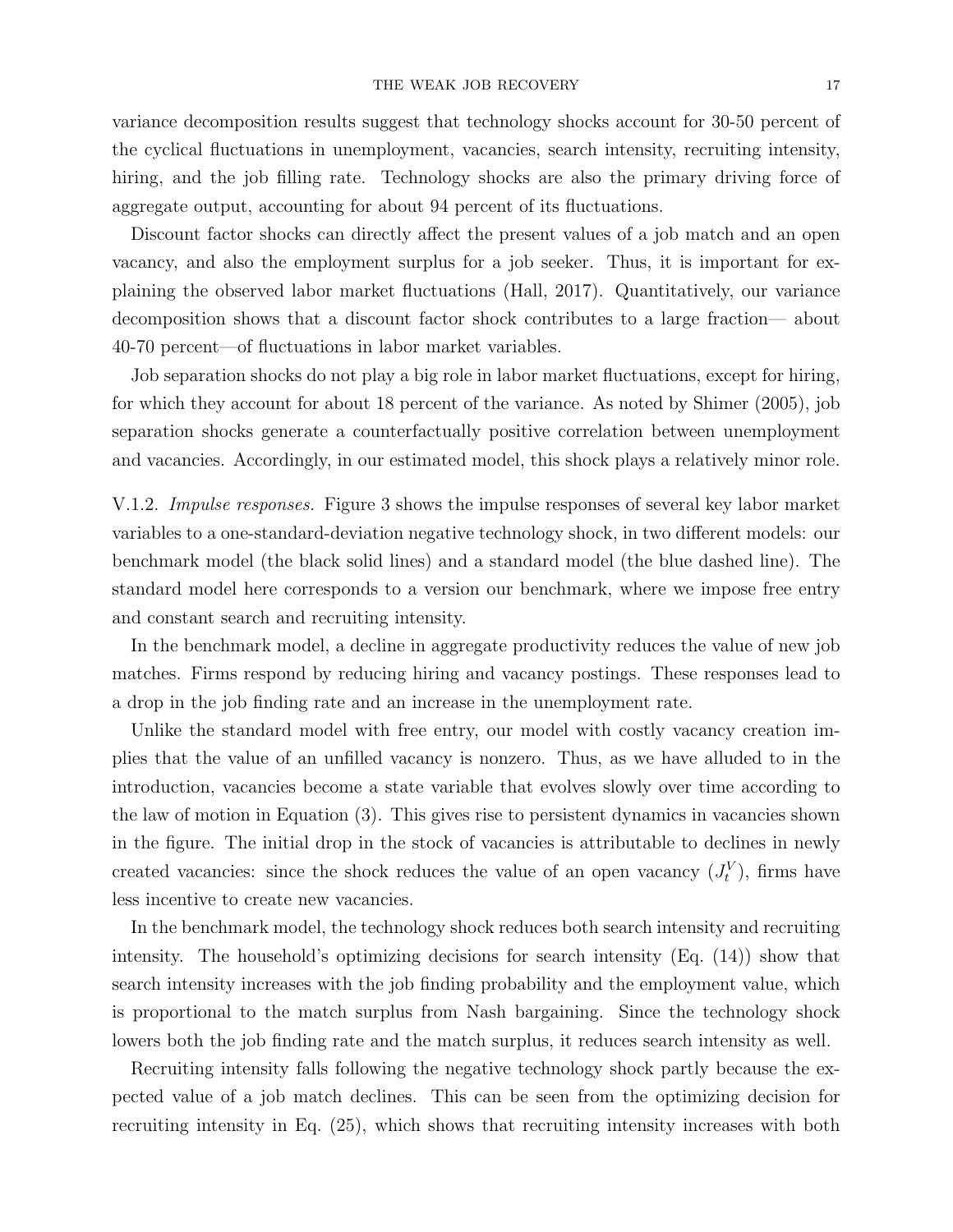the job filling probability and the value of a new job match  $(J^F)$  relative to the value of an unfilled vacancy  $(J^V)$ . However, because the technology shock reduces both  $J^F$  and  $J^V$ , the net effect on recruiting intensity can be ambiguous. Under our estimated parameters, the net surplus falls following a contractionary technology shock. Thus, recruiting intensity falls as well.

Declines in search and recruiting intensity counteract the effects of the rise in unemployment on hiring and reinforce the effects of the drop in vacancies. The net effect leads to a fall in hiring. With both hiring and vacancies declining following the negative technology shock, the response of the job filling rate—which is the ratio of hires to vacancies— is a priori ambiguous. Under our estimation, the job filling rate rises following a decline in productivity, and this countercyclical behavior is in line with the data.

Since search and recruiting intensity both decline in the benchmark model, the technology shock leads to a decline in the measured matching efficiency and thus to an outward shift of the Beveridge curve. The measured matching efficiency here is defined as

$$
\Omega_t = \mu s_t^{\alpha} a_t^{1-\alpha}.\tag{44}
$$

Although there are no exogenous shifts in true matching efficiency (i.e.,  $\mu$  is constant), measured matching efficiency  $(\Omega)$  in our model still fluctuates with endogenous variations in search and recruiting intensity.

Figure 3 also shows that the standard model implies less persistent responses of unemployment, vacancies, and hiring to a technology shock (the blue dashed lines) than those in the benchmark model. Free entry in the standard model implies that unfilled vacancies can be discarded and new vacancies can be created without costs in each period. Thus, the number of vacancies becomes a jump variable rather than a slow-moving state variable as in our benchmark model. Accordingly, the peak effect of the technology shock on vacancies occurs in the impact period, and the dynamic responses of the labor market variables are in general less persistent than in our benchmark model. Furthermore, the standard model does not allow for amplification through cyclical fluctuations in search and recruiting intensity.

Figure 4 shows the impulse responses of the labor market variables in the two models following a one-standard-deviation negative discount factor shock. In the benchmark model (the black solid lines), the shock lowers the continuation value of a job match, leading to declines in hiring. Since the shock reduces the employment surplus, search intensity falls. Recruiting intensity also falls because the decline in the present value of a new job match outweighs the decline in the value of an open vacancy. Firms respond to the drop in vacancy value by reducing vacancy creation and postings. The decline in vacancies more than offsets that in hiring, leading to a rise in the job filling rate. This countercyclical response of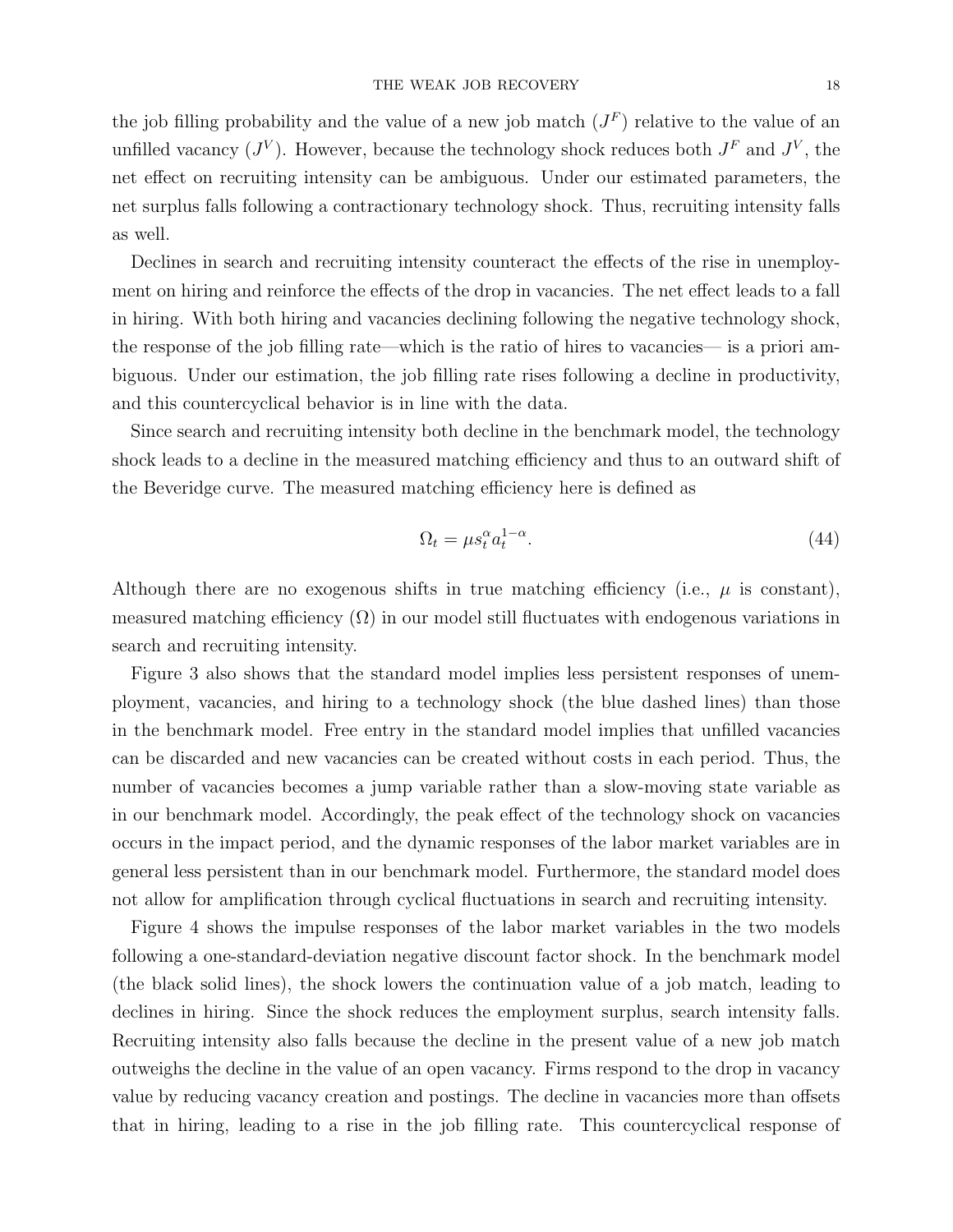the job filling rate is in line with the data. Similar to the case with a technology shock, the responses of unemployment, vacancies, and hiring to the discount factor shock in the standard model (the blue dashed lines) are less persistent than in the benchmark model, and the intensive margins of adjustments are muted (by construction, given free entry). These results again highlight the importance of incorporating vacancy creation costs and endogenenous adjustments in search and recruiting intensity, as we do in our benchmark model, for generating more persistent labor market dynamics.

Figure 5 shows the impulse responses following a positive shock to the job separation rate in the two models. In the benchmark model (the black solid lines), an increase in the rate of job separation leads to a rise in the unemployment rate. Since separated jobs add to the stock of vacancies, the number of vacancies rises along with unemployment. The equilibrium adjustments of hiring also depend on the responses of the intensive margins. The job separation shock reduces both the match value  $J<sup>F</sup>$  and the vacancy value  $J<sup>V</sup>$ , rendering the net effect on recruiting intensity ambiguous. Under our estimation, recruiting intensity edges down following the separation shock. On net, however, the increases in both  $u$  and  $v$ more than offset the decline in recruiting intensity, leading to an increase in hiring. Thus, the job finding rate increases. Although the match surplus declines, the increase in the job finding rate induces more search effort by the job seekers, so that search intensity rises. In the standard model (the blue dashed lines), an increase in the separation rate also raises  $u$  and  $v$ , as in the benchmark model. But the shock also raises the job filling rate on impact, unlike in the benchmark model. Free entry implies that  $J^V = 0$  and the job creation condition is given by  $\kappa = q^v J^F$ . An increase in job separation lowers the match value  $J^F$ . Thus, given the constant vacancy posting cost  $\kappa$ , the job filling rate rises. The increases in both u and  $v$  lead to an increase in hiring. The job finding rate declines on impact because the shock raises unemployment more than hiring. Overall, in both models, the job separation shock has relatively small effects on the labor market variables.

V.2. The Great Recession and the weak job recovery. We now examine the quantitative performance of our estimated model for explaining the sharp contraction in the labor market during the Great Recession and its subsequent weak recovery. We focus on the job filling rate. As Figure 1 shows, the job filling rate in the data (the blue solid line) surged in the recession and then recovered gradually to its pre-recession level.

The standard model without search and recruiting intensity has difficulties in replicating these observations. As Figure 1 shows (the red dashed lines), the predicted job filling rate from the standard matching function diverged from the data in early 2009, and it has stayed persistently above the data thereafter. These patterns reflect that the standard matching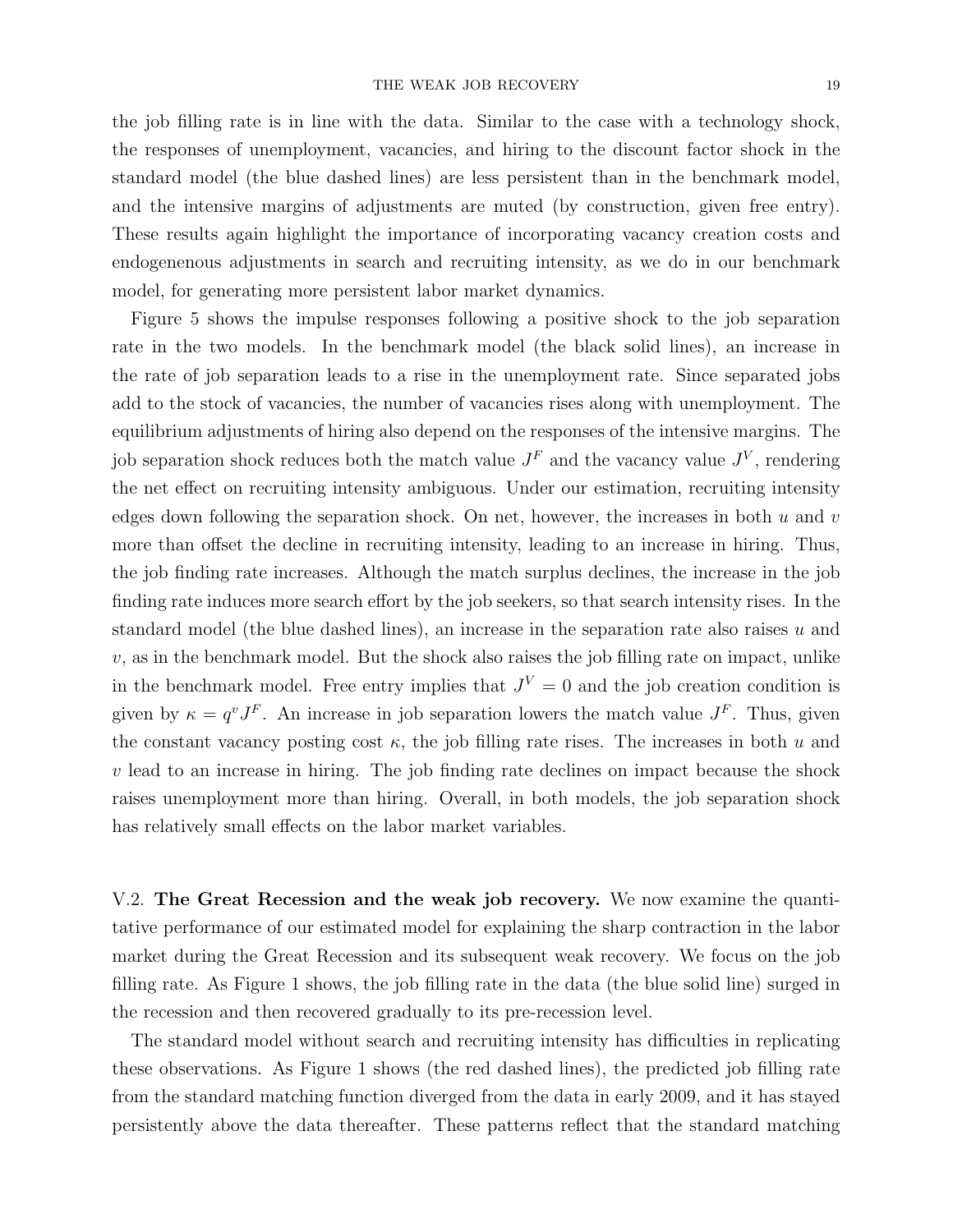function fails to replicate the sharp downturn in hiring in the recession and the subdued recovery.

Our model outperforms the standard matching function in predicting the job filling rate. As Figure 6 shows, our model's predicted job filling rate (the black dashed and dotted line) tracks the actual data much more closely than does the standard matching function in the recession and throughout the early part of the recovery up to 2015.

To get a quantitative sense of the goodness of fit of our model relative to the standard matching function, we compare the root mean squared errors (RMSE) of our benchmark model's predicted job filling rate with that implied by the standard matching function. We calculate the RMSEs for the sample period from December 2000 to July 2017, corresponding to the JOLTS sample period. Table 4 (Column (2)) shows that the RMSE from our benchmark model is about 42 percent of that implied by the standard matching function, representing a significant improvement in predicting the job filling rate.

One concern might be that the improvements in fit during the Great Recession and the subsequent recovery come at the cost of a worsening performance in the periods prior to the Great Recession. Figure 7 shows that this is not the case. While we focus on the post-2001 period in Figure 6 because of the availability of JOLTS data, we still estimate our model over a longer period (starting from July 1967) that captures several business cycles. This allows for a comparison of the job filling rate series from our benchmark model with that implied by the standard matching function for the periods prior to 2001. In contrast to the Great Recession and the subsequent recovery periods, Figure 7 shows that the two models' predicted job filling rates track each other more closely before the Great Recession. This result partly reflects the fact that the Great Recession led to a much more pronounced decline in our measure of search intensity than during previous downturns.<sup>14</sup>

However, it is important to note that the improved model performance is not mechanically attributable to the introduction of search intensity in the matching function. For instance, Table 4 (Column (3)) reports the RMSE of the standard matching function modified to include our measure of search intensity.<sup>15</sup> Augmenting the standard matching function with search intensity does improve the prediction for the job filling rate. The RMSE under the augmented matching function is about 85 percent of that under the standard matching function. However, this magnitude of improvement is much smaller than that obtained

<sup>&</sup>lt;sup>14</sup>Historical decompositions suggest that the sharp decline in search intensity during the Great Recession was mostly driven by discount factor shocks in our model, which capture financial factors that are not explicitly modeled here. See the online appendix for detailed discussions about the historical decompositions.

<sup>&</sup>lt;sup>15</sup>Under the matching function augmented with search intensity, the job filling rate is given by  $\mu\left(\frac{u_t s_t}{v_t}\right)^{\alpha}$ , where the variables and the parameters are defined earlier.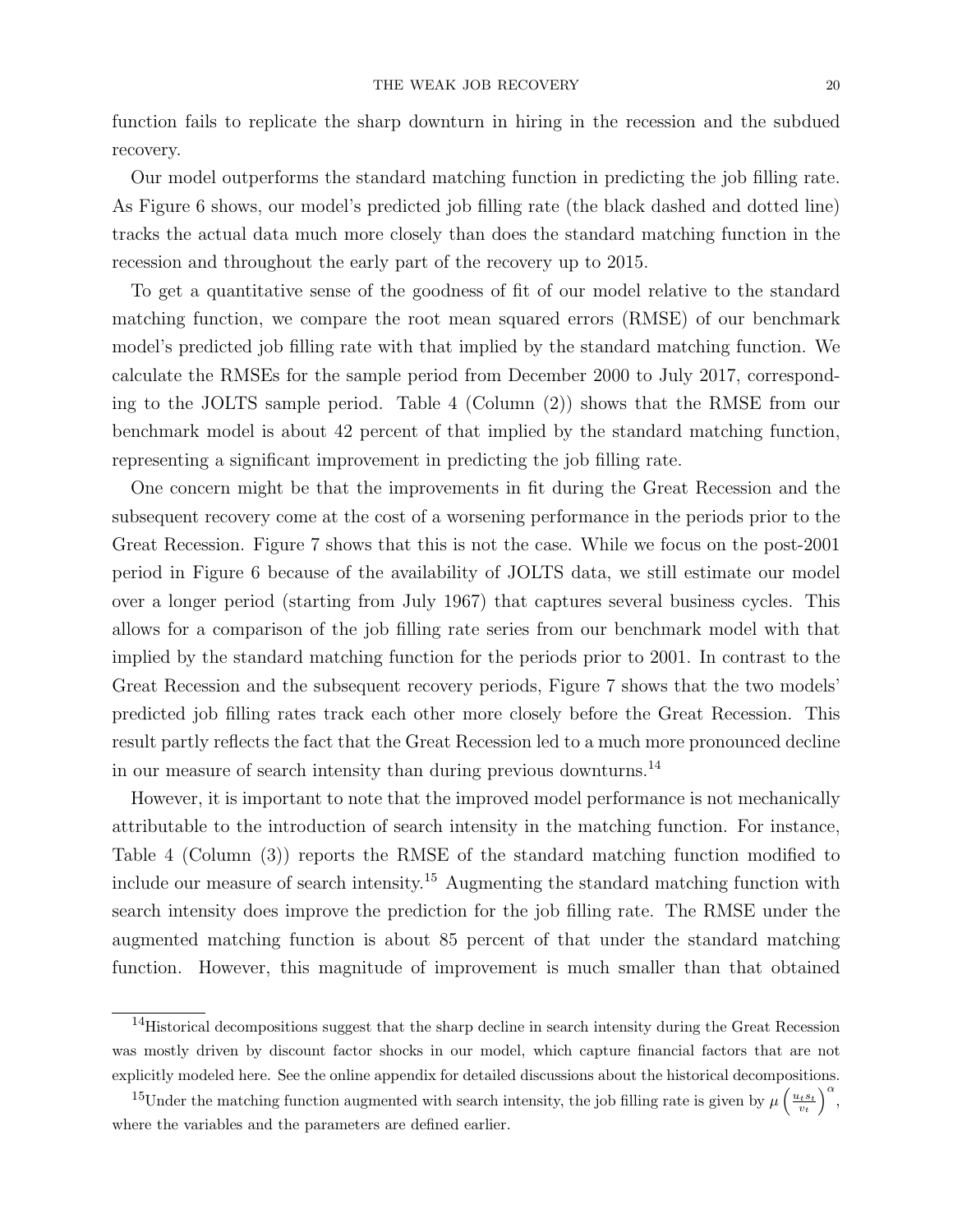from our general equilibrium model with cyclical fluctuations in both search and recruiting intensity. These findings suggest that incorporating both search intensity and recruiting intensity is important in accounting for the fluctuations in the job filling rate, especially for the post-2008 period.

Our model also implies that recruiting intensity is positively correlated with the hiring rate, as found by Davis et al. (2013), despite clear differences in empirical approaches. Davis et al. (2013) construct a measure of recruiting intensity based on establishment-level data. They show that recruiting intensity delivers a better-fitting Beveridge curve and accounts for a large share of fluctuations in aggregate hires. They further impute an aggregate relation between recruiting intensity and the hiring rate based on their estimated microeconomic relations. They show that this aggregate measure of recruiting intensity is highly correlated with the aggregate hiring rate, with a sample correlation of about 0.82.

The empirical measure of recruiting intensity obtained from our estimated macro model is also procyclical and highly correlated with the hiring rate in the model. In particular, the sample correlation between our model-based time series of recruiting intensity and the hiring rate is 0.83, which is remarkably similar to that reported by Davis et al. (2013). The cyclical behavior of recruiting intensity relies on the model's internal propagation mechanism, and the model is successful in generating procyclical recruiting intensity conditional on matching the time series of unemployment, vacancies, and search intensity. Our result lends support to the argument of Davis et al. (2013) that procyclical recruiting intensity plays an important role in explaining fluctuations in the labor market.

V.3. Diagnosing the shocks. We have used a Bayesian approach for estimating the stochastic processes of the shocks to technology, the discount factor, and the separation rate. The literature has typically followed a different approach, with the shock parameters calibrated instead of estimated. For instance, Shimer (2005) first estimates the stochastic processes for average labor productivity and the job separation rate using independent sources of information in the data, and then evaluates the business-cycle performance of a search and matching model simulated using these calibrated driving forces. Our estimated shock parameters turn out to differ somewhat from the calibrated values in the literature. In particular, the estimated standard deviation of the job separation shock is substantially larger than the typical calibrated value. To what extent, then, does our model's performance depend on the estimated value of the shock processes?

To address this question, we consider an alternative empirical strategy. First, we fix the parameters governing the stochastic processes for the technology shock and the job separation shock based on the approach in Shimer (2005). We then estimate the model to fit the time-series data of unemployment, vacancies, and search intensity.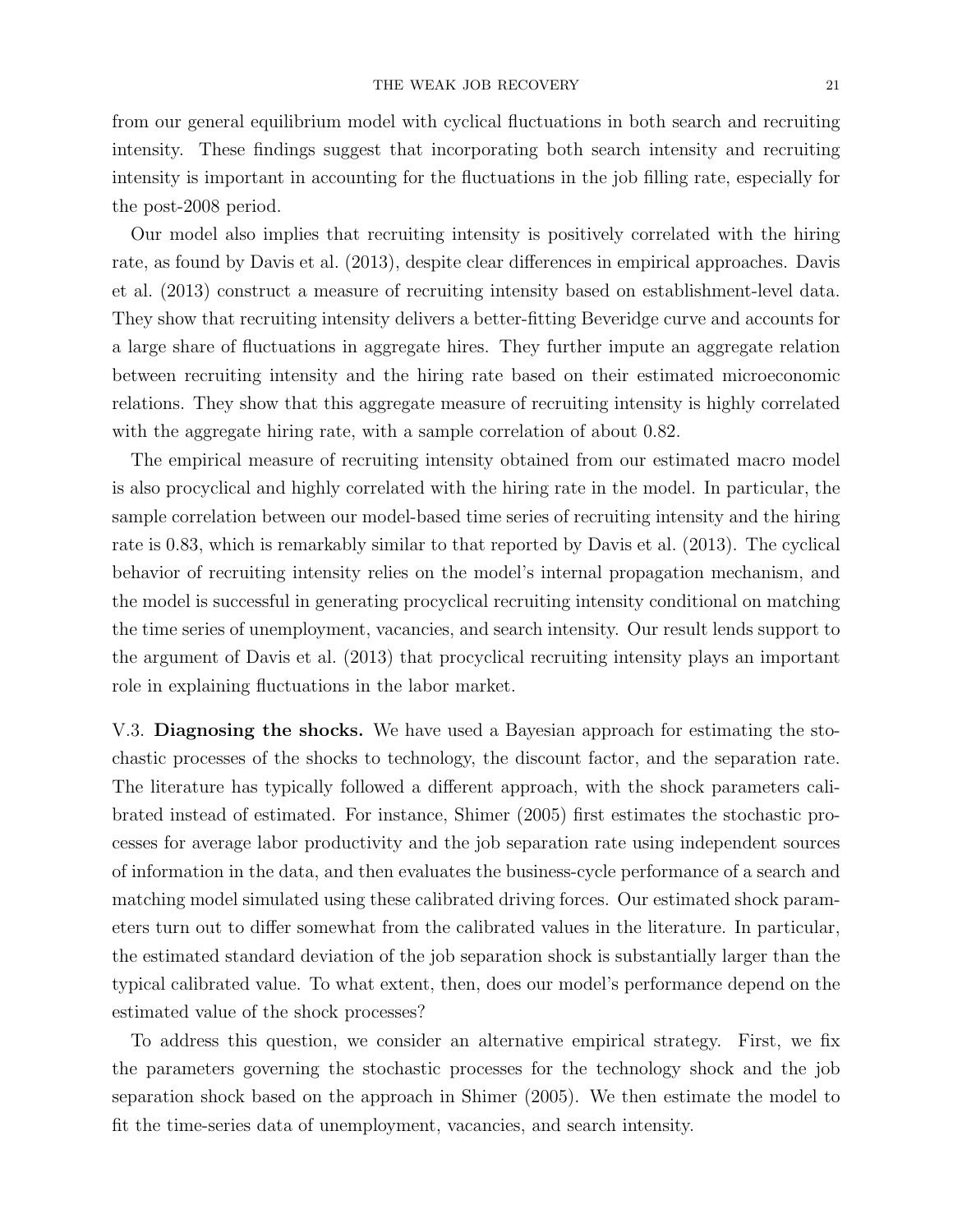As in Shimer (2005), we use average labor productivity to calibrate the technology shock parameters.<sup>16</sup> This calibration yields a monthly first-order autocorrelation of 0.9908 and a standard deviation of 0.005 for the technology shock. Similarly, we use the job separation rate as constructed by Shimer (2005) and monthly data from July 1967 to July 2017 to calibrate the stochastic process of the separation shock; we obtain an autocorrelation of 0.9806 and a standard deviation of 0.002.

The literature provides no direct evidence on the stochastic processes for the discount factor shock. Hall (2017) notes that calibrating the discount factor shock parameters is model dependent. In particular, it depends on the model's Euler equations, which are functions of expectations of future macroeconomic variables and the entire structure of the model. For this reason, we estimate the discount factor shock parameters along with other structural parameters.

Table 5 shows the estimation results under this alternative empirical approach, as well as the calibrated shock parameters. The posterior estimates of the structure parameters  $(K,$  $\kappa_2$ ,  $h_2$ ) are clearly different from those obtained in the benchmark estimation. The estimated discount factor shock is also different: it is highly persistent (with  $\rho_{\theta} = 0.9998$ ) and very volatile  $(\sigma_{\theta} = 0.21).^{17}$ 

The model estimated with this alternative approach does not perform as well as the benchmark estimation in fitting the observed job filling rate. As shown in Table 4 (Column (4)), the RMSE under this alternative estimation is about 58 percent of that implied by the standard matching function.

To further examine the role of the shock processes in driving our model's dynamics, we estimated the model with all three shocks calibrated. In particular, we calibrate the technology and separation shocks following Shimer (2005), and we also calibrate the discount factor shock parameters to the values obtained under our benchmark estimation. As a result, the discount factor shock is not as volatile as in the previous exercise. In this version of the

 $16$ The sample period covers 1967:Q3-2017:Q3. To stay consistent with the measurement in our model, we remove a linear trend from the average productivity series (instead of applying the HP filter). We convert the calibrated autocorrelation and standard deviation from quarterly values to monthly values.

 $17$ The data prefer the benchmark estimation to the alternative estimation, since the posterior data density for the benchmark estimation is much higher. To check whether the actual data lie in the tail of the model's posterior distribution when the technology shock and separation shock parameters are restricted to their calibrated values, we have performed a posterior predictive check following the approach described by An and Schorfheide (2007) and Faust and Gupta (2012). The posterior predictive analysis indicates that the calibrated parameters for the technology and separation shocks lie within the 90 percent probability intervals of the posterior distributions. See the online appendix for more details. We thank an anonymous referee for suggesting this approach.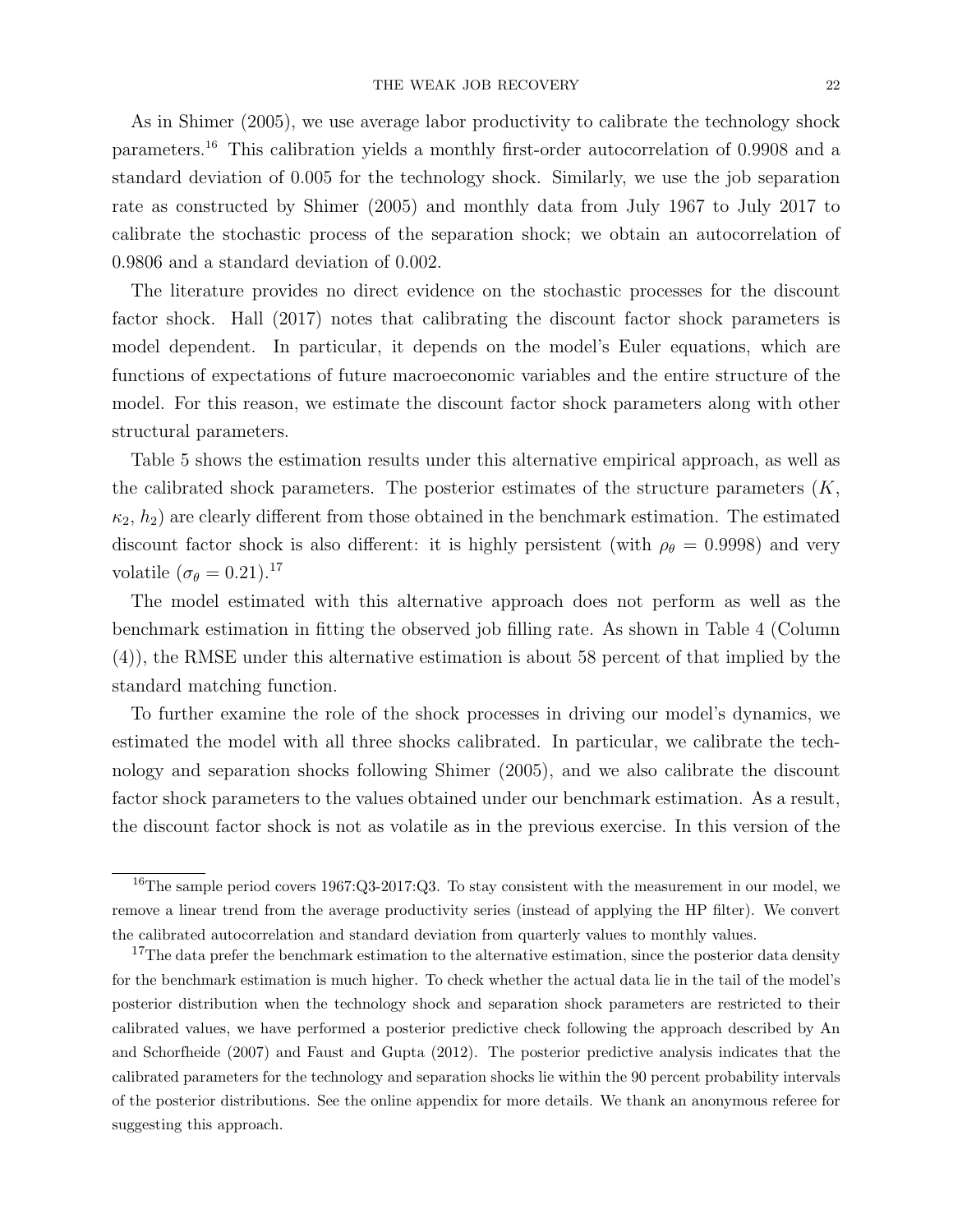model, we obtain an RMSE of 71 percent of that implied by the standard matching function, as shown in Table 4 (Column (5)).

Overall, the model's prediction errors (measured by the RMSE) with calibrated shocks are clearly greater than those under the benchmark estimation. Nonetheless, the improvement relative to the standard matching function is still economically important. Thus, our model's performance in predicting the actual job filling rate is not entirely driven by the estimated shocks, and endogenous cyclical fluctuations in search and recruiting intensity are quantitatively important for explaining the weak job recovery.

V.4. The importance of using information from search intensity data. In estimating our benchmark model, we have used three time series: the unemployment rate, the job vacancy rate, and a measure of search intensity. We followed Davis (2011) and constructed a time series of search intensity based on the median unemployment duration. The resulting search intensity series is procyclical, as shown in Figure 2. The procyclical behavior of search intensity is consistent with the textbook model (Pissarides,  $2000$ ).<sup>18</sup>

Yet, the empirical literature is not conclusive about whether search intensity is procyclical. For example, Shimer (2004) argues that search intensity is countercyclical based on evidence from cross-sectional data of the average number of search methods used by job seekers observed in the CPS. Mukoyama et al. (2014) combine information from the CPS data and the American Time Use Survey (ATUS) and obtain similar results.

On the other side of the debate, Tumen (2014) emphasizes that the cross-sectional measures based on CPS data are likely to suffer from a composition bias if a job seeker with stronger labor market attachment also uses more search methods. Since the share of job seekers with stronger labor-market attachment increases during a recession, the measured search intensity appears to be countercyclical. When the composition bias is corrected, Tumen (2014) finds that search intensity is procyclical. Gomme and Lkhagvasuren (2015) make a similar argument about the composition bias. They use merged data from the ATUS and the CPS to study cyclical variations in search intensity. They find that, when the composition bias is corrected, the evidence suggests procyclical search intensity.<sup>19</sup>

<sup>18</sup>Our measure of search intensity is constructed based on estimated parameters using longitudinal data that track unemployed workers' amount of time spent for job searching as well as the number of weeks they have been unemployed (see Davis (2011)). A drawback of this method is that it is based on answers from interviews conducted over a 24-week period during the fall of 2009 and winter of 2010, so the estimation uses a relatively short time-series dimension.

 $19$ Mueller (2017) shows that the pool of unemployed shifts to high-wage workers in recessions. If highwage workers search more intensely, this can lead to a substantial composition bias. Faberman and Kudlyak (2016) also discuss the implications of composition bias in measuring search intensity. They report that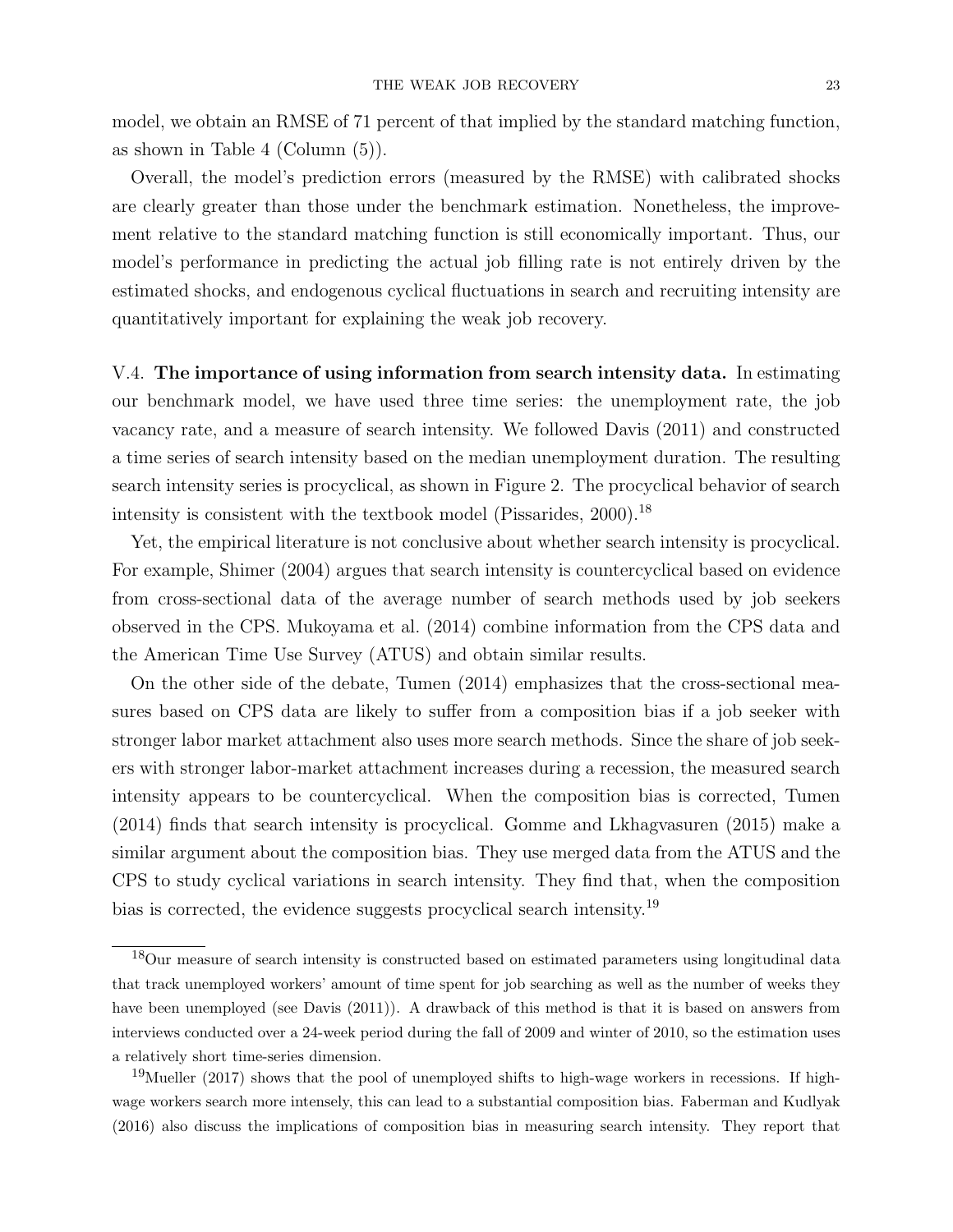Given this debate, we assess the robustness of our findings by fitting our model to the observed unemployment rate and the vacancy rate only. Under this alternative estimation, we do not use information of search intensity in the data.<sup>20</sup>

When we estimate the model to fit unemployment and vacancies data without using information from search intensity data, we obtain an RMSE for the job filling rate of about 58 percent relative to that implied by the standard matching function. This prediction error is clearly larger than that under our benchmark estimation. But the improvement relative to the standard matching function is substantial.

In addition, information from search intensity in the data also has implications for the estimated cyclical behaviors of recruiting intensity. When we do not use information from search intensity to estimate the model, the correlation between recruiting intensity and hiring becomes smaller than that in the benchmark estimation (0.46 vs. 0.83).

Overall, these exercises suggest that there are important general equilibrium interactions between search and recruiting intensity that amplify the impact of the shocks on labor market variables. Procyclical fluctuations in search intensity and recruiting intensity help bridge the gap between the model's predicted job filling rate and that in the data.

### VI. Conclusion

The sharp contraction in the labor market during the Great Recession and the subsequent weak recovery present a challenge for the standard model of labor search and matching. We have developed and estimated a DSGE model that generalizes the standard model to incorporate cyclical fluctuations of search and recruiting intensity. We find that these intensive margins of labor market adjustments are quantitatively important. In the depth of the recession and during the early part of the recovery, the job filling rate predicted from our estimated model is much closer to the actual time-series data than those implied by the standard matching function. Our model suggests that procyclical fluctuations in search and recruiting intensity played an important role in explaining the deep recession and the weak recovery.

To allow for aggregate fluctuations in recruiting intensity, we modified the standard model by assuming that creating a new job vacancy is costly. This simple modification facilitates tractability and makes it straightforward to estimate the model to fit time-series data using standard techniques. Our macro emphasis nonetheless yields predictions of the cyclical movements in recruiting intensity that are very much in line with those obtained by Davis

long-term unemployed job seekers tend to exert more efforts throughout their search process, reflecting that long-term unemployed individuals have stronger labor market attachment.

 $20$ To conserve space, we report the priors and posterior estimation results in the online appendix.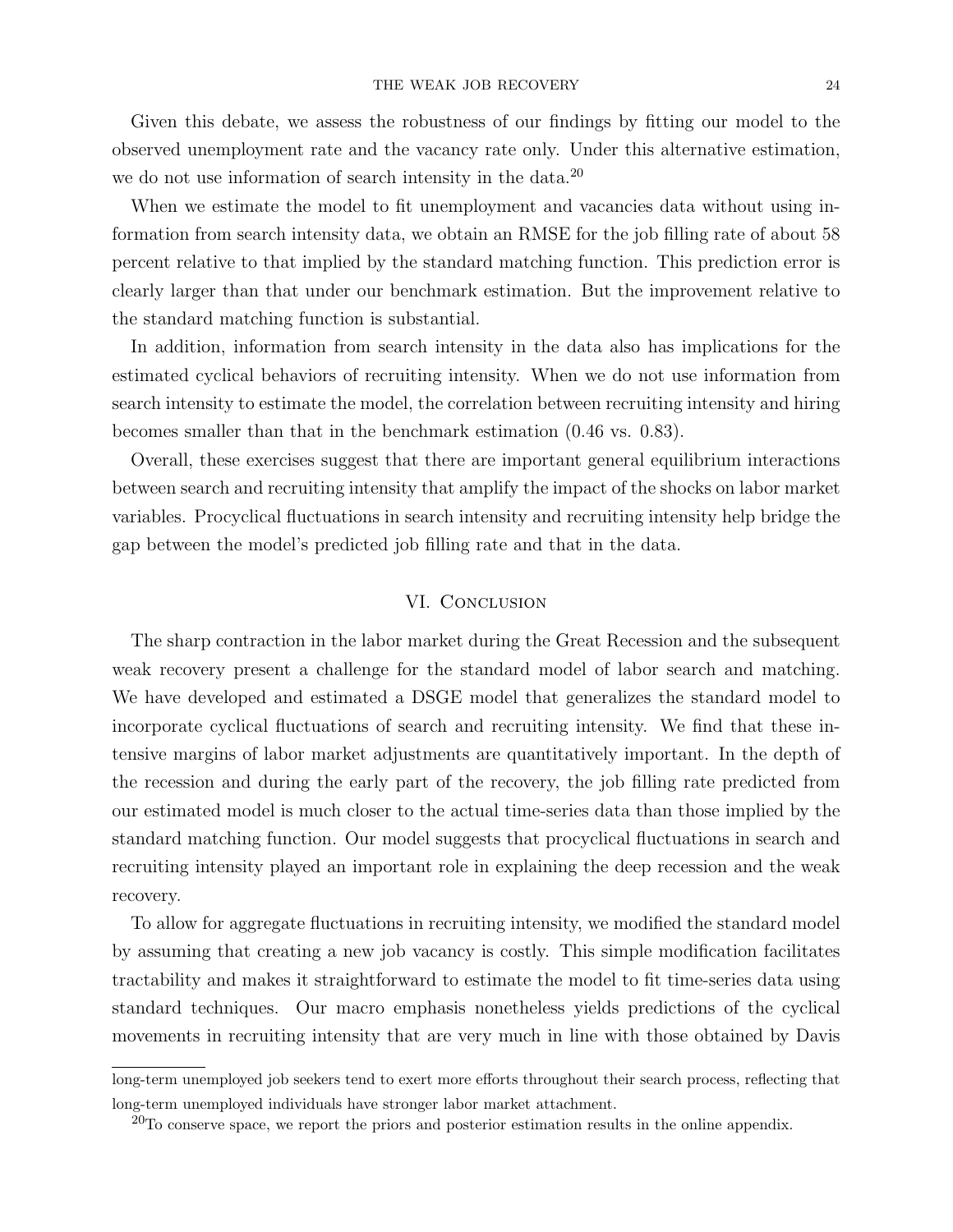et al. (2013) based on establishment-level data. In particular, both approaches highlight that recruiting intensity is procyclical. In addition, our empirical findings also point to an important interaction between search and recruiting intensity that helps account for the observed behavior of the job filling rate since the onset of the Great Recession.

To better highlight our model's mechanism, we focus on three particular sources of business cycle fluctuations: technology shocks, discount factor shocks, and job separation shocks. All of these shocks are arguably reduced-form representations of some microeconomic frictions or policy distortions that are not considered in our model. For example, the discount factor shock in our model that represents stochastic changes in households' intertemporal preferences may reflect factors outside of the model that drive asset market fluctuations (Hall, 2017). Our model also assumes that job separations vary exogenously, while in reality, job separations occur endogenously in response to the state of the economy.

Our model also restricts the labor force participation rate to be constant. Relaxing this assumption can have important implications for labor market dynamics. For example, Diamond (2013) argues that incorporating flows into and out of the labor force helps better understand the shifts of the Beveridge curve after the Great Recession. Kudlyak and Schwartzman (2012) show that persistent declines in labor force participation contributed to the large increases in unemployment during the Great Recession and to the subsequent slow decline in unemployment. Future research should extend the framework in this paper to incorporate endogenous job separations and labor force participation to study their potential interactions with search and recruiting intensity. This more general framework would help further improve our understanding of labor market fluctuations and policy design.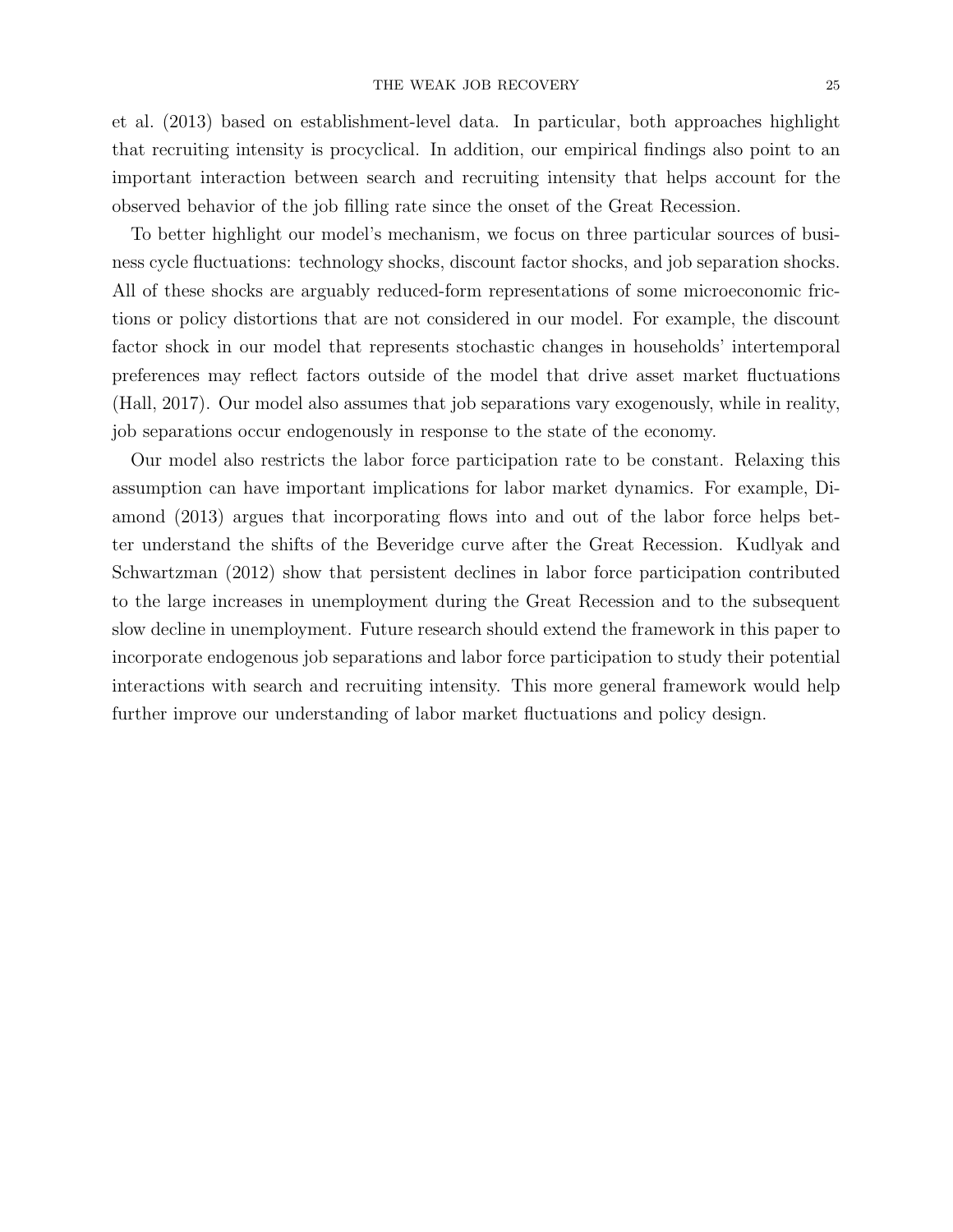TABLE 1. Calibrated parameters

|                     | Parameter Description           | value  |
|---------------------|---------------------------------|--------|
| β                   | Subjective discount factor      | 0.9967 |
| φ                   | Unemployment benefit            | 0.25   |
| $\alpha$            | Elasticity of matching function | 0.50   |
| $\mu$               | Matching efficiency             | 0.4864 |
| $\overline{\delta}$ | Job separation rate             | 0.0147 |
| $\rho^o$            | Vacancy obsolescence rate       | 0.0196 |
| $\kappa_0$          | Steady-state advertising cost   | 0.1887 |
| $\kappa_1$          | Slope of vacancy posting cost   | 0.1902 |
| $h_1$               | Slope of search cost            | 0.1088 |
| b                   | Nash bargaining weight          | 0.50   |
| $\gamma$            | Real wage rigidity              | 0.95   |
| ξ                   | Elasticity of vacancy creation  | 1      |
| $\chi$              | Mean value of preference shock  | 0.6650 |
| Ž                   | Mean value of technology shock  | 1      |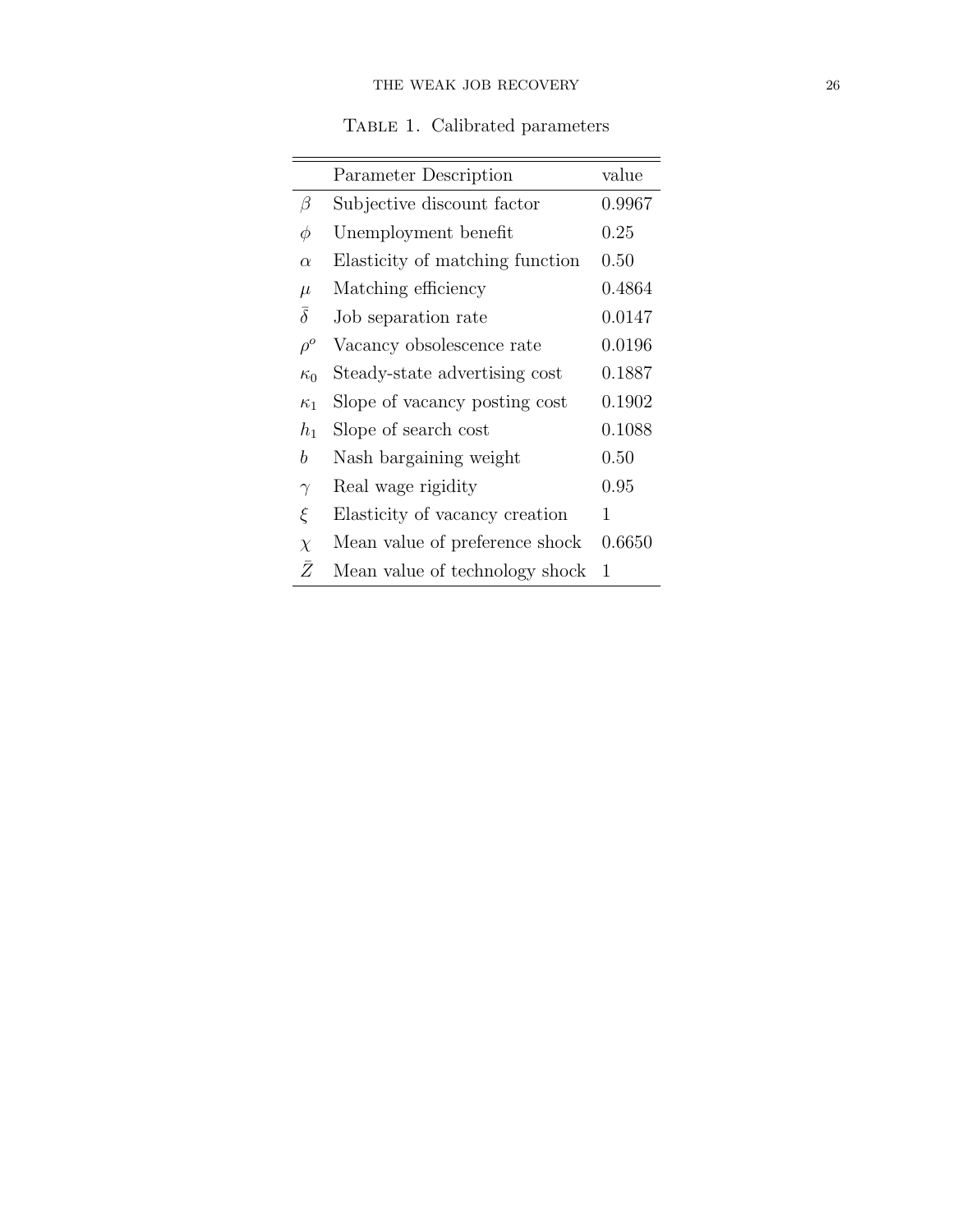|                                         |                              | Priors |             |        | Posterior     |        |  |
|-----------------------------------------|------------------------------|--------|-------------|--------|---------------|--------|--|
|                                         | Parameter description        | Type   | mean, std   | Mean   | $5\%$         | 95%    |  |
| K                                       | vacancy creation cost        | G      | [5, 1]      | 3.8888 | 3.5572        | 4.2272 |  |
| $\kappa_2$                              | vacancy posting cost         | G      | [5, 1]      | 5.8751 | 5.6821        | 6.0537 |  |
| $h_{\mathcal{D}}$                       | search cost function         | G      | [5, 1]      | 0.9928 | 0.9778        | 1.0116 |  |
| $\rho_z$                                | $AR(1)$ of tech shock        | B      | [0.8, 0.1]  |        | 0.9953 0.9952 | 0.9953 |  |
| $\sigma_{\gamma}$                       | std of tech shock            | IG     | [0.01, 0.1] | 0.0194 | 0.0171        | 0.0217 |  |
| $\rho_{\theta}$                         | $AR(1)$ of dis. factor shock | B      | [0.8, 0.1]  | 0.9932 | 0.9928        | 0.9937 |  |
| $\sigma$ <sup><math>\alpha</math></sup> | std of dis. factor shock     | IG     | [0.01, 0.1] | 0.0302 | 0.0290        | 0.0313 |  |
| $\rho_{\delta}$                         | $AR(1)$ of sep shock         | Β      | [0.8, 0.1]  | 0.8429 | 0.8370        | 0.8492 |  |
| $\sigma_{\delta}$                       | std of sep shock             | IG     | [0.01, 0.1] | 0.1868 | 0.1829        | 0.1909 |  |

TABLE 2. Estimated parameters

 $Note:$  This table shows our benchmark estimation results. For the prior distribution types, we use G to denote the gamma distribution, B the beta distribution, and IG the inverse gamma distribution.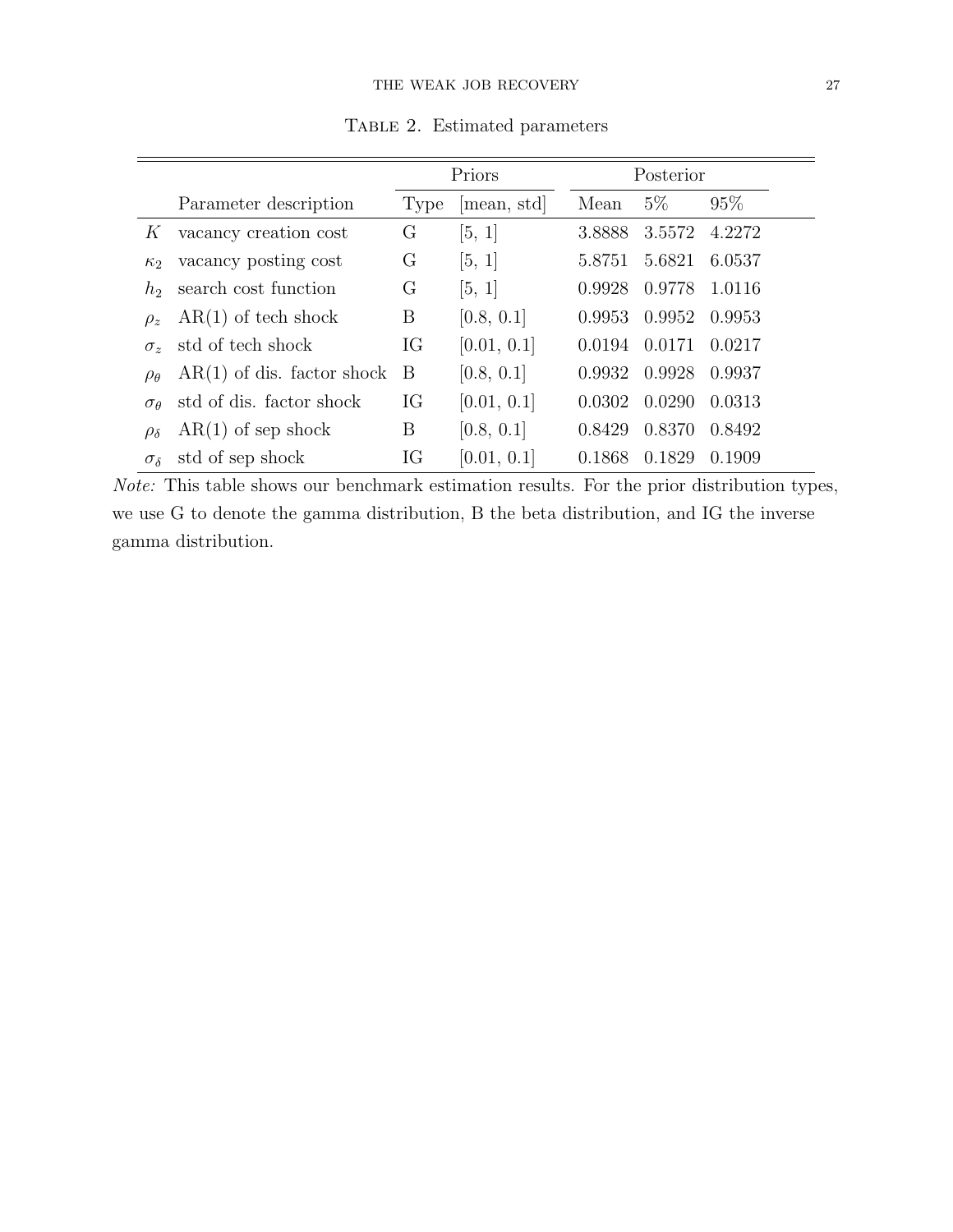| Variables            |       | Technology shock Discount factor shock Job separation shock |       |
|----------------------|-------|-------------------------------------------------------------|-------|
| Unemployment         | 32.10 | 67.27                                                       | 0.63  |
| Vacancy              | 38.93 | 58.85                                                       | 2.21  |
| Search intensity     | 26.83 | 73.13                                                       | 0.04  |
| Recruiting intensity | 51.95 | 47.93                                                       | 0.12  |
| Hiring               | 48.11 | 33.29                                                       | 18.60 |
| Job filling          | 35.17 | 64.81                                                       | 0.03  |
| Aggregate output     | 94.36 | 5.59                                                        | 0.05  |

Table 3. Forecasting Error Variance Decomposition

Note: The numbers reported are the posterior mean contributions (in percentage terms) of each of the three shocks in the benchmark estimation to the forecast error variances of the variables listed in the rows.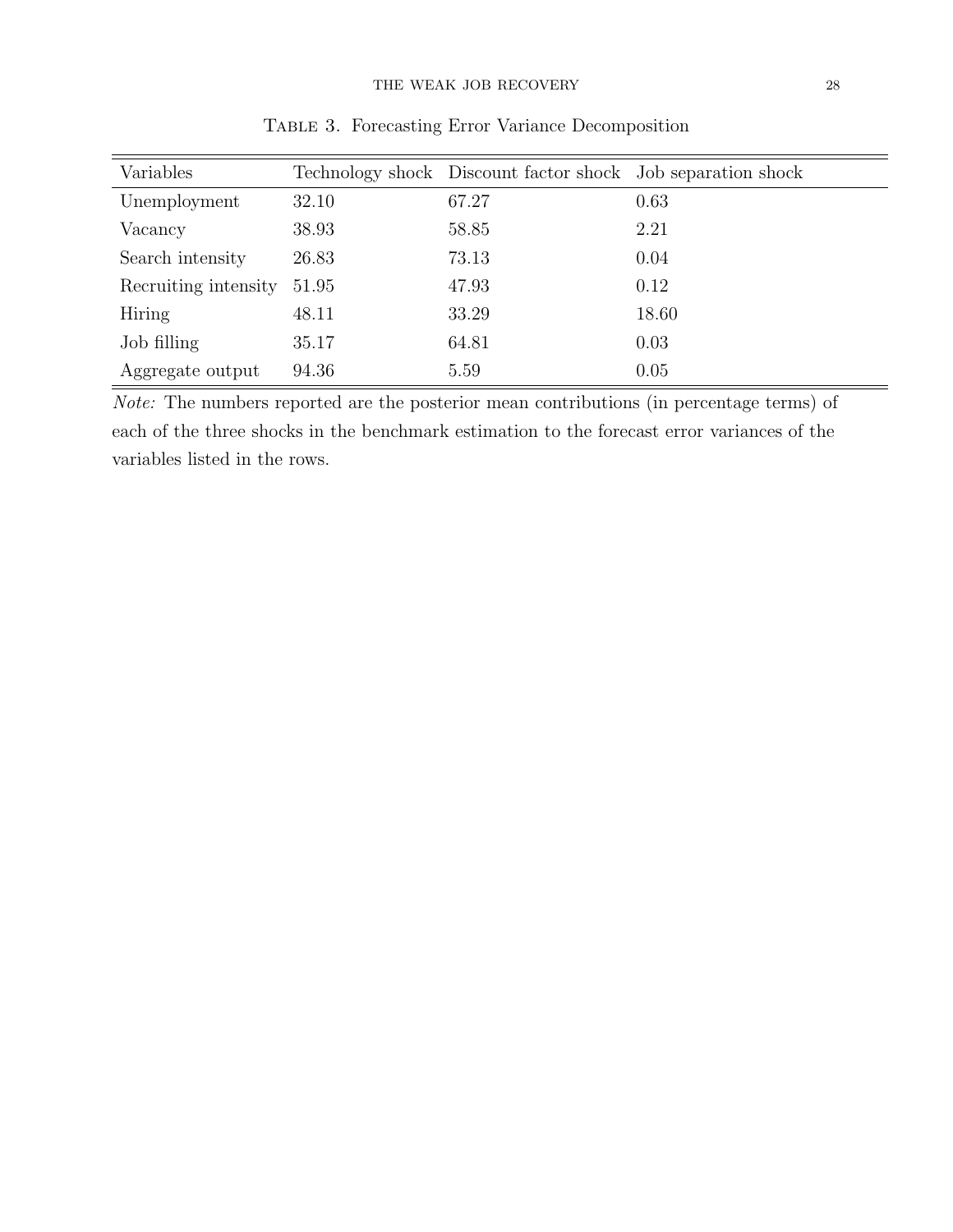|          |            | (3)                                      | $\left(4\right)$ | $\sigma$                                                                     | $\left(6\right)$ |
|----------|------------|------------------------------------------|------------------|------------------------------------------------------------------------------|------------------|
|          |            |                                          |                  | Standard Benchmark Standard match Estimation with Estimation with Estimation |                  |
| match    | estimation | function with                            | calibrated       | all shocks                                                                   | without search   |
| function |            | search intensity $z$ and $\delta$ shocks |                  | calibrated                                                                   | intensity data   |
|          | 0.419      | 0.856                                    | 0.581            | 0.707                                                                        | 0.579            |

Table 4. Prediction errors (RMSE) relative to the standard matching function for the job filling rate

Note: This table shows the prediction errors of alternative models (or estimation methods) for the job filling rate, which is defined as the ratio of hires to the end-of-period job vacancies. We measure the prediction errors by the root mean squared error (RMSE), and we normalize the RMSE implied by the standard matching function to one (Column (1)). The rest of the columns show the ratios of the RMSE in each case to that implied by the standard matching function. Column (2) shows the relative RMSE of the benchmark estimation of our DSGE model, Column (3) shows the standard matching function augmented with search intensity, Column  $(4)$  shows the estimation of the DSGE model with calibrated parameters for the technology shock and the job separation shock, Column  $(5)$ shows the estimation of the DSGE model with calibrated parameters for all three shocks, and Column  $(6)$  shows the estimation without using search intensity data. The sample period for computing the RMSEs ranges from December 2000 to July 2017, corresponding to the JOLTS sample.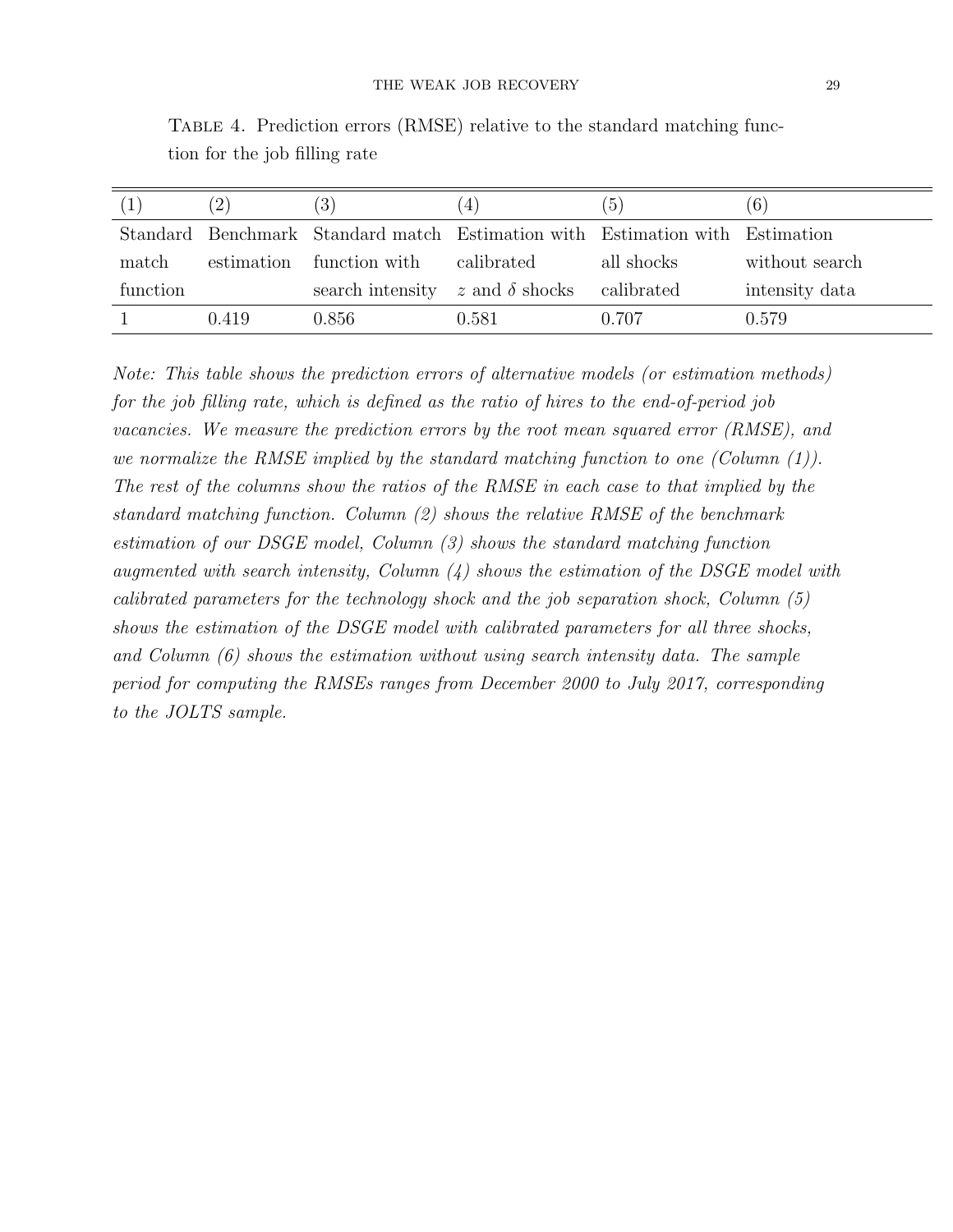| Estimated parameters        |                              |                  |             |        |        |        |  |  |
|-----------------------------|------------------------------|------------------|-------------|--------|--------|--------|--|--|
|                             |                              | Priors           | Posterior   |        |        |        |  |  |
|                             | Parameter description        | <b>Type</b>      | mean, std   | Mean   | $5\%$  | 95%    |  |  |
| K                           | vacancy creation cost        | G                | [5, 1]      | 0.9779 | 0.9771 | 0.9780 |  |  |
| $\kappa_2$                  | vacancy posting cost         | G                | [5, 1]      | 0.9775 | 0.9772 | 0.9776 |  |  |
| h <sub>2</sub>              | search cost function         | G                | [5, 1]      | 1.6037 | 1.6017 | 1.6090 |  |  |
| $\rho_{\theta}$             | $AR(1)$ of dis. factor shock | B                | [0.8, 0.1]  | 0.9998 | 0.9997 | 0.9999 |  |  |
| $\sigma_{\theta}$           | std of dis. factor shock     | IG               | [0.01, 0.1] | 0.2149 | 0.2142 | 0.2159 |  |  |
| Calibrated shock parameters |                              |                  |             |        |        |        |  |  |
|                             | Parameter description        | Calibrated value |             |        |        |        |  |  |
| $\rho_z$                    | $AR(1)$ of tech shock        | 0.9908           |             |        |        |        |  |  |
| $\sigma_z$                  | std of tech shock            | 0.0050           |             |        |        |        |  |  |
| $\rho_{\delta}$             | $AR(1)$ of sep shock         | 0.9806           |             |        |        |        |  |  |
| $\sigma_{\delta}$           | std of sep shock             | 0.0020           |             |        |        |        |  |  |

Table 5. Alternative estimation

Note: This table shows the estimation results when we fix the parameters in the technology and separation shocks to their calibrated values following the approach in Shimer (2005). The technology shock parameters are calibrated based on the quarterly time series of average labor productivity from 1967Q3 to 2017Q3, with a linear trend removed. We convert the autocorrelation and standard deviation parameters in the technology shock from quarterly frequency to monthly frequency. The job separation shock parameters are calibrated using monthly data from July 1967 to July 2017, following Shimer's (2005) approach.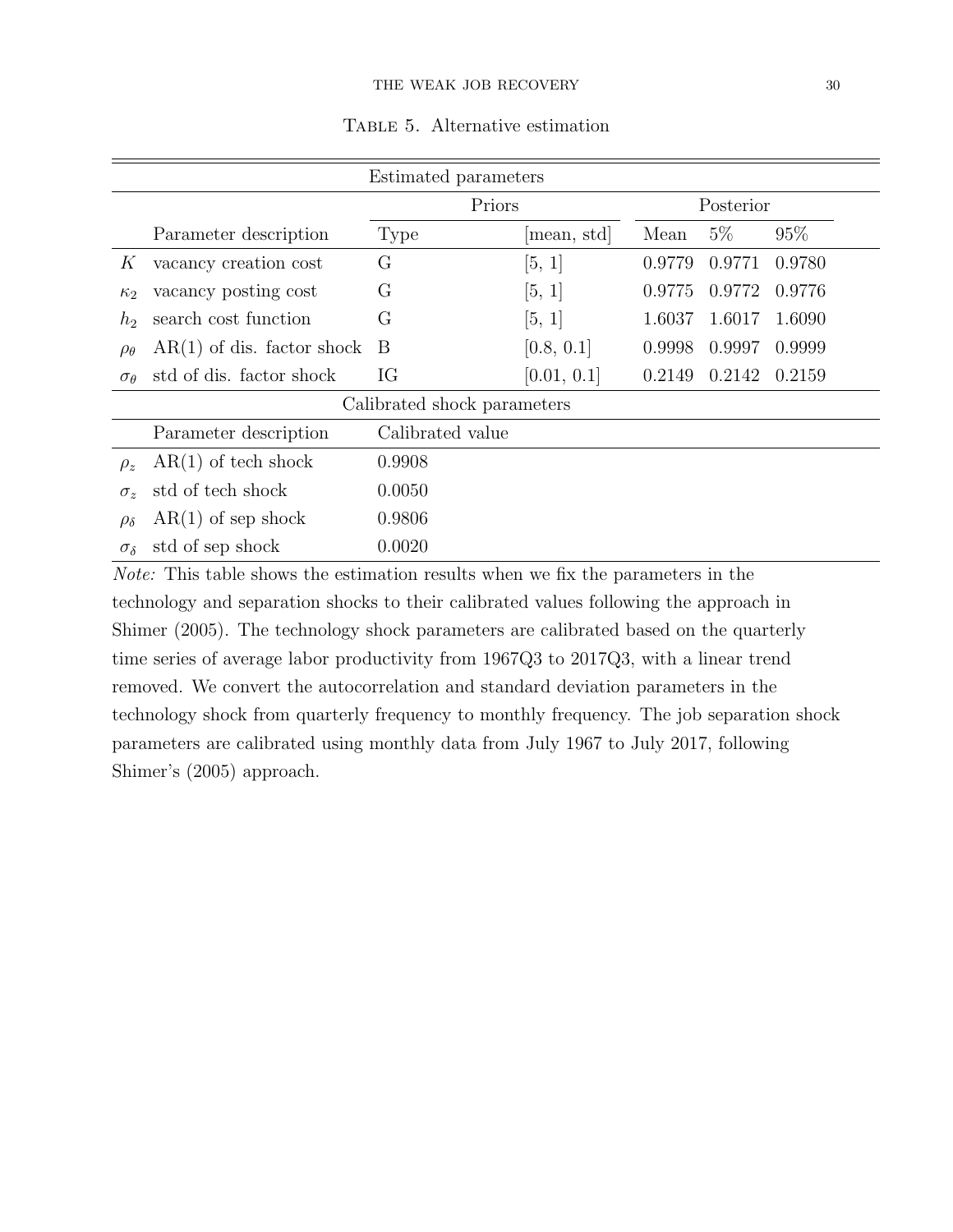

Figure 1. Job filling rate: Data vs. standard matching function. The shaded areas indicate the NBER recession dates. The job filling rate in the data is defined as the ratio of hiring to the end-of-period job vacancies. The job filling rate implied by the standard matching function is calculated based on the matching function  $m_t = \mu u_t^{\alpha} v_t^{1-\alpha}$ , where  $m_t$  denotes new job matches,  $u_t$  and  $v_t$  denote unemployment and job vacancies, respectively,  $\alpha$  measures the elasticity of matching with respect to unemployment, and  $\mu$  is a scale parameter. The job filling rate is given by  $q_t^v \equiv \frac{m_t}{v_t}$  $\frac{m_t}{v_t} = \mu \left( \frac{v_t}{u_t} \right)$  $u_t$  $\int_{0}^{\infty}$  and the job finding rate is given by  $q_t^u \equiv \frac{m_t}{u_t}$  $\frac{m_t}{u_t} = \mu \left( \frac{v_t}{u_t} \right)$  $u_t$  $\int_{0}^{1-\alpha}$ . Since these two implied series are perfectly (and negatively) correlated, we choose to display only the job filling rate in the figure. In calculating the job filling rate implied by the standard matching function, we follow Davis et al. (2013) and use the calibrated parameter  $\alpha = 0.5$ , the observed job openings from the JOLTS, and the unemployment rate from the BLS. (The qualitative results are similar for  $\alpha = 0.4$  or  $\alpha = 0.6$ .) All series are in log terms and normalized relative to the February 2001 observation, corresponding to the starting point of the 3-month moving averages of the JOLTS data. With this normalization, the scale parameter  $\mu$  in the matching function becomes irrelevant.

3-month moving average, logged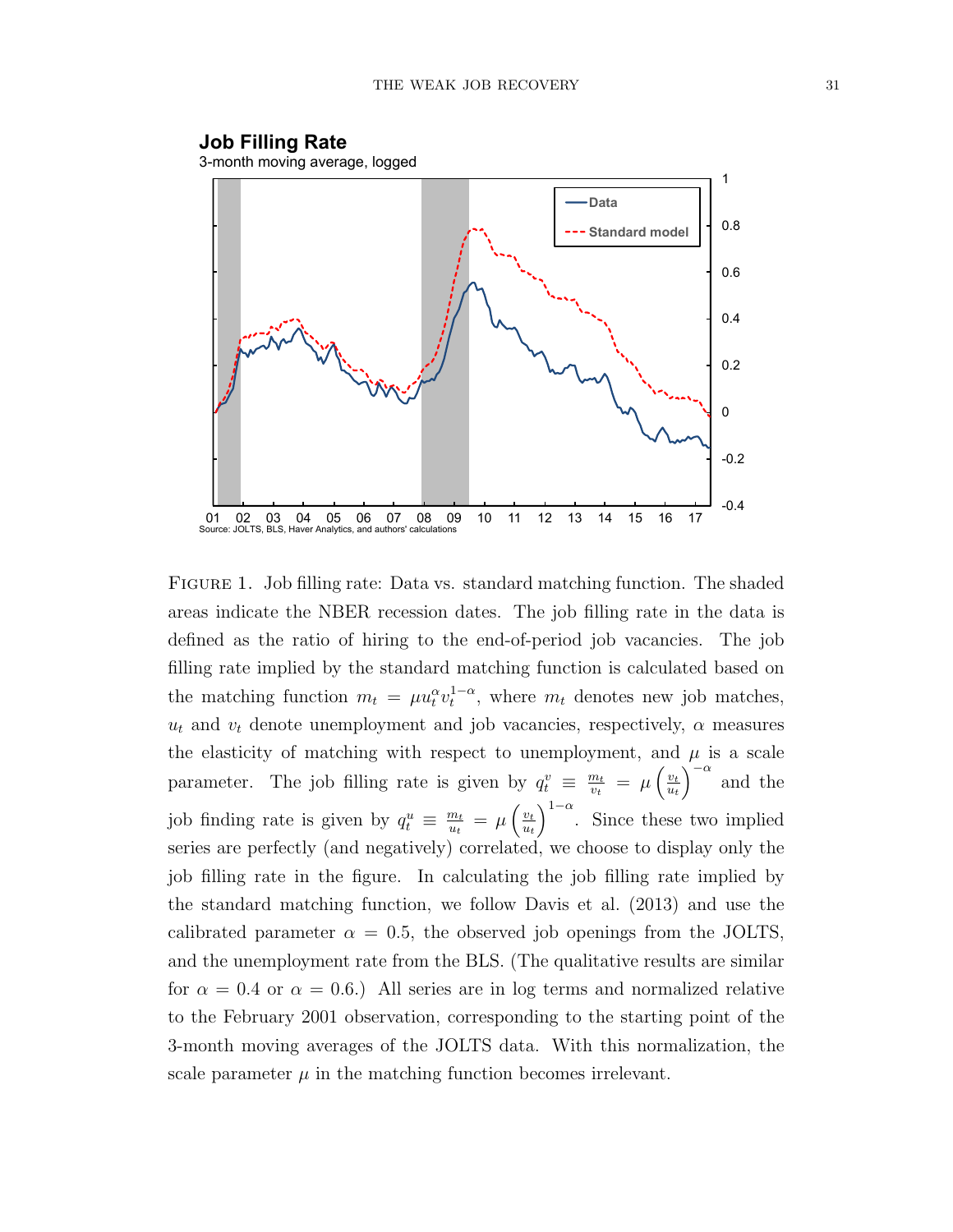

Figure 2. Time series of search intensity. The shaded areas indicate recession dates. The search intensity series is imputed from the median duration of unemployment (weeks) based on the regression analysis of Davis (2011).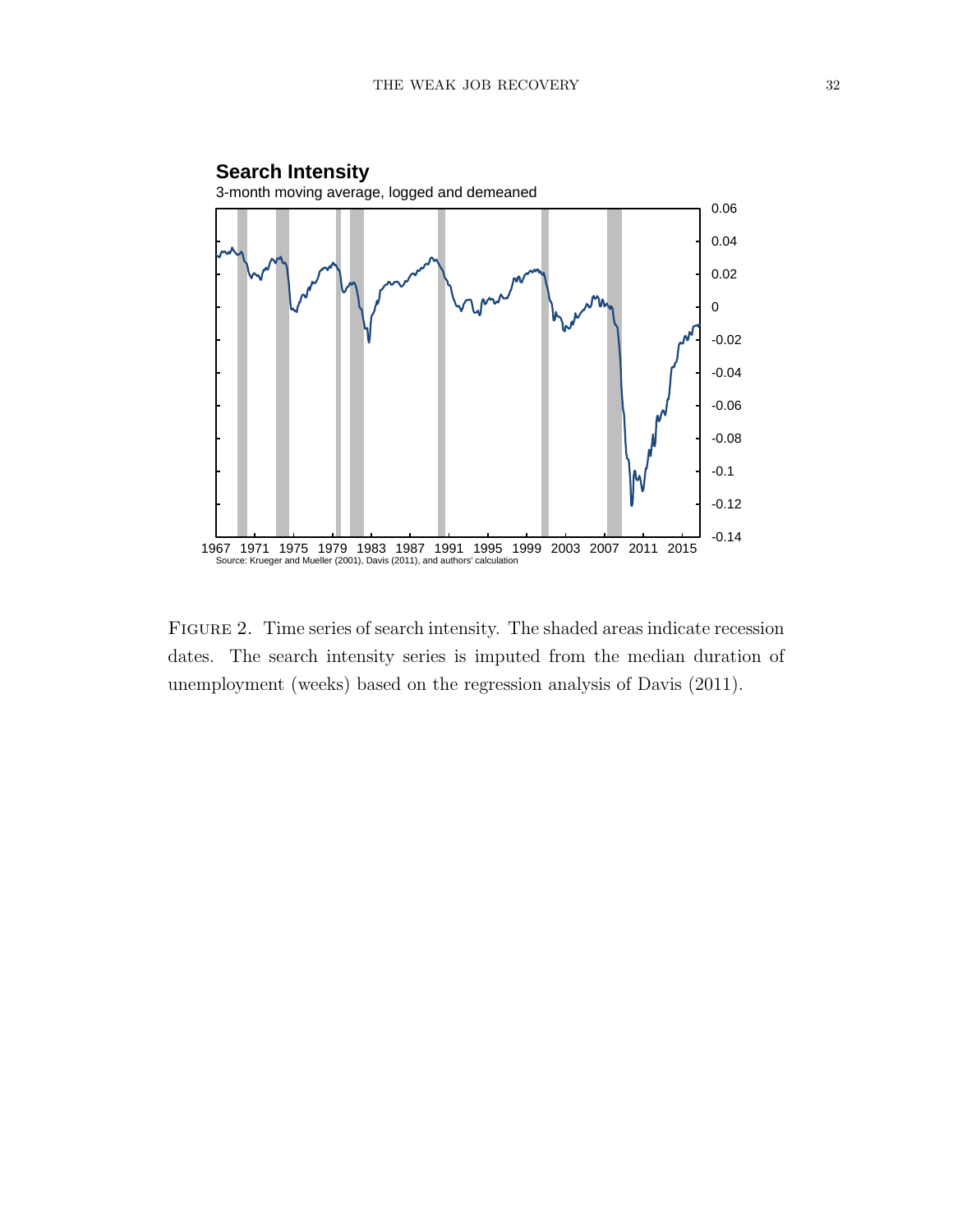

Figure 3. Impulse responses to a negative technology shock. The solid lines are impulse responses from the benchmark model. The dashed lines are from the standard model, which assumes free entry and constant search and recruiting intensity.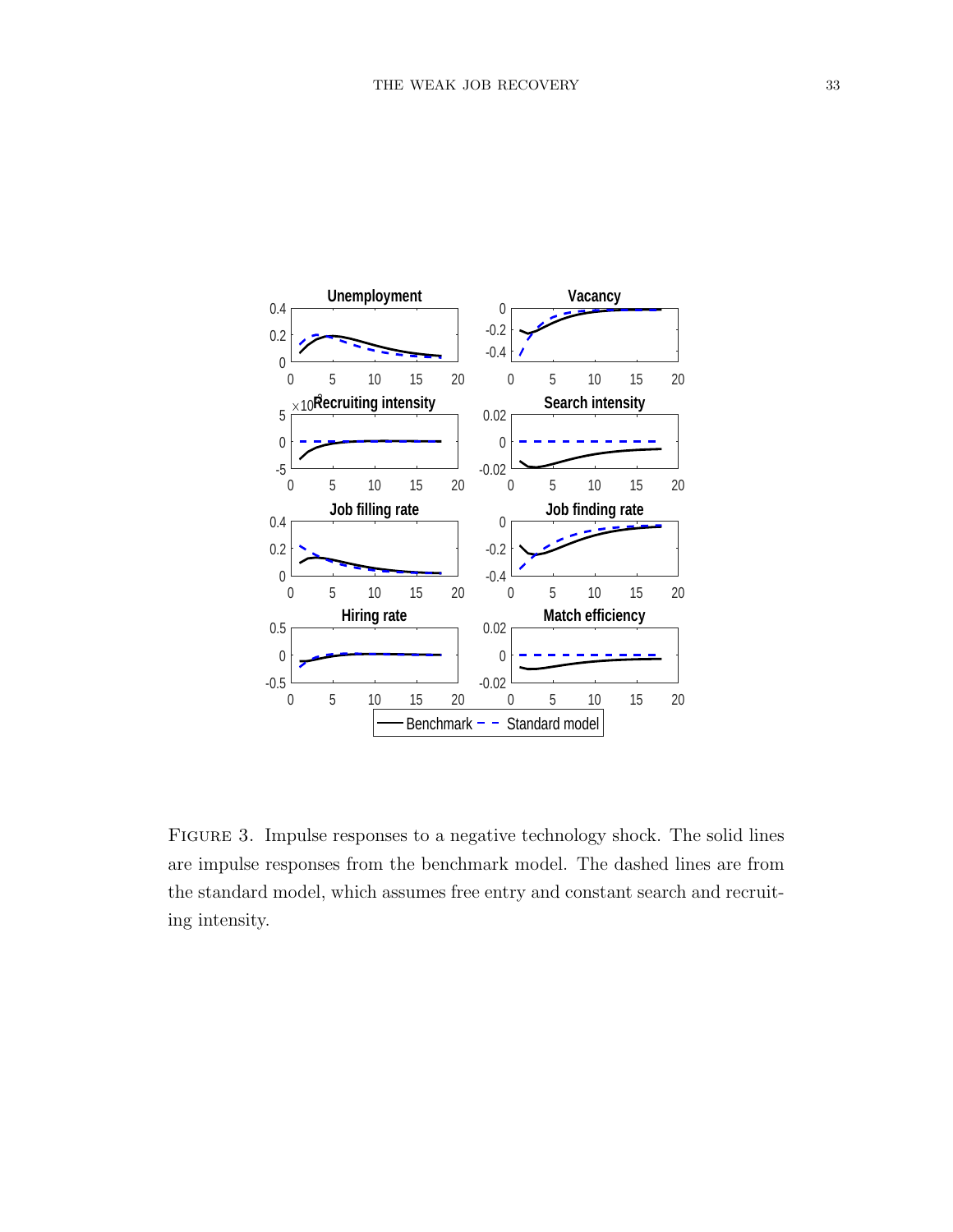

Figure 4. Impulse responses to a negative discount factor shock. The solid lines are impulse responses from the benchmark model. The dashed lines are from the standard model, which assumes free entry and constant search and recruiting intensity.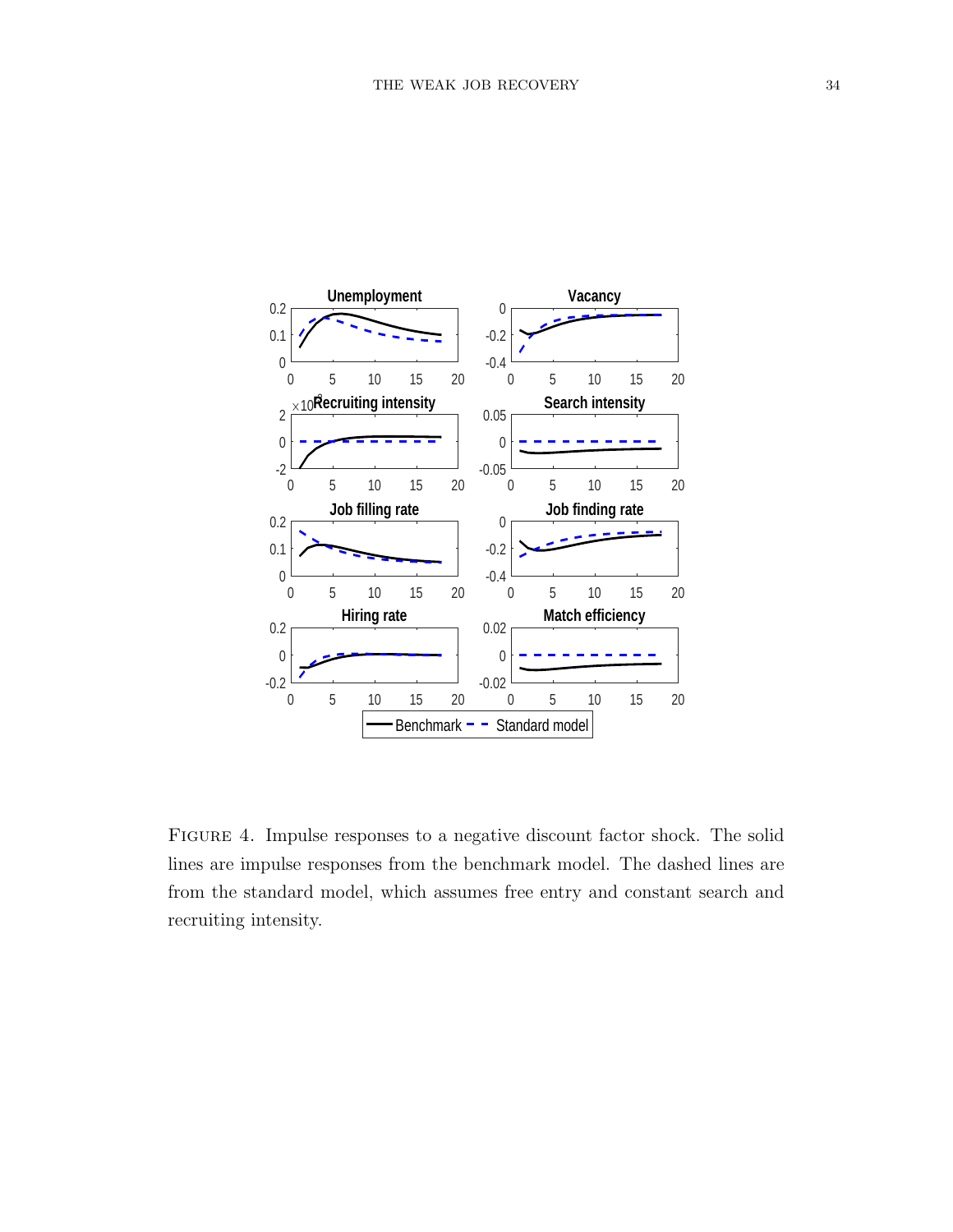

Figure 5. Impulse responses to a positive job separation shock. The dashed lines are from the standard model, which assumes free entry and constant search and recruiting intensity.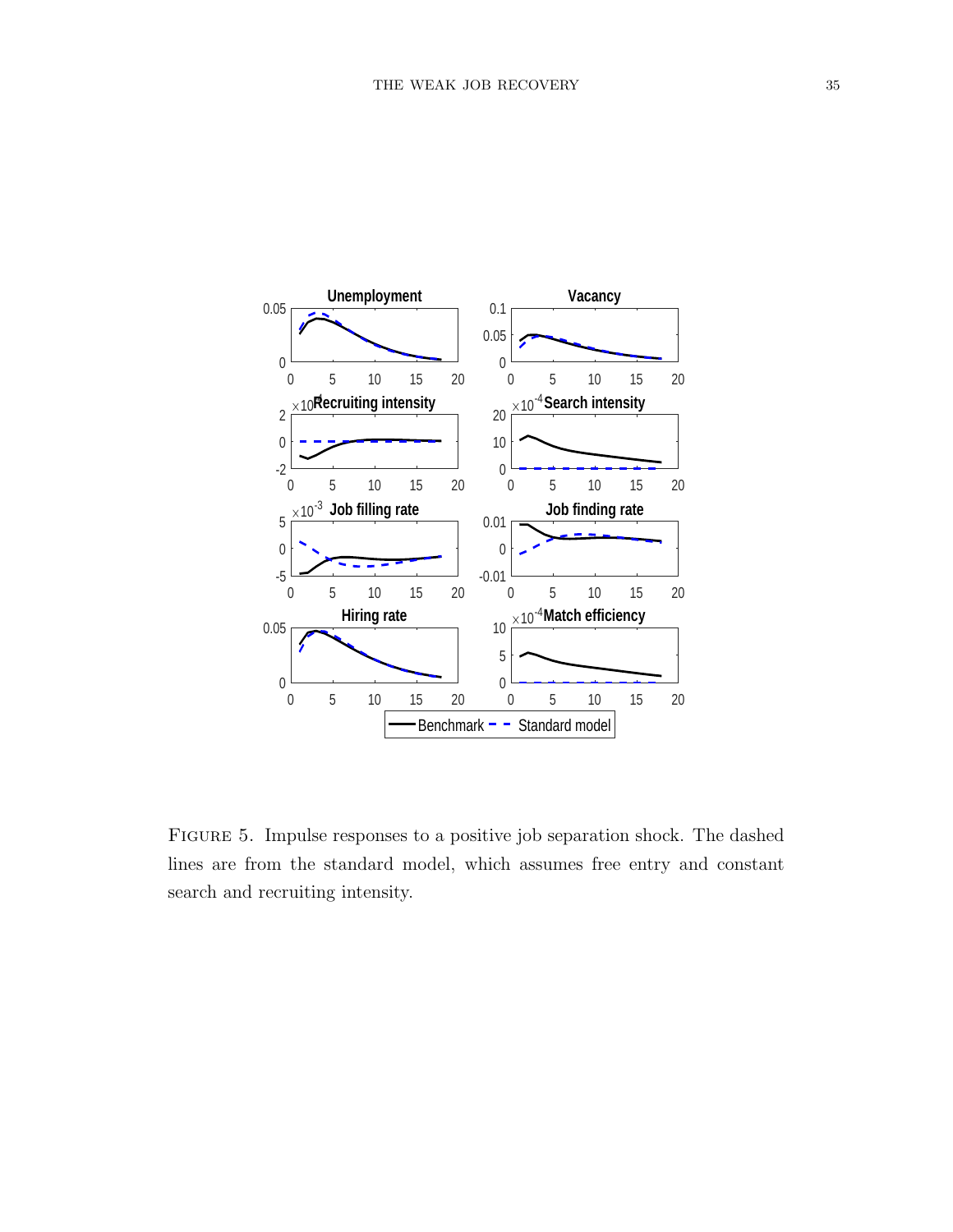

Figure 6. Job filling rate: Data, standard matching function, and benchmark DSGE model. The shaded areas indicate the NBER recession dates. For explanations of the variable constructions in the data and the standard model, see Figure 1. The job filling rate in the benchmark DSGE model is the smoothed series from the estimated DSGE model.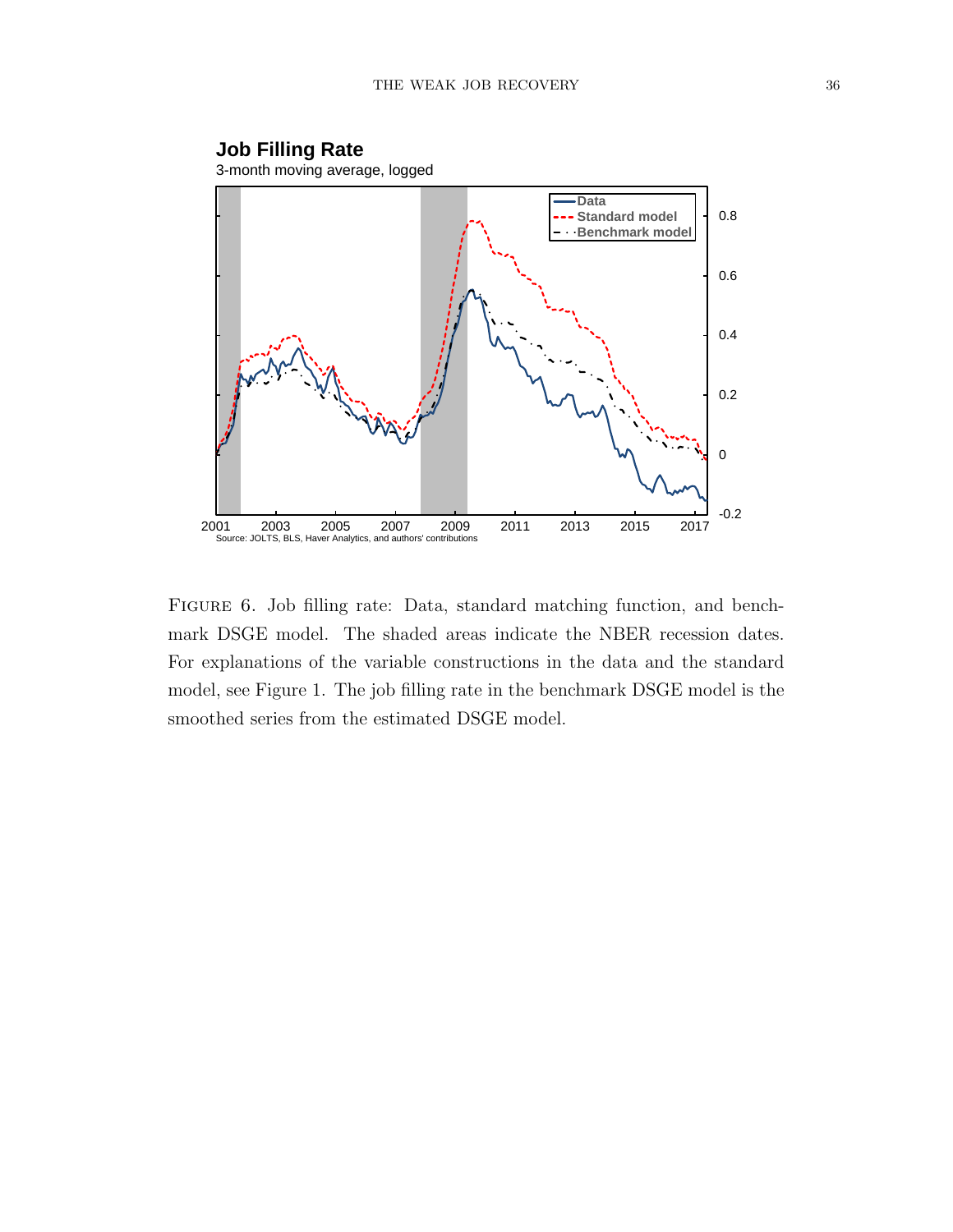

Figure 7. Job filling rate: Data, standard matching function, and benchmark DSGE model in the full sample. The shaded areas indicate the NBER recession dates. For explanations of the variable constructions, see Figure 6.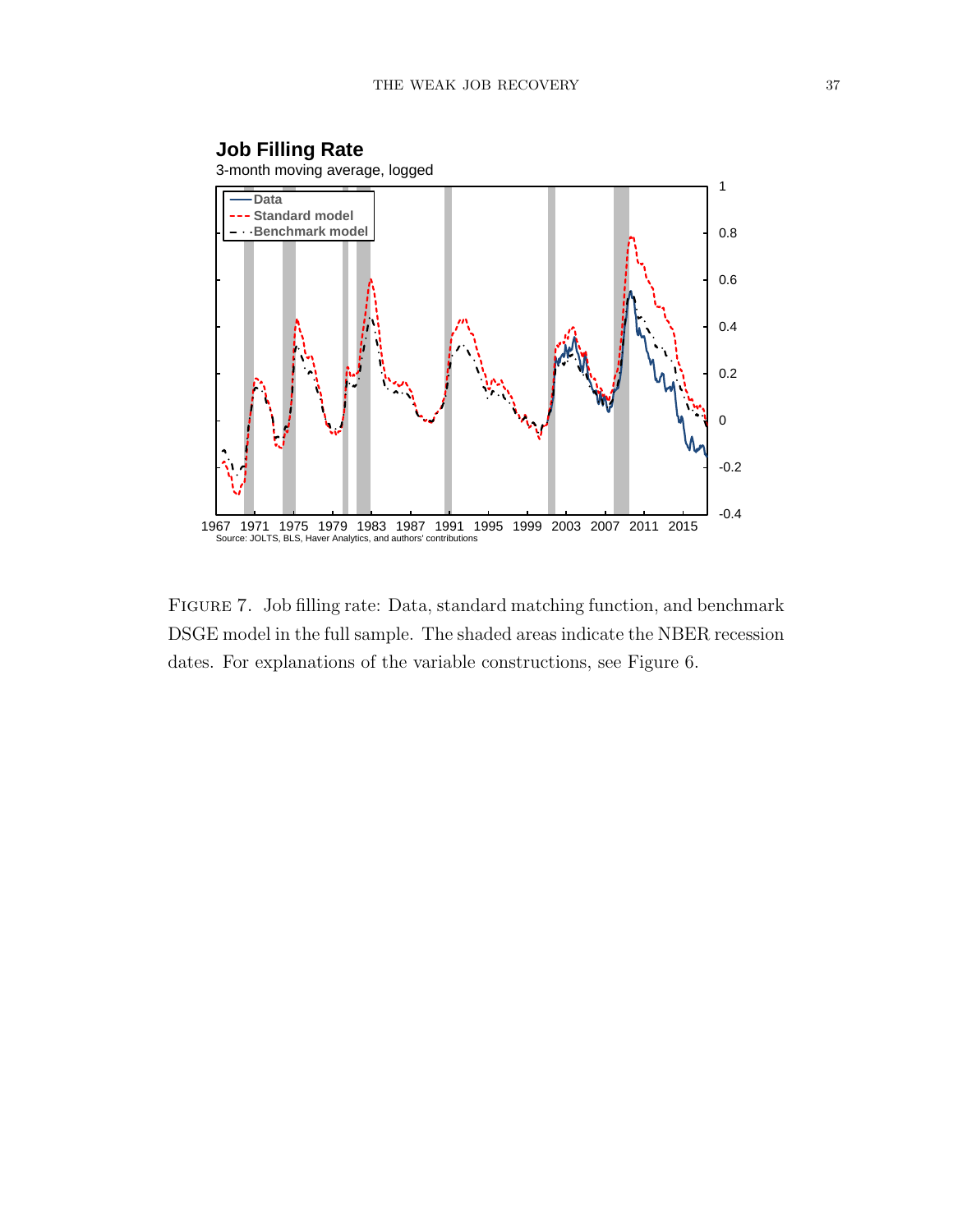#### THE WEAK JOB RECOVERY 38

#### Appendix A. Derivations of household's optimizing conditions

Our approach to incorporating search intensity in the DSGE model builds on the textbook treatment by Pissarides (2000). The basic idea is that the representative household can choose the effort level that is devoted to searching for those members who are unemployed. Increasing search effort incurs some resource costs, but it also creates the benefits of increasing the individual searching worker's job finding rate.

We now derive the optimal search intensity decision from the first principle. To economize notations, we do not carry around the individual index  $i$  in describing the household's optimizing problem. Keep in mind that, in choosing the individual search intensity and employment, the household takes the economy-wide variables as given. In a symmetric equilibrium, the individual optimal choices coincide with the aggregate optimal choices.

Denote by  $V_t(B_{t-1}, N_{t-1})$  the value function for the representative household. The household's optimizing problem can be written in the recursive form

$$
V_t(B_{t-1}, N_{t-1}) \equiv \max \ln C_t - \chi N_t + \beta \mathbb{E}_t \theta_{t+1} V_{t+1}(B_t, N_t). \tag{A1}
$$

The household's utility-maximizing decision is subject to the budget constraint

$$
C_t + \frac{B_t}{r_t} = B_{t-1} + w_t N_t + \phi(1 - N_t) - u_t h(s_t) + d_t - T_t,
$$
\n(A2)

and the law of motion for employment

$$
N_t = (1 - \rho^o)(1 - \delta_t)N_{t-1} + q^u(s_t)u_t,
$$
\n(A3)

where the measure of job seekers is given by

$$
u_t = 1 - (1 - \rho^o)(1 - \delta_t)N_{t-1}.
$$
\n(A4)

The household chooses  $C_t$ ,  $B_t$ ,  $N_t$ , and  $s_t$ , taking prices and the average job finding rate as given.

Denote by  $\Lambda_t$  the Lagrangian multiplier for the budget constraint (A2). The first-order condition with respect to consumption implies that

$$
\Lambda_t = \frac{1}{C_t}.\tag{A5}
$$

The optimizing decision for  $B_t$  implies that

$$
\frac{\Lambda_t}{r_t} = \beta \mathbb{E}_t \theta_{t+1} \frac{\partial V_{t+1}(B_t, N_t)}{\partial B_t},
$$
\n(A6)

where  $\theta_t \equiv \frac{\Theta_t}{\Theta_t}$  $\frac{\Theta_t}{\Theta_{t-1}}$  denotes the discount factor shock. Combining equation (A6) with the envelope condition with respect to  $B_{t-1}$ , we obtain the intertemporal Euler equation

$$
1 = \mathbb{E}_t \frac{\beta \theta_{t+1} \Lambda_{t+1}}{\Lambda_t} r_t,\tag{A7}
$$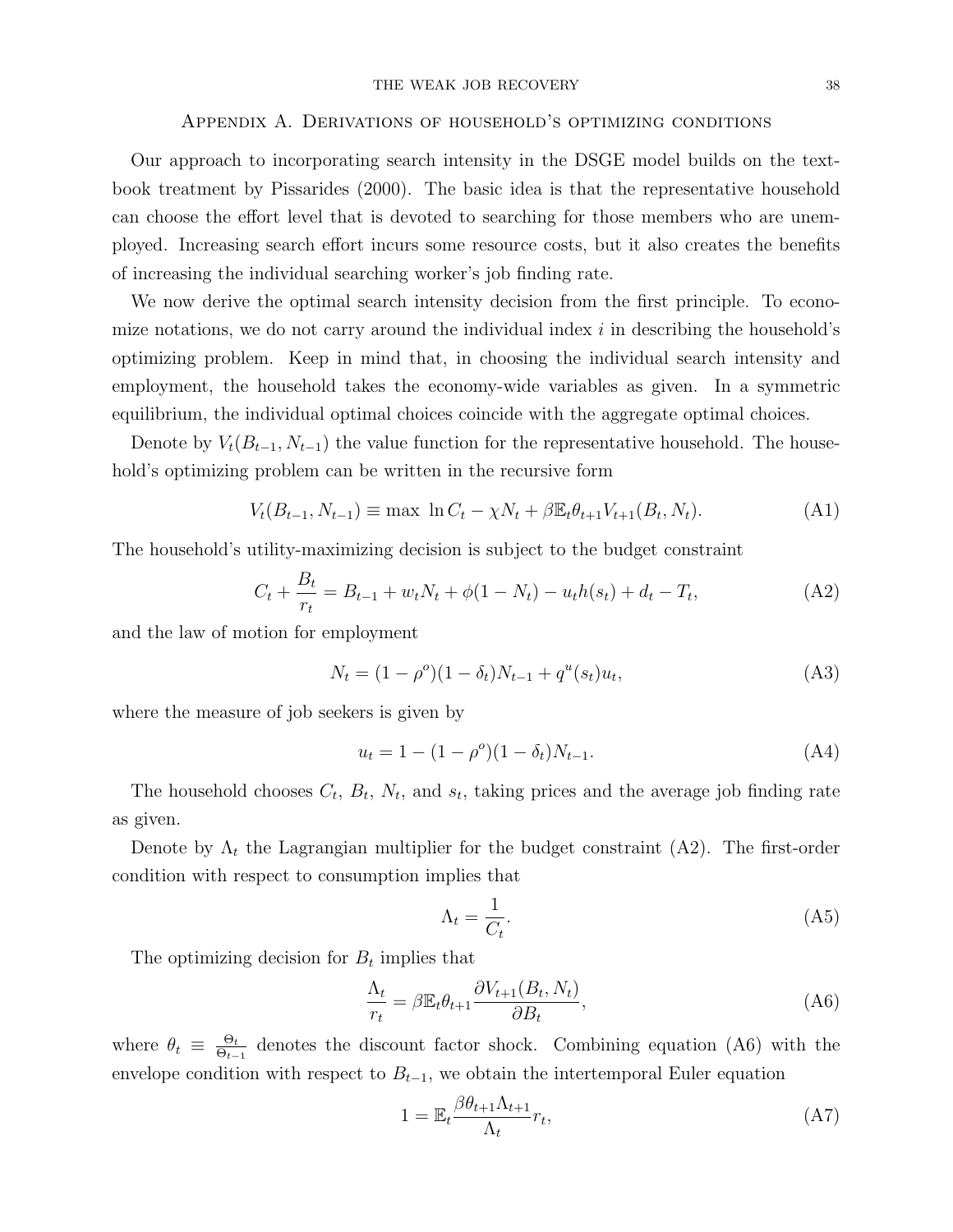which is equation (16) in the text.

Optimal choice of search intensity  $s_t$  implies that

$$
h'(s_t) = \frac{q_t^u}{s_t} \left[ w_t - \phi - \frac{\chi_t}{\Lambda_t} + \beta \mathbb{E}_t \theta_{t+1} \frac{\partial V_{t+1}(B_t, N_t)}{\partial N_t} \frac{1}{\Lambda_t} \right],
$$
 (A8)

where we have used equation (13) to replace the term  $\frac{\partial q^u(s_t)}{\partial s_t}$  by  $\frac{q^u_t}{s_t}$ . The envelope condition implies that

$$
\frac{\partial V_t(B_{t-1}, N_{t-1})}{\partial N_{t-1}} = \left[ \Lambda_t(w_t - \phi) - \chi_t + \beta \mathbb{E}_t \theta_{t+1} \frac{\partial V_{t+1}(B_t, N_t)}{\partial N_t} \right] \frac{\partial N_t}{\partial N_{t-1}} - \Lambda_t h_t \frac{\partial u_t}{\partial N_{t-1}}(\mathbf{A}9)
$$

Equations (A3) and (A4) imply that

$$
\frac{\partial N_t}{\partial N_{t-1}} = (1 - \rho^o)(1 - \delta_t)(1 - q^u(s_t))
$$
\n(A10)

and that

$$
\frac{\partial u_t}{\partial N_{t-1}} = -(1 - \rho^o)(1 - \delta_t). \tag{A11}
$$

Define the employment surplus (i.e., the value of employment relative to unemployment) as

$$
S_t^H = \frac{1}{\Lambda_t} \frac{\partial V_t(B_{t-1}, N_{t-1})}{\partial N_t} = \frac{1}{\Lambda_t} \frac{\partial V_t(B_{t-1}, N_{t-1})}{\partial N_{t-1}} \frac{\partial N_{t-1}}{\partial N_t}
$$
  
= 
$$
\frac{1}{\Lambda_t} \frac{\partial V_t(B_{t-1}, N_{t-1})}{\partial N_{t-1}} \frac{1}{(1 - \rho^o)(1 - \delta_t)(1 - q^u(s_t))}.
$$
 (A12)

Thus,  $S_t^H$  is the value for the household to send an additional worker to work in period t. Then the envelope condition (A9) implies that

$$
S_t^H = w_t - \phi - \frac{\chi}{\Lambda_t} + \frac{h_t}{1 - q_t^u} + \mathbb{E}_t \frac{\beta \theta_{t+1} \Lambda_{t+1}}{\Lambda_t} (1 - \rho^o)(1 - \delta_{t+1})(1 - q_{t+1}^u) S_{t+1}^H. \tag{A13}
$$

The employment surplus  $S_t^H$  derived here corresponds to equation (15) in the text and it is the relevant surplus for the household in the Nash bargaining problem.

Given the definition of employment surplus in equation (A12), the optimal search intensity decision (A8) can be rewritten as

$$
h'(s_t) = \frac{q_t^u}{s_t} \left[ w_t - \phi - \frac{\chi}{\Lambda_t} + \mathbb{E}_t \frac{\beta \theta_{t+1} \Lambda_{t+1}}{\Lambda_t} (1 - \rho^o)(1 - \delta_{t+1})(1 - q_{t+1}^u) S_{t+1}^H \right]. \tag{A14}
$$

Thus, at the optimum, the marginal cost of search intensity equals the marginal benefit, where the benefit derives from the increased job finding rate and the net value of employment. This last equation corresponds to equation (14) in the text.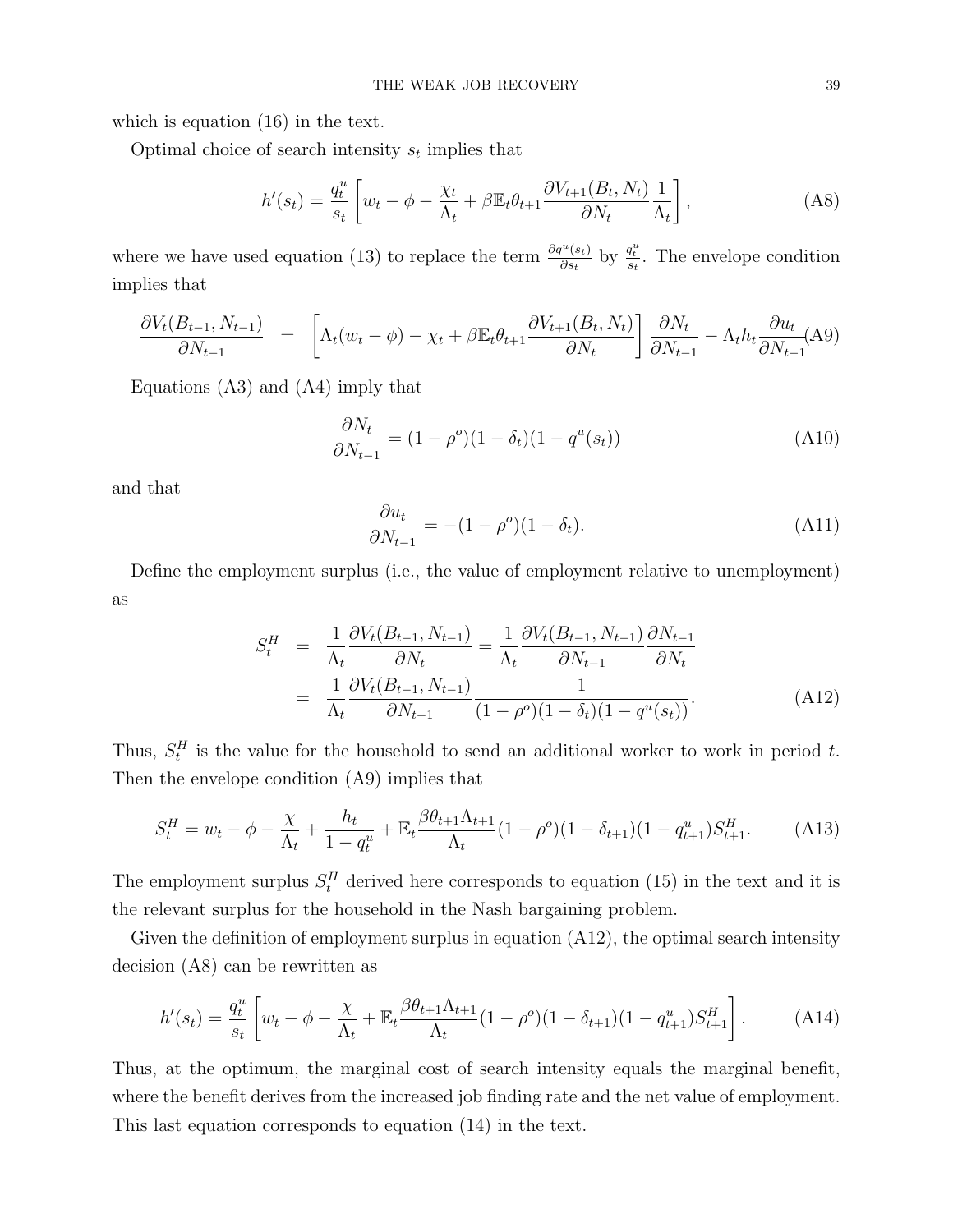### APPENDIX B. DATA

We fit the DSGE model to three monthly time series for the U.S. labor market: the unemployment rate, job vacancies, and a measure of search intensity. We also use monthly time-series data of hires to construct our measure of the job filling rate.

- (1) Unemployment: Civilian unemployment rate (16 years and over) from the Bureau of Labor Statistics (LR@USECON in Haver), seasonally adjusted monthly series.
- (2) Job vacancies: For the period from December 2000 and on, we use the seasonally adjusted job opening rate series from JOLTS (LJJTPA@USECON in Haver). For the period prior to December 2000, we use the measure of the job vacancy rate constructed by Barnichon (2010) based on the Help Wanted Index.
- (3) Search intensity: constructed based on the approach in Davis (2011), using the following empirical relation between search intensity  $(s_t)$  and the duration of unemployment  $(d_t)$

$$
s_t = 122.30 - 0.90d_t,\tag{A15}
$$

where  $d_t$  is measured by the seasonally adjusted monthly series of the median duration of unemployment (in weeks) reported in the Current Population Survey (WAMED@EMPL in Haver).

- (4) Hires: Total hires rate from JOLTS (LJHTPA@USECON in Haver), seasonally adjusted monthly series.
- (5) The job filling rate: the ratio of hires to job vacancies.

The sample range for the unemployment rate, the job vacancy rate, and the measure of search intensity covers the period from July 1967 to July 2017. The sample for the hiring rate from the JOLTS ranges from December 2000 to July 2017.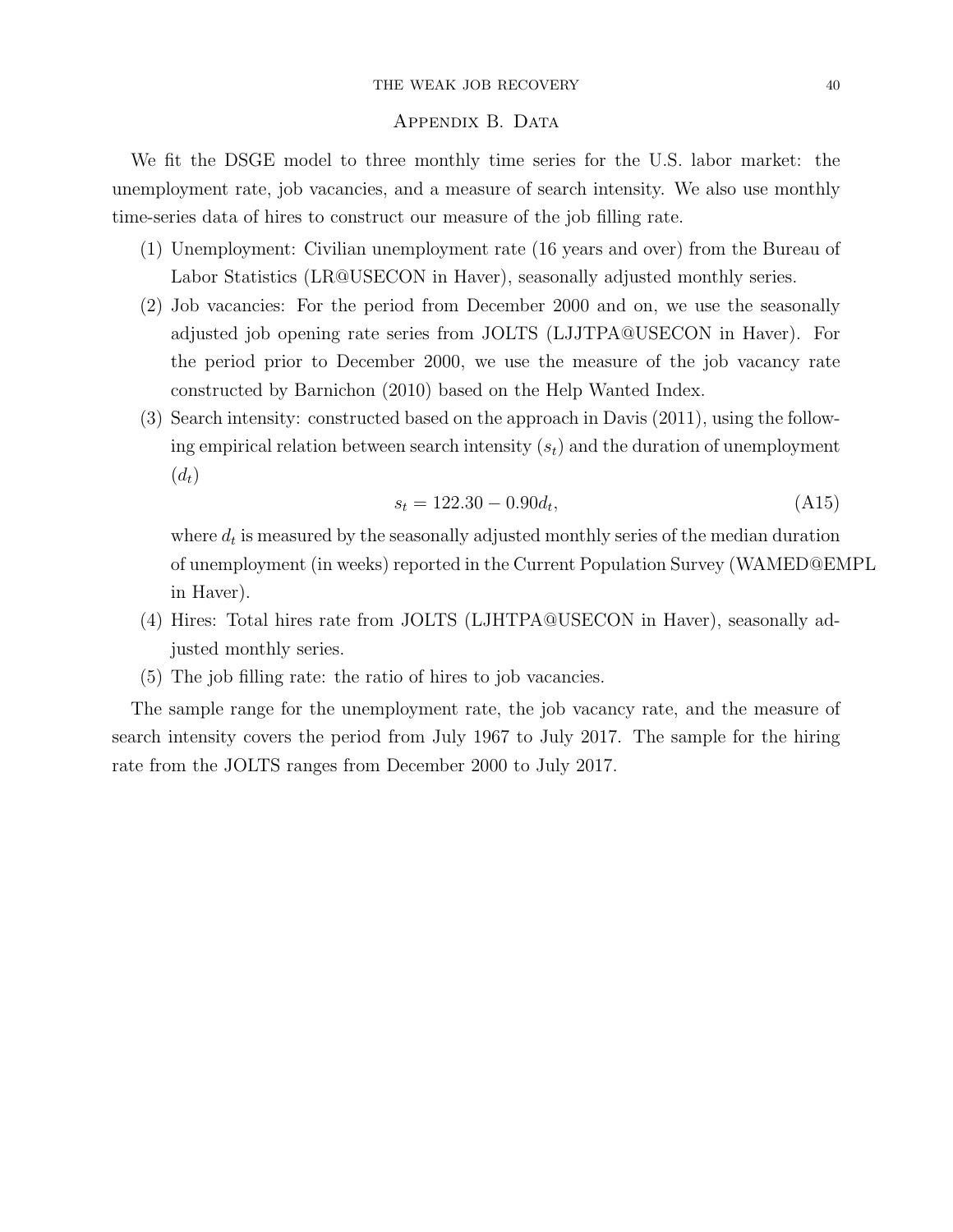#### **REFERENCES**

- Albuquerque, R., M. Eichenbaum, V. X. Luo, , and S. Rebelo (2016): "Valuation Risk and Asset Pricing," The Journal of Finance, 71, 2861–2904.
- AN, S. AND F. SCHORFHEIDE (2007): "Bayesian Analysis of DSGE Models," *Econometric* Reviews, 26, 113–172.
- BARNICHON, R. (2010): "Building a Composite Help-Wanted Index," Economic Letters, 109, 175–178.
- BLANCHARD, O. J. AND J. GALÍ (2010): "Labor Markets and Monetary Policy: A New Keynesian Model with Unemployment," American Economic Journal: Macroeconomics, 2, 1–30.
- Christensen, B. J., R. Lentz, D. T. Mortensen, G. R. Neumann, and A. Werwatz (2005): "On-the-Job Search and the Wage Distribution," Journal of Labor Economics, 23, 31–58.
- CHRISTIANO, L. J., M. EICHENBAUM, AND M. TRABANDT (2015): "Unemployment and Business Cycles," Unpublished Working Paper, Northwestern University.
- COLES, M. AND A. MOGHADDASI KELISHOMI (2011): "New Business Start-ups and the Business Cycle," Centre for Economic Policy Research Discussion Paper 8588.
- Cooper, R., J. Haltiwanger, and J. L. Willis (2007): "Search Frictions: Matching Aggregate and Establishment Observations," Journal of Monetary Economics, 54(S), 56– 78.
- Davis, S. J. (2011): "Comments and Discussion on "Job Search, Emotional Well-Being, and Job Finding in a Period of Mass Unemployment: Evidence from High-Frequency Longitudinal Data" by Alan B. Krueger and Andreas Mueller," Brookings Papers on Economic Activity, 1, 58–70.
- DAVIS, S. J., R. J. FABERMAN, AND J. C. HALTIWANGER (2013): "The Establishment-Level Behavior of Vacancies and Hiring," Quarterly Journal of Economics, 128, 581–622.
- DIAMOND, P. A. (2013): "Cyclical Unemployment, Structural Unemployment," NBER Working Paper 18761.
- Elsby, M. W. L., R. Michaels, and D. Ratner (2015): "The Beveridge Curve: A Survey," Journal of Economic Literature, 53, 571–630.
- FABERMAN, R. J. AND M. KUDLYAK (2016): "The Intensity of Job Search and Search Duration," Unpublished Manuscript, Federal Reserve Banks of Chicago and Richmond.
- FAUST, J. AND A. GUPTA (2012): "Posterior Predictive Analysis for Evaluating DSGE Models," National Bureau of Economic Research Working Paper No. 17906.
- FUJITA, S. AND G. RAMEY (2007): "Job Matching and Propagation," Journal of Economic Dynamics & Control, 31, 3671–3698.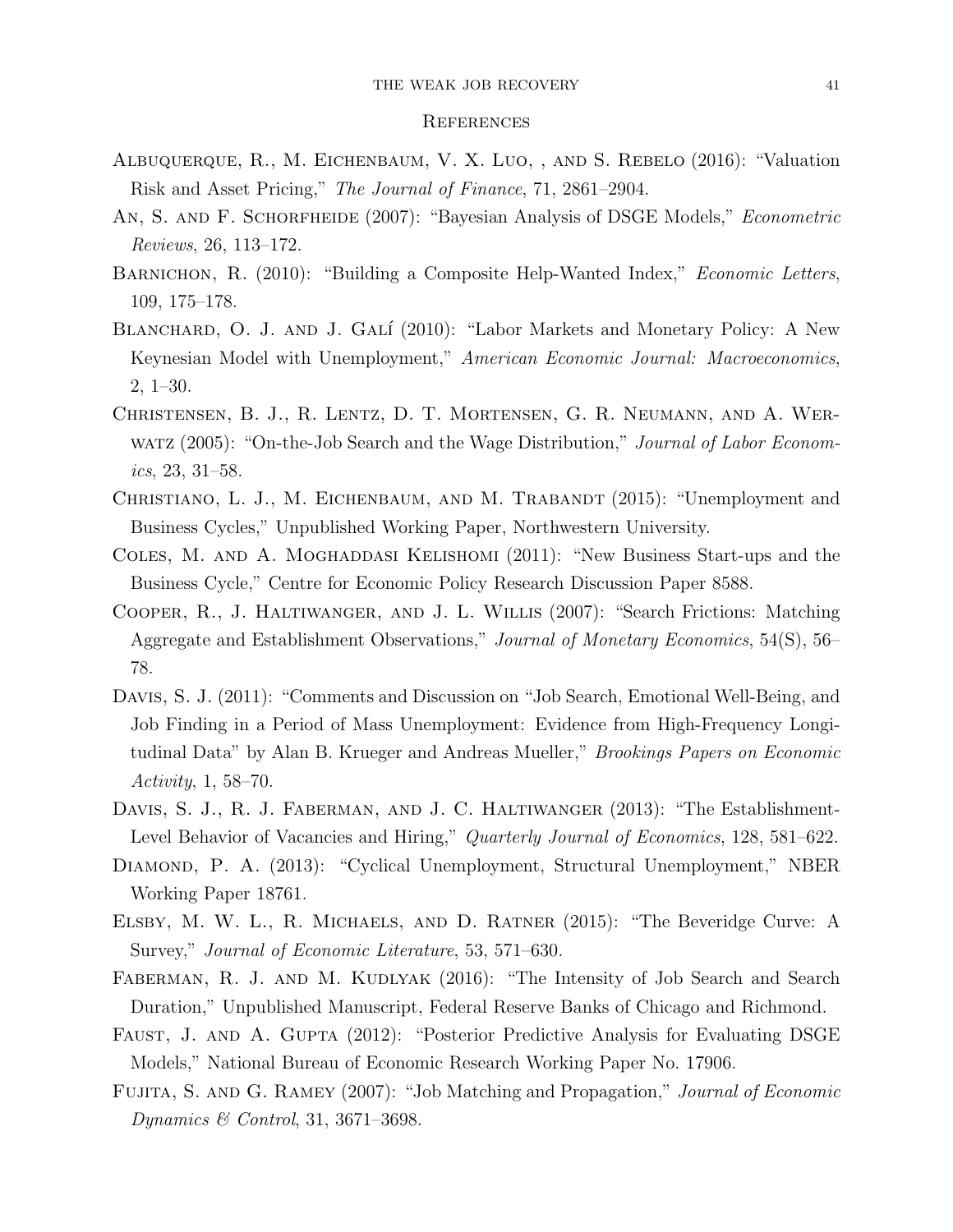- Gavazza, A., S. Mongey, and G. L. Violante (2014): "What Shifts the Beveridge Curve? Recruiting Intensity and Financial Shocks," Unpublished Manuscript, London School of Economics and New York University.
- GERTLER, M. AND A. TRIGARI (2009): "Unemployment Fluctuations with Staggered Nash Wage Bargaining," Journal of Political Economy, 117, 38–86.
- Gomme, P. and D. Lkhagvasuren (2015): "Worker Search Effort as an Amplification Mechanism," Unpubished Manuscript, Concordia University.
- Hall, R. E. (2005a): "Employment Fluctuations with Equilibrium Wage Stickiness," American Economic Review, 95, 50–65.
- $-$  (2005b): "Employment Fluctuations with Equilibrium Wage Stickiness," American Economic Review, 95, 50–65.
- $-$  (2017): "High Discounts and High Unemployment," American Economic Review, 107, 305–330.
- HALL, R. E. AND P. R. MILGROM (2008): "The Limited Influence of Unemployment on the Wage Bargain," American Economic Review, 98, 1653–1674.
- Kaas, L. and P. Kircher (2015): "Efficient Firm Dynamics in a Frictional Labor Market," American Economic Review, 105, 3030–3060.
- Krueger, A. B. and A. Mueller (2011): "Job Search, Emotional Well-Being, and Job Finding in a Period of Mass Unemployment: Evidence from High-Frequency Longitudinal Data," *Brookings Papers on Economic Activity*, 1, 1–57.
- KUDLYAK, M. AND F. SCHWARTZMAN (2012): "Accounting for Unemployment in the Great Recession: Nonparticipation Matters," Federal Reserve Bank of Richmond Working Paper No. 12-04.
- Liu, Z., J. Miao, and T. Zha (2016): "Land Prices and Unemployment," Journal of Monetary Economics, 80, 86–105.
- Lubik, T. A. (2009): "Estimating a Search and Matching Model of the Aggregate Labor Market," Federal Reserve Bank of Richmond Economic Quarterly, 95, 101–120.
- MUELLER, A. I. (2017): "Separations, Sorting, and Cyclical Unemployment," American Economic Review, 107, 2081–2107.
- Mukoyama, T., C. Patterson, and A. Sahin (2014): "Job Search Behavior over the Business Cycle," Federal Bank of New York Staff Reports No. 689.
- PISSARIDES, C. A. (2000): *Equilibrium Unemployment Theory*, Cambridge, Massachusetts: The MIT Press, 2nd ed.
- Ravenna, F. and C. E. Walsh (2012): "Screening and Labor Market Flows in a Model with Heterogeneous Workers," Journal of Money, Credit and Banking, 44 (Supplement), 31–71.